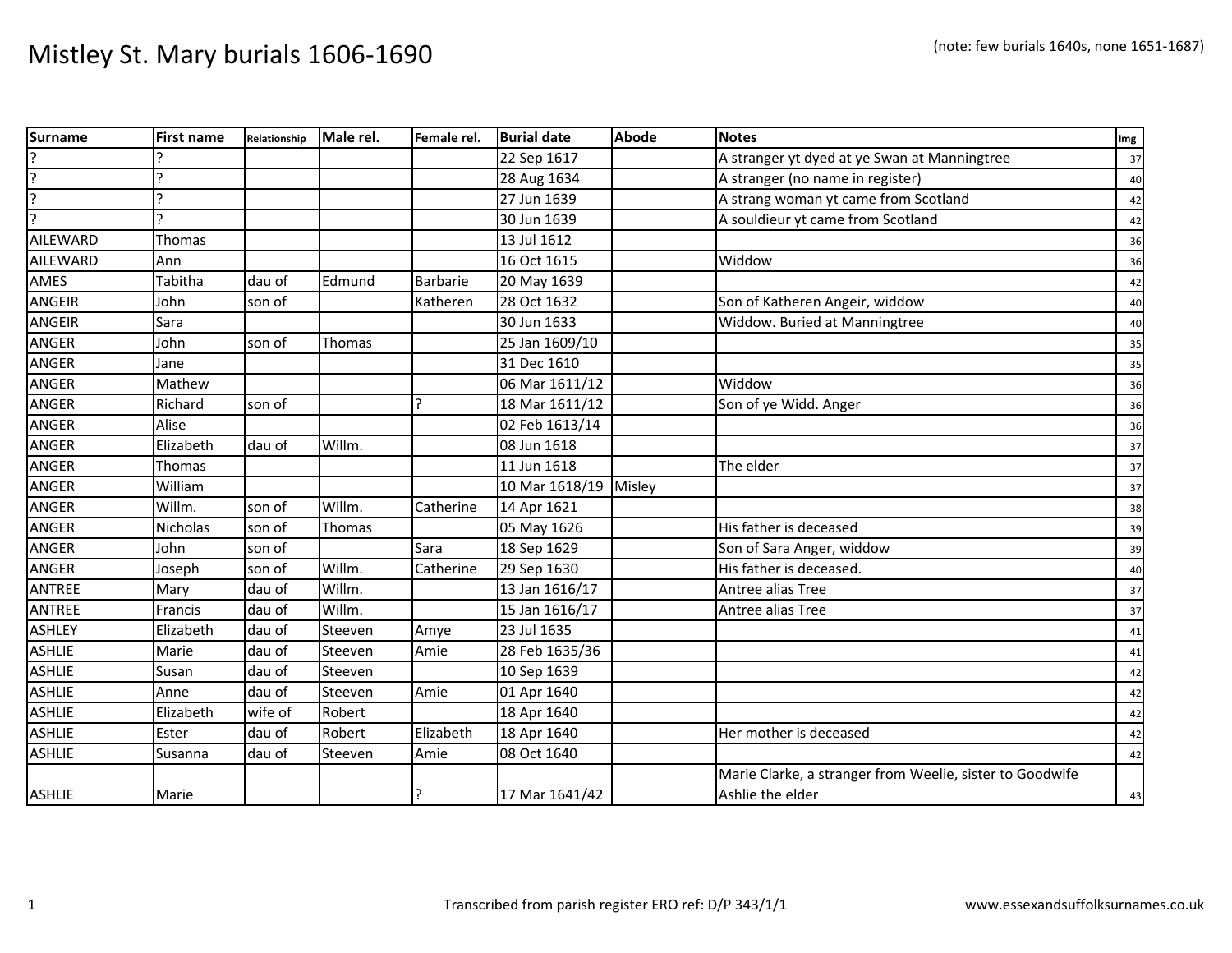| <b>Surname</b>     | <b>First name</b> | Relationship | Male rel. | Female rel. | <b>Burial date</b> | <b>Abode</b>    | <b>Notes</b>                                                   | Im <sub>g</sub> |
|--------------------|-------------------|--------------|-----------|-------------|--------------------|-----------------|----------------------------------------------------------------|-----------------|
| <b>ASHLIE</b>      | Amie              | wife of      | Steephen  |             | 12 May 1643        |                 | <b>Buried at Manningtree</b>                                   | 43              |
| <b>BACKLER</b>     | Anne              | wife of      | Samuell   |             | 07 Sep 1636        |                 |                                                                | 41              |
|                    |                   |              |           |             |                    | Brantham,       |                                                                |                 |
| <b>BAKER</b>       | Susan             | dau of       | Robert    |             | 21 Jul 1628        | Suffolk         |                                                                | 39              |
| <b>BALDREY</b>     | Gillian           | wife of      | Willm.    |             | 01 Jan 1620/21     |                 |                                                                | 38              |
| <b>BANCKES</b>     | Jane              | wife of      | John      |             | 01 Sep 1632        |                 |                                                                | 40              |
| <b>BANCKS</b>      | Mary              | dau of       | John      | Jane        | 17 Oct 1626        |                 |                                                                | 39              |
| <b>BANCKS</b>      | Jeremias          | son of       | John      | Marie       | 17 Apr 1639        |                 |                                                                | 42              |
| <b>BANCKS</b>      | Hanna             | dau of       | John      | Mary        | 23 Jun 1641        |                 |                                                                | 42              |
| <b>BANKES</b>      | John              | son of       | John      |             | 11 May 1639        |                 |                                                                | 42              |
| <b>BARKER</b>      | Thomas            |              |           |             | 26 Jul 1607        |                 |                                                                | 34              |
|                    |                   |              |           |             |                    |                 |                                                                |                 |
| <b>BARNES</b>      | Sara              | dau of       | Robert    |             | 31 Jan 1638/39     | Bilson, Suffolk |                                                                | 42              |
| <b>BARRICKE</b>    | Jane              | dau of       | Will.     |             | 11 Jun 1614        |                 |                                                                | 36              |
| <b>BARWICKE</b>    | Annis             | dau of       | James     |             | 08 Apr 1638        |                 | Daughter of James Barwicke, deceased long since.               | 41              |
| <b>BASTWICKE</b>   | Richard           |              |           |             | 21 May 1625        |                 |                                                                | 38              |
| <b>BATEMAN</b>     | William           | son of       | John      |             | 03 Aug 1607        |                 |                                                                | 34              |
| <b>BATEMAN</b>     | Thomas            |              |           |             | 13 Jun 1635        |                 | A stranger from Much Okelie (Great Oakley)                     | 41              |
| <b>BAULDREY</b>    | Robert            | son of       | William   |             | 09 Jul 1618        |                 |                                                                | 37              |
| <b>BAULDREY</b>    | William           | son of       | Willm.    | Margrett    | 01 Mar 1621/22     |                 |                                                                | 38              |
| <b>BAULDREY</b>    | Annis             | dau of       | Willm.    | Gillian     | 21 Jan 1625/26     |                 | Her mother is deceased                                         | 39              |
|                    |                   |              |           |             |                    |                 | Father of the former Annis (Annis daughter of Willm. & Gillian |                 |
| <b>BAULDREY</b>    | William           |              |           | Annis       | 26 Jan 1625/26     |                 | Bauldrey buried 21 Jan)                                        | 39              |
| <b>BAULDWRICKE</b> | Bartlemew         | son of       | Willm.    |             | 26 Jun 1614        |                 |                                                                | 36              |
| <b>BAXTER</b>      | Joane             | wife of      | Thomas    |             | 06 Jan 1635/36     |                 |                                                                | 41              |
| <b>BAYLIFFE</b>    | William           | son of       | Anthony   |             | 18 Oct 1606        |                 |                                                                | 34              |
| <b>BAYLYE</b>      | Anthony           |              |           |             | 29 Aug 1610        |                 |                                                                | 35              |
| <b>BEALE</b>       | Sarah             | dau of       | Willm.    |             | 26 Jan 1609/10     |                 |                                                                | 35              |
| <b>BEALE</b>       | Willm.            |              |           |             | 11 Jun 1610        |                 |                                                                | 35              |
| <b>BEALE</b>       | Susanna           | dau of       | Tho.      |             | 13 Jul 1610        |                 | Daughter of Tho. Beale senior                                  | 35              |
| <b>BEALE</b>       | Anne              | wife of      | Tho.      |             | 24 Aug 1610        |                 | Wife of Tho. Beale junior                                      | 35              |
| <b>BEALE</b>       | Margarite         | wife of      | Robt.     |             | 09 Aug 1611        |                 |                                                                | 35              |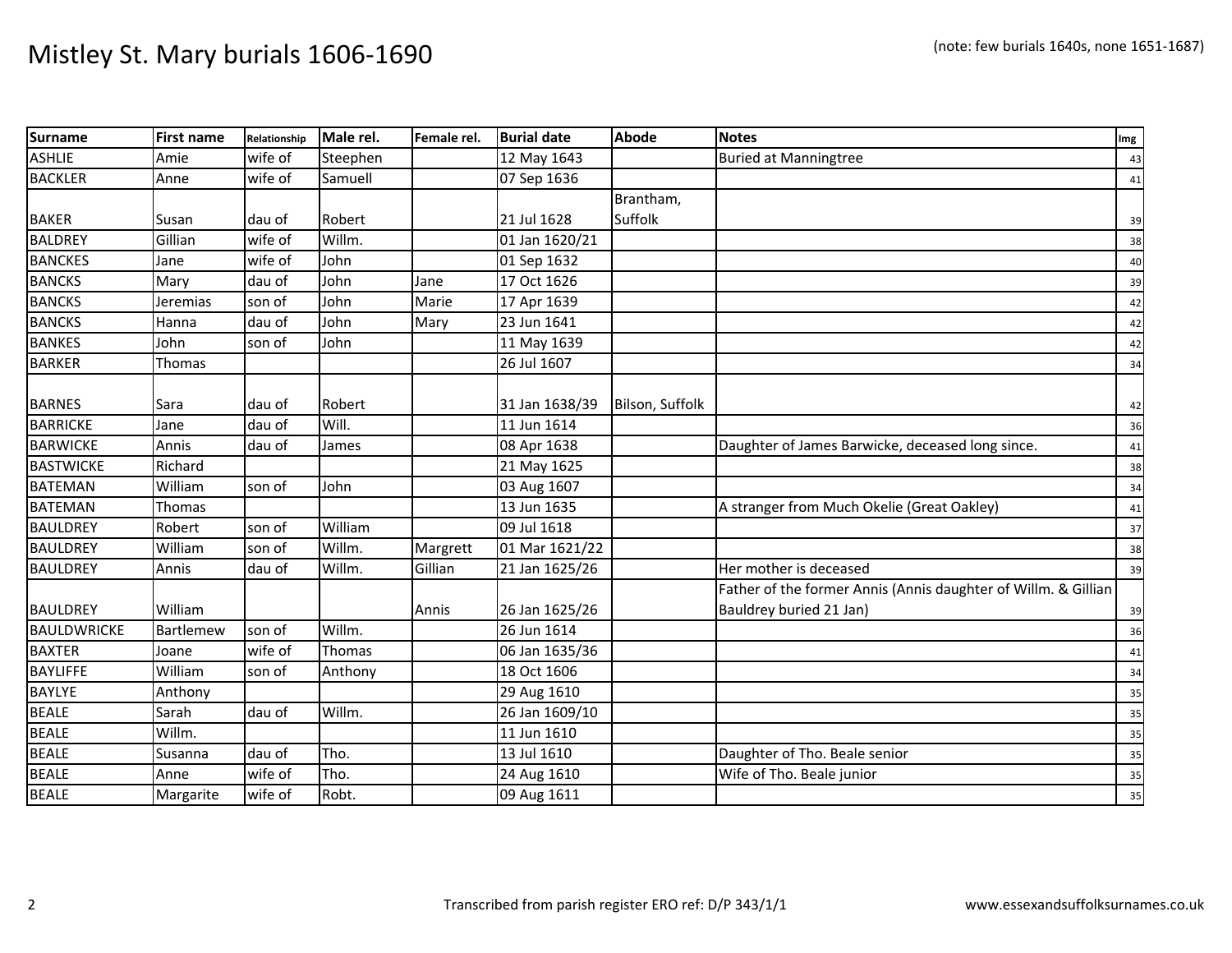| <b>Surname</b>    | <b>First name</b> | Relationship | Male rel. | Female rel. | <b>Burial date</b> | <b>Abode</b> | <b>Notes</b>                                                | Img |
|-------------------|-------------------|--------------|-----------|-------------|--------------------|--------------|-------------------------------------------------------------|-----|
| <b>BEALE</b>      | Joane             |              |           |             | 28 Dec 1611        |              | Widdow                                                      | 36  |
| <b>BEALE</b>      | John              | son of       | Willm.    |             | 27 Mar 1625        |              | Son of Willm. Beale, deceased                               | 38  |
| <b>BEALE</b>      | Robert            |              |           |             | 16 Jan 1625/26     |              | A stranger from Ipswich                                     | 39  |
| <b>BEALE</b>      | Marye             | dau of       | William   | Rose        | 22 Feb 1626/27     |              |                                                             | 39  |
| <b>BEALE</b>      | John              | son of       | Robert    |             | 27 May 1628        |              | Son of Robert Beale the elder                               | 39  |
|                   |                   |              |           |             |                    |              | Judith Beale, widdow yt was Mtis. Rochester. (Rochester was |     |
| <b>BEALE</b>      | Judith            |              |           |             | 22 Oct 1631        |              | her maiden name?)                                           | 40  |
|                   |                   |              |           |             |                    |              | Widdow. Buried on Newyeares day, being borne that day inst  |     |
| <b>BEALE</b>      | <b>Francis</b>    |              |           |             | 01 Jan 1635/36     |              | 40 yeares.                                                  | 41  |
| <b>BEALE</b>      | Robert            |              |           |             | 27 Jan 1636/37     |              | Th elder. Buried at Mistley.                                | 41  |
|                   |                   |              |           |             |                    |              | Wife of the former Robert Beale (buried 27 Jan). Buried at  |     |
| <b>BEALE</b>      | Margarite         | wife of      | Robert    |             | 07 Feb 1636/37     |              | Mistley.                                                    | 41  |
| <b>BECKWITH</b>   | Phebe             | wife of      | Thomas    |             | 31 Aug 1630        |              |                                                             | 40  |
| <b>BECKWITH</b>   | Elizabeth         | dau of       | Thomas    | Phoebe      | 27 Sep 1631        |              | Her mother is deceased                                      | 40  |
| <b>BECKWITH</b>   | Thomas            |              |           |             | 11 Feb 1638/39     |              | <b>Buried at Manningtree</b>                                | 42  |
| <b>BEESON</b>     | Margarett         | dau of       | Edward    |             | 20 Sep 1611        |              |                                                             | 35  |
| <b>BEESON</b>     | Edward            |              |           |             | 06 Jan 1616/17     |              |                                                             | 37  |
| <b>BELL</b>       | Ellen             |              |           |             | 01 Feb 1607/8      |              |                                                             | 34  |
| <b>BENJAMIN</b>   | Annis             |              |           |             | 18 Jul 1613        |              | Widdow                                                      | 36  |
| <b>BENJAMYN</b>   | Willm.            |              |           |             | 14 Feb 1609/10     |              |                                                             | 35  |
| <b>BENNES</b>     | Ann               |              |           |             | 07 Feb 1613/14     |              | Widdow                                                      | 36  |
| <b>BENNES</b>     | John              | son of       | Thomas    |             | 21 Jul 1617        |              |                                                             | 37  |
| <b>BENNIFEILD</b> | Jane              | wife of      | Richard   |             | 23 Sep 1640        |              |                                                             | 42  |
| <b>BETTIN</b>     | Maria             |              |           |             | 06 Mar 1606/7      |              |                                                             | 34  |
| <b>BIALL</b>      | Margery           |              |           |             | 14 Nov 1618        |              | Widow                                                       | 37  |
| <b>BIRCHITT</b>   | Annis             | wife of      | Willm.    |             | 18 Feb 1612/13     |              |                                                             | 36  |
| <b>BIRCHITT</b>   | William           |              |           |             | 01 Aug 1623        |              |                                                             | 38  |
| <b>BIRD</b>       | Robert            |              |           |             | 18 Apr 1614        |              |                                                             | 36  |
| <b>BISHOP</b>     | John              | son of       |           | Susan       | 27 Apr 1618        |              | Bastard son of                                              | 37  |
| <b>BISHOP</b>     | <b>Bridgett</b>   | dau of       | Henrie    | Abigaile    | 01 Mar 1623/24     |              |                                                             | 38  |
| <b>BISHOP</b>     | Henrie            | son of       | Henrie    | Abigaile    | 26 Sep 1624        |              |                                                             | 38  |
| <b>BISHOP</b>     | Abigaile          | wife of      | Henry     |             | 02 Dec 1624        |              |                                                             | 38  |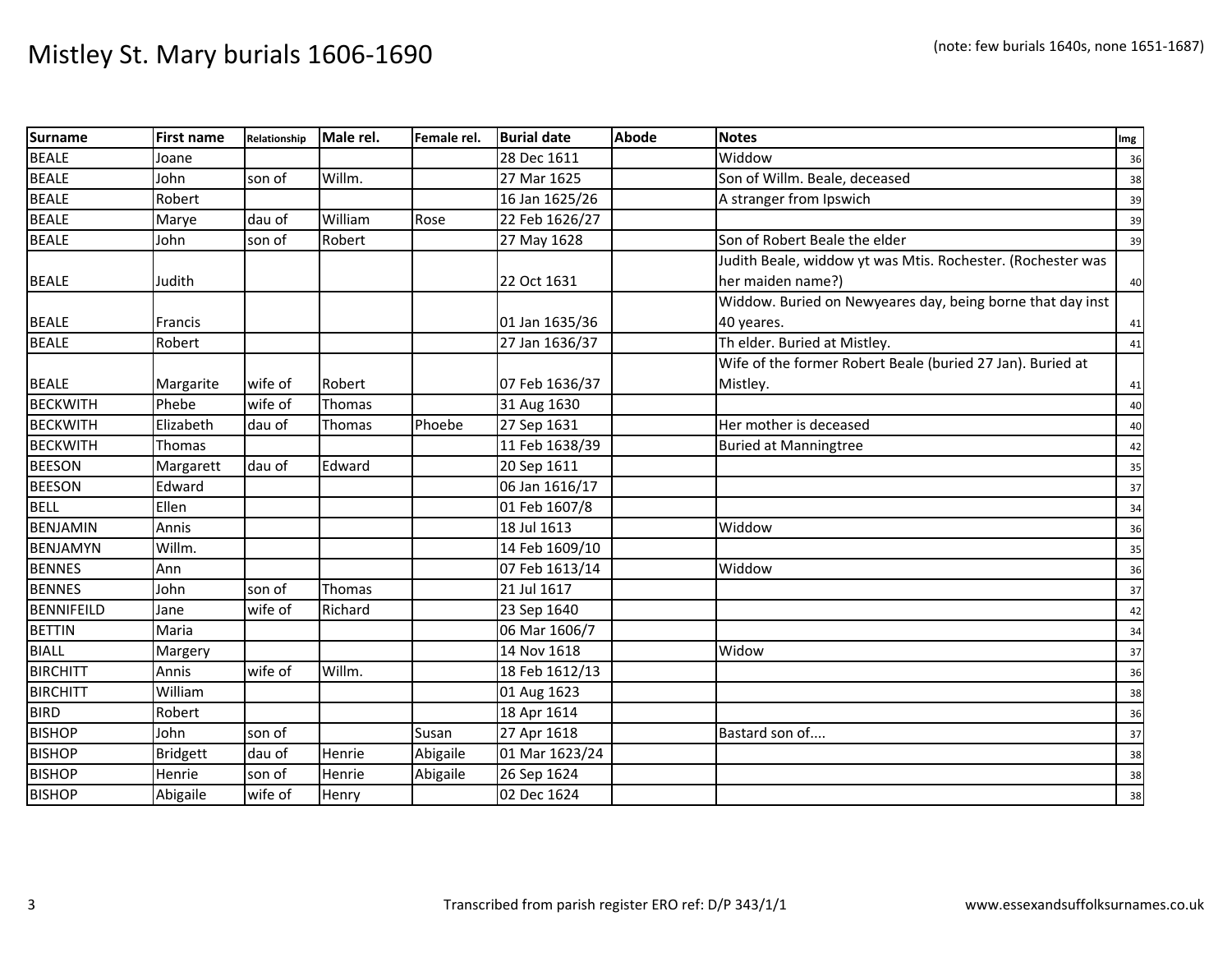| <b>Surname</b>   | <b>First name</b> | Relationship | Male rel.       | Female rel. | <b>Burial date</b> | <b>Abode</b> | <b>Notes</b>                                    | Img    |
|------------------|-------------------|--------------|-----------------|-------------|--------------------|--------------|-------------------------------------------------|--------|
| <b>BISHOP</b>    | Oliver            |              |                 |             | 29 May 1626        |              |                                                 | 39     |
| <b>BISHOP</b>    | Susan             | dau of       |                 | Jane        | 28 Nov 1628        |              | Daughter of Jane Bishop, widdow                 | 39     |
| <b>BISHOPP</b>   | Joane             | dau of       | Oliver          |             | 20 Jul 1616        |              |                                                 | 36     |
| <b>BLAXTER</b>   |                   | son of       | Henry           |             | 20 Aug 1617        |              | A sonne of Henry Blaxters, unbaptized           | 37     |
| <b>BLUMFEILD</b> | John              | son of       | Henry           |             | 18 Jan 1614/15     |              |                                                 | 36     |
| <b>BLUMFEILD</b> | Anna              | dau of       | Henry           |             | 03 Apr 1618        |              |                                                 | 37     |
| <b>BLUMFEILD</b> | Elizabeth         | dau of       | Henry           |             | 21 Sep 1618        |              |                                                 | 37     |
| <b>BLUMFELD</b>  | Henrie            |              |                 |             | 10 Aug 1620        |              |                                                 | 37     |
| <b>BLUNT</b>     | Anne              | wife of      | <b>Nicholas</b> |             | 07 Jun 1626        |              |                                                 | 39     |
| <b>BLUNT</b>     | Francis           | wife of      | <b>Nicholas</b> |             | 05 Feb 1632/33     |              |                                                 | 40     |
| <b>BOISE</b>     | Thomas            | son of       | Thomas          | Susan       | 21 Feb 1642/43     |              |                                                 | 43     |
| <b>BOND</b>      | Margaret          | dau of       | William         |             | 08 May 1606        |              |                                                 | 34     |
| <b>BOORHAM</b>   | Elizabeth         |              |                 |             | 28 May 1689        |              |                                                 | 45     |
| <b>BOSTOCK</b>   | Richard           | son of       |                 | Fillis      | 29 Dec 1634        |              | Son of Fillis Bostocke, widdow                  | 41     |
| <b>BOSTOCK</b>   | Phillis           |              |                 |             | 23 Apr 1640        |              | Widdow                                          | 42     |
| <b>BOSTOCKE</b>  | Elizabeth         | dau of       | Richard         |             | 05 Nov 1615        |              |                                                 | 36     |
| <b>BOSTON</b>    | Josanna           | wife of      | John            |             | 11 Mar 1618/19     |              |                                                 | 37     |
| <b>BOSTON</b>    | Josanna           | dau of       | John            |             | 08 Apr 1619        |              |                                                 | 37     |
| <b>BOSTON</b>    | John              | son of       | John            | Ellen       | 30 Sep 1622        |              |                                                 | 38     |
| <b>BOSTON</b>    | John              |              |                 |             | 16 Nov 1632        |              | The elder                                       | 40     |
| <b>BOSTON</b>    | Judith            | wife of      | Richard         |             | 15 Jan 1634/35     |              |                                                 | 41     |
| <b>BOSTON</b>    | Anne              | son of       | Richard         | Anne        | 15 Sep 1639        |              |                                                 | 42     |
| <b>BOSTON</b>    | Stephen           |              |                 |             | 12 Jan 1688/89     |              | Bachelor                                        | 45     |
| <b>BOSTWICKE</b> | Richard           |              |                 |             | 22 Jun 1625        |              |                                                 | 38     |
| <b>BOULE</b>     | Thomas            |              |                 |             | 16 Mar 1606/7      |              |                                                 | 34     |
| <b>BOULE</b>     | Susanna           | dau of       | Jermyne         |             | 06 Jul 1607        |              |                                                 | 34     |
| <b>BOULE</b>     | Joseph            |              |                 |             | 06 Nov 1621        |              |                                                 | 38     |
| <b>BOULE</b>     | John              | son of       | John            | Margarite   | 30 May 1626        |              |                                                 | 39     |
| <b>BOULTELL</b>  | Nicholas          |              | Edmund          |             | 24 Feb 1609/10     |              | Nicholas Boultell, servant to Edmund Stephes    | 35     |
| <b>BRAGG</b>     | John              |              |                 |             | 26 Feb 1619/20     |              | The elder                                       | 37     |
| <b>BRAGGE</b>    | Francis           | widow of     | John            |             | 26 May 1624        |              | Widdow. Wife sometimes of John Bragge the elder | 38     |
| <b>BRANCH</b>    | Joane             | dau of       | Ralphe          | Anne        | 19 Aug 1633        |              | <b>Buried at Mistley</b>                        | $40\,$ |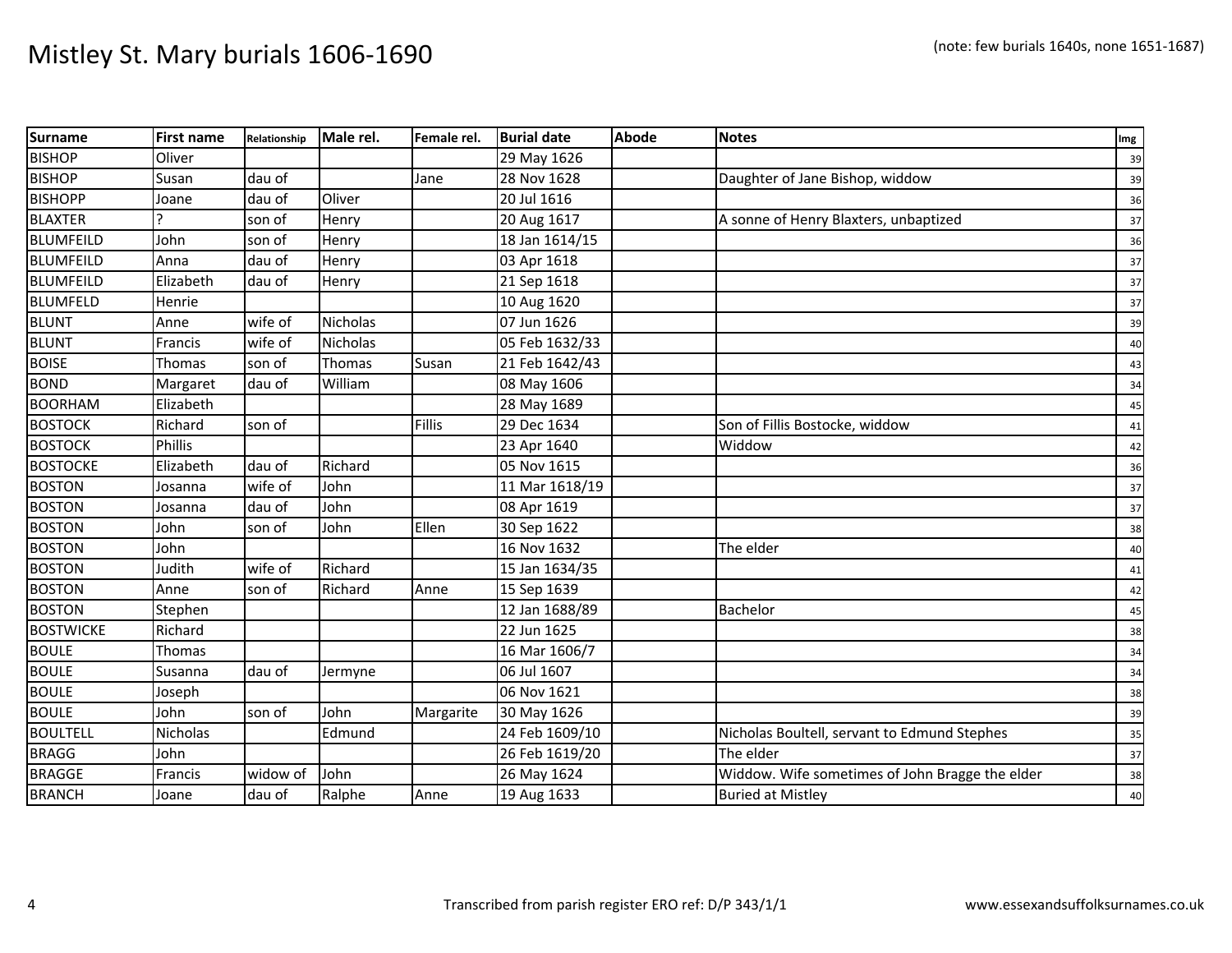| <b>Surname</b> | <b>First name</b> | Relationship | Male rel.     | Female rel. | <b>Burial date</b> | <b>Abode</b> | <b>Notes</b>                 | Img |
|----------------|-------------------|--------------|---------------|-------------|--------------------|--------------|------------------------------|-----|
| <b>BRAND</b>   | Alise             | dau of       | Richard       |             | 04 Mar 1613/14     |              |                              | 36  |
| <b>BRAND</b>   | Richard           |              |               |             | 18 May 1616        |              |                              | 36  |
| <b>BRAND</b>   | John              |              |               |             | 23 Feb 1617/18     | Manningtree  |                              | 37  |
| <b>BRAND</b>   | Margarett         | widow of     | Richard       |             | 26 Dec 1622        |              |                              | 38  |
| <b>BRANDE</b>  | Agnis             | dau of       | John          |             | 25 Dec 1609        |              |                              | 35  |
| <b>BRAUNCH</b> | Anne              | dau of       | Ralphe        | Anne        | 29 Sep 1634        |              |                              | 40  |
| <b>BREDGE</b>  | William           |              |               |             | 20 Nov 1626        |              |                              | 39  |
| <b>BREDGE</b>  | Anne              |              |               |             | 21 Sep 1627        |              | Widdow                       | 39  |
| <b>BRETT</b>   | Willm.            |              |               |             | 07 May 1610        |              |                              | 35  |
| <b>BRETT</b>   | Martha            |              |               |             | 29 Apr 1627        |              | Widdow                       | 39  |
| <b>BRIABE</b>  | Grace             |              |               |             | 18 Apr 1623        |              | Widdow                       | 38  |
| <b>BRIABEE</b> | Margarite         | dau of       |               | Grace       | 08 Dec 1625        |              | Her mother is deceased.      | 39  |
| <b>BRIGHT</b>  | Dorothie          | dau of       | <b>Thomas</b> | Sara        | 12 Aug 1620        |              |                              | 37  |
| <b>BRIGHT</b>  | Jeremy            | son of       | Thomas        | Sara        | 27 Apr 1626        |              |                              | 39  |
| <b>BRIGHT</b>  | Richard           | son of       | Thomas        | Sara        | 22 Aug 1628        |              |                              | 39  |
| <b>BRIGHT</b>  | Thomas            |              |               |             | 28 Dec 1634        |              | <b>Buried at Manningtree</b> | 41  |
| <b>BRIGHT</b>  | Thomas            | son of       | Francis       | Judith      | 19 Feb 1634/35     |              |                              | 41  |
| <b>BRIGHT</b>  | Judith            | wife of      | Francis       |             | 18 Nov 1635        |              |                              | 41  |
| <b>BROKEON</b> | Elizabeth         |              |               |             | 12 Jun 1610        |              |                              | 35  |
| <b>BROME</b>   | Thomas            | son of       | Thomas        |             | 15 Mar 1607/8      |              |                              | 34  |
| <b>BROOME</b>  | Ann               | wife of      | Thomas        |             | 16 May 1616        |              |                              | 36  |
| <b>BROOME</b>  | Thomas            |              |               |             | 18 Dec 1621        |              |                              | 38  |
| <b>BROWNE</b>  | Joane             |              |               |             | 03 Feb 1611/12     |              |                              | 36  |
| <b>BROWNE</b>  | Jane              | dau of       | Willm.        |             | 09 Jun 1612        |              |                              | 36  |
| <b>BROWNE</b>  | Roger             |              |               |             | 21 Sep 1612        |              |                              | 36  |
| <b>BROWNE</b>  | John              | son of       | Richard       |             | 01 Sep 1617        |              |                              | 37  |
| <b>BROWNE</b>  | Faith             | wife of      | Richard       |             | 16 Mar 1618/19     |              |                              | 37  |
| <b>BROWNE</b>  | Jane              | wife of      | Willm.        |             | 17 Nov 1620        |              |                              | 38  |
| <b>BROWNE</b>  | Thomas            | son of       | William       |             | 07 Oct 1624        |              |                              | 38  |
| <b>BROWNE</b>  | Joane             |              |               |             | 20 Nov 1624        |              | Widdow                       | 38  |
| <b>BROWNE</b>  | Anne              | wife of      | William       |             | 30 Jan 1625/26     |              |                              | 39  |
| <b>BROWNE</b>  | William           |              |               |             | 26 Mar 1626        |              | The elder                    | 39  |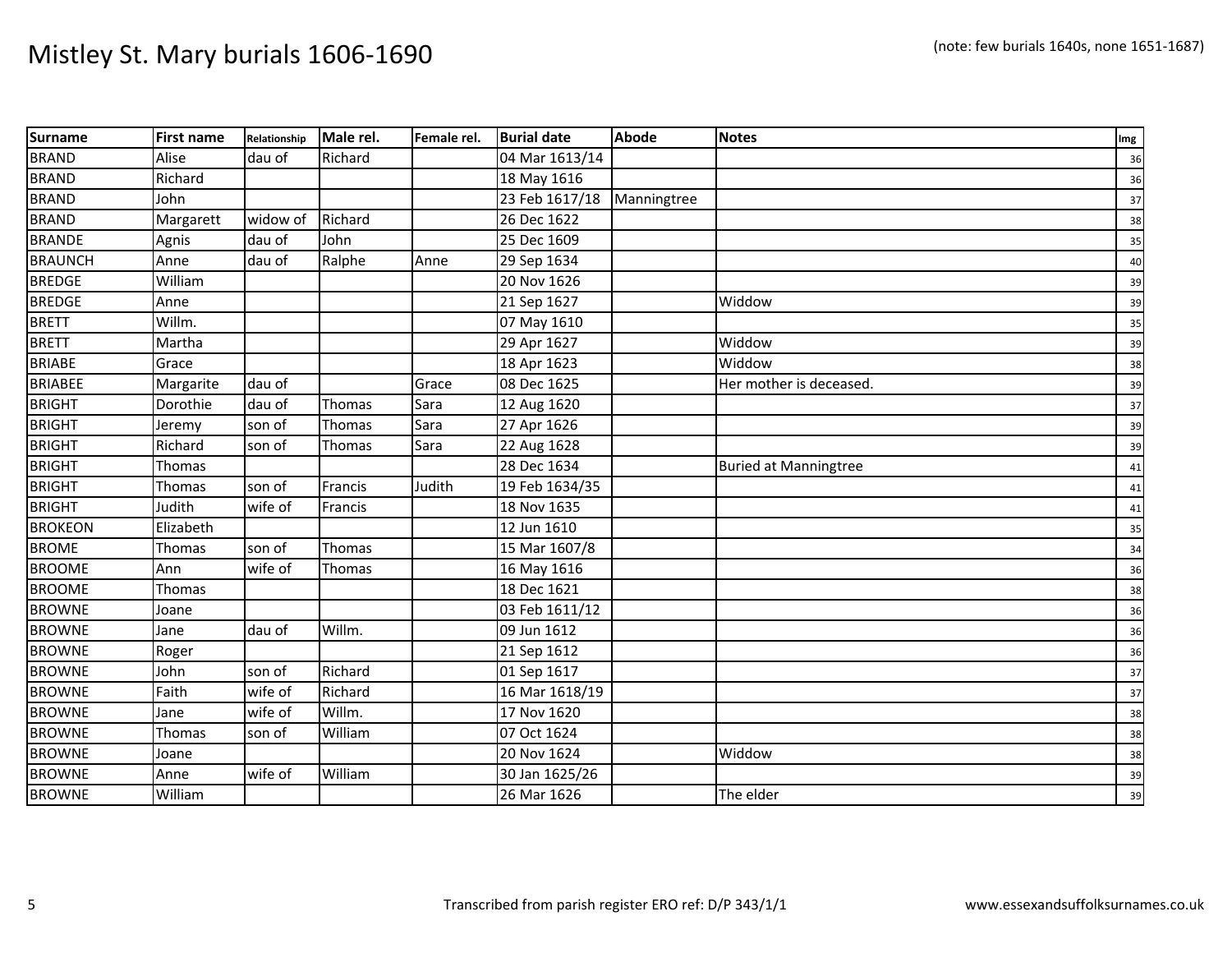| <b>Surname</b>  | <b>First name</b> | Relationship | Male rel. | Female rel. | <b>Burial date</b> | <b>Abode</b> | <b>Notes</b>                          | Img |
|-----------------|-------------------|--------------|-----------|-------------|--------------------|--------------|---------------------------------------|-----|
| <b>BROWNE</b>   | Henrye            | son of       | Henry     | Marye       | 13 Sep 1631        |              |                                       | 40  |
| <b>BROWNE</b>   | Samuel            | son of       | Edward    | Elizabeth   | 19 Jan 1639/40     |              |                                       | 42  |
| <b>BROWNE</b>   | Elizabeth         | wife of      | Edward    |             | 27 May 1641        |              |                                       | 42  |
| <b>BROWNE</b>   | Susanna           | dau of       | Edward    | Elizabeth   | 03 Feb 1641/42     |              |                                       | 43  |
| <b>BULL</b>     | Thomas            |              |           |             | 13 Mar 1628/29     |              | The elder                             | 39  |
| <b>BULL</b>     | John              |              |           |             | 23 Jun 1631        |              | A stranger                            | 40  |
| <b>BULL</b>     | Elizabeth         | dau of       | Robert    | Anne        | 28 Mar 1638        |              |                                       | 41  |
| <b>BULL</b>     | Francis           | wife of      | John      |             | 01 May 1643        |              | <b>Buried at Manningtree</b>          | 43  |
| <b>BULL</b>     | John              |              |           |             | 14 Jun 1643        |              | Of Manningtree, buried there.         | 43  |
| <b>BULLEIN</b>  | Thomas            |              |           |             | $16$ Jan $1613/14$ |              | A stranger                            | 36  |
| <b>BURNISH</b>  | Anne              | wife of      | Joseph    |             | 07 Mar 1634/35     |              |                                       | 41  |
| <b>BURNISH</b>  | Elizabeth         | dau of       | Joseph    | Anne        | 27 Nov 1637        |              | Her mother is deceased                | 41  |
| <b>BURTON</b>   | Robt.             | son of       | Sam.      |             | 13 Apr 1610        |              |                                       | 35  |
| <b>BURTON</b>   | Grace             | dau of       | Sam.      |             | 28 Sep 1610        |              |                                       | 35  |
| <b>BURTON</b>   | Abigaile          | dau of       | Samuell   |             | 17 Jun 1620        |              |                                       | 37  |
| <b>BURTON</b>   | Rose              | dau of       | Samuell   | Rebecca     | 11 Apr 1631        |              |                                       | 40  |
| <b>BURTON</b>   | Samuell           |              |           |             | 20 May 1633        |              |                                       | 40  |
| <b>BUTCHER</b>  | William           |              |           |             | 24 Oct 1612        |              |                                       | 36  |
| <b>BUTTON</b>   | William           |              |           |             | 11 Nov 1631        |              |                                       | 40  |
| <b>BYALL</b>    | Edmund            |              |           |             | 02 Sep 1609        |              |                                       | 35  |
| <b>BYALL</b>    | Thomas            |              |           |             | 18 Apr 1610        |              |                                       | 35  |
| <b>BYSHOP</b>   | George            |              |           |             | 16 Nov 1619        |              |                                       | 37  |
| <b>BYWELL</b>   | Joane             | wife of      | Adam      |             | 21 May 1626        |              |                                       | 39  |
| <b>BYWELL</b>   | Adam              |              |           |             | 17 Jun 1626        |              |                                       | 39  |
| <b>CAMPIN</b>   | Jeremy            |              |           |             | 26 Jan 1613/14     |              |                                       | 36  |
| <b>CANHAM</b>   | John              |              |           |             | 04 Dec 1611        |              | Senior                                | 36  |
| <b>CANHAM</b>   | William           | son of       | John      |             | 18 Oct 1617        |              |                                       | 37  |
| <b>CANHAM</b>   | John              |              |           |             | 28 Feb 1640/41     |              | Of Manningtree, baily of this hundred | 42  |
| <b>CANTRYKE</b> | Willm.            | son of       | John      |             | 24 Mar 1608/9      |              |                                       | 35  |
| <b>CAPLE</b>    | Emme              | wife of      | Walter    |             | 29 Dec 1639        |              | Caple alias Keeble                    | 42  |
| CAPLE           | Elizabeth         | dau of       | Walter    | Amie        | 15 Oct 1640        |              | Keeble alias Caple                    | 42  |
| CARRE           | Thomas            |              |           |             | 03 Aug 1627        |              |                                       | 39  |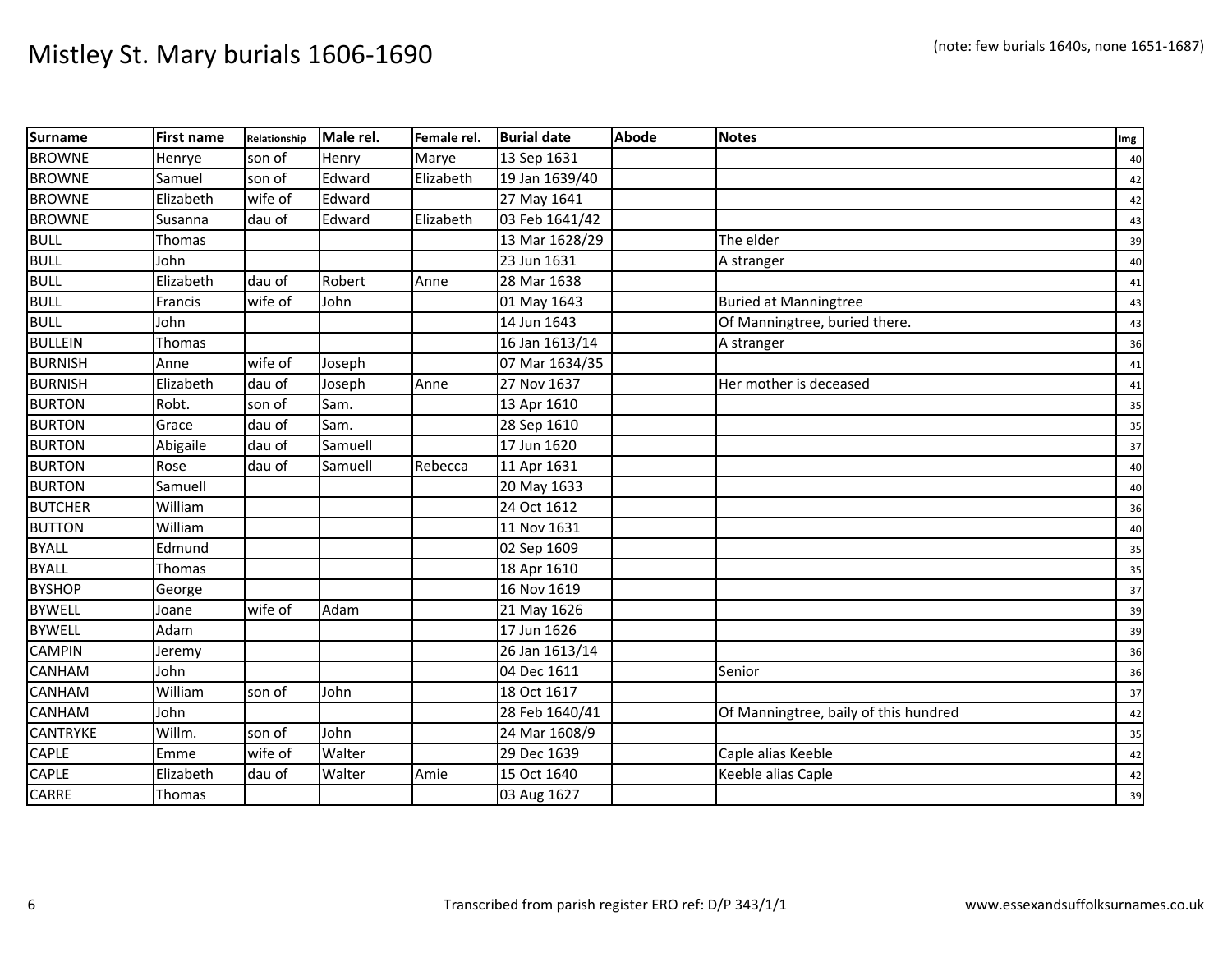| <b>Surname</b>      | <b>First name</b> | Relationship | Male rel. | Female rel. | <b>Burial date</b> | <b>Abode</b> | <b>Notes</b>                                               | Img |
|---------------------|-------------------|--------------|-----------|-------------|--------------------|--------------|------------------------------------------------------------|-----|
| <b>CATHERINGHAM</b> | Joseph            | son of       | Thomas    |             | 24 Oct 1617        |              |                                                            | 37  |
| CATT                | Elizabeth         | dau of       | Roger     |             | 15 Aug 1616        |              |                                                            | 37  |
| <b>CATT</b>         | Roger             |              |           |             | 07 Dec 1616        |              |                                                            | 37  |
| <b>CATT</b>         | Elizabeth         | wife of      | Robert    |             | 07 Nov 1624        |              |                                                            | 38  |
| <b>CATT</b>         | Mary              | dau of       | Roger     | Elizabeth   | 21 Mar 1629/30     |              | Her father is deceased                                     | 39  |
| <b>CAULDREY</b>     | John              |              |           |             | 08 Oct 1634        |              |                                                            | 40  |
| <b>CHAMBERS</b>     | Thomas            | son of       |           | Elizabeth   | 15 Feb 1627/28     |              | Son of Elizabeth Chambers, widow                           | 39  |
| <b>CHAPMAN</b>      | Johan             |              |           |             | 09 Jan 1609/10     |              |                                                            | 35  |
| <b>CHAPMAN</b>      | Olive             |              |           |             | 26 Mar 1631        |              |                                                            | 40  |
| <b>CHARNOLD</b>     | Joane             | wife of      | John      |             | 23 Aug 1610        |              |                                                            | 35  |
| <b>CHARNOLD</b>     | John              |              |           |             | 29 Oct 1615        |              | The elder                                                  | 36  |
| <b>CHEAPE</b>       | Thomas            |              |           |             | 28 Nov 1608        |              |                                                            | 35  |
| <b>CHEAPE</b>       | Rose              | wife of      | Oliver    |             | 28 Apr 1614        |              |                                                            | 36  |
| <b>CHEESE</b>       | Judith            | dau of       | Edward    | Margarite   | 29 May 1628        |              |                                                            | 39  |
| <b>CHEESE</b>       | Margarite         | wife of      | Edward    |             | 17 Sep 1634        |              |                                                            | 40  |
| <b>CHEESE</b>       | Elizabeth         | dau of       | Edward    | Margarite   | 12 Nov 1634        |              |                                                            | 40  |
| <b>CHEESE</b>       | Edward            | son of       | Edward    | Margarite   | 15 Jun 1635        |              |                                                            | 41  |
| <b>CHURCH</b>       | Susannah          |              |           |             | 20 Dec 1688        |              |                                                            | 45  |
| <b>CHURCHMAN</b>    | Jasper            |              |           |             | 14 Aug 1609        |              |                                                            | 35  |
| <b>CHURCHMAN</b>    | Sara              |              |           |             | 24 Nov 1613        |              |                                                            | 36  |
| <b>CLARKE</b>       | Bartlemew         |              |           |             | 28 Oct 1614        |              |                                                            | 36  |
| <b>CLARKE</b>       | Anne              | dau of       | Daniell   | Anne        | 16 Mar 1635/36     |              |                                                            | 41  |
|                     |                   |              |           |             |                    |              | Marie Clarke, a stranger from Weelie, sister to Goodwife   |     |
| <b>CLARKE</b>       | Marie             |              |           |             | 17 Mar 1641/42     |              | Ashlie the elder                                           | 43  |
| <b>CLEARKE</b>      | Nicholas          | son of       | Daniell   | Anne        | 16 Apr 1639        |              |                                                            | 42  |
| <b>CLEARKE</b>      | Dorcas            | dau of       | Daniell   | Anne        | 12 Mar 1642/43     |              |                                                            | 43  |
| <b>CLIFFORD</b>     | Anne              | wife of      | Robert    |             | 21 Sep 1638        |              |                                                            | 42  |
| <b>COALE</b>        | William           |              |           |             | 29 Aug 1627        |              |                                                            | 39  |
| <b>COALE</b>        | Elizabeth         |              |           |             | 10 Mar 1627/28     |              | Widdow                                                     | 39  |
|                     |                   |              |           |             |                    |              | Anne Lyne daughter-in-law of G. Coates. Does G stand for a |     |
| <b>COATES</b>       | Anne              |              | G.        |             | 10 Dec 1618        |              | first name, or is it for the title "Goodman"?              | 37  |
| <b>COATES</b>       | Elizabeth         | wife of      | John      |             | 15 Feb 1619/20     |              |                                                            | 37  |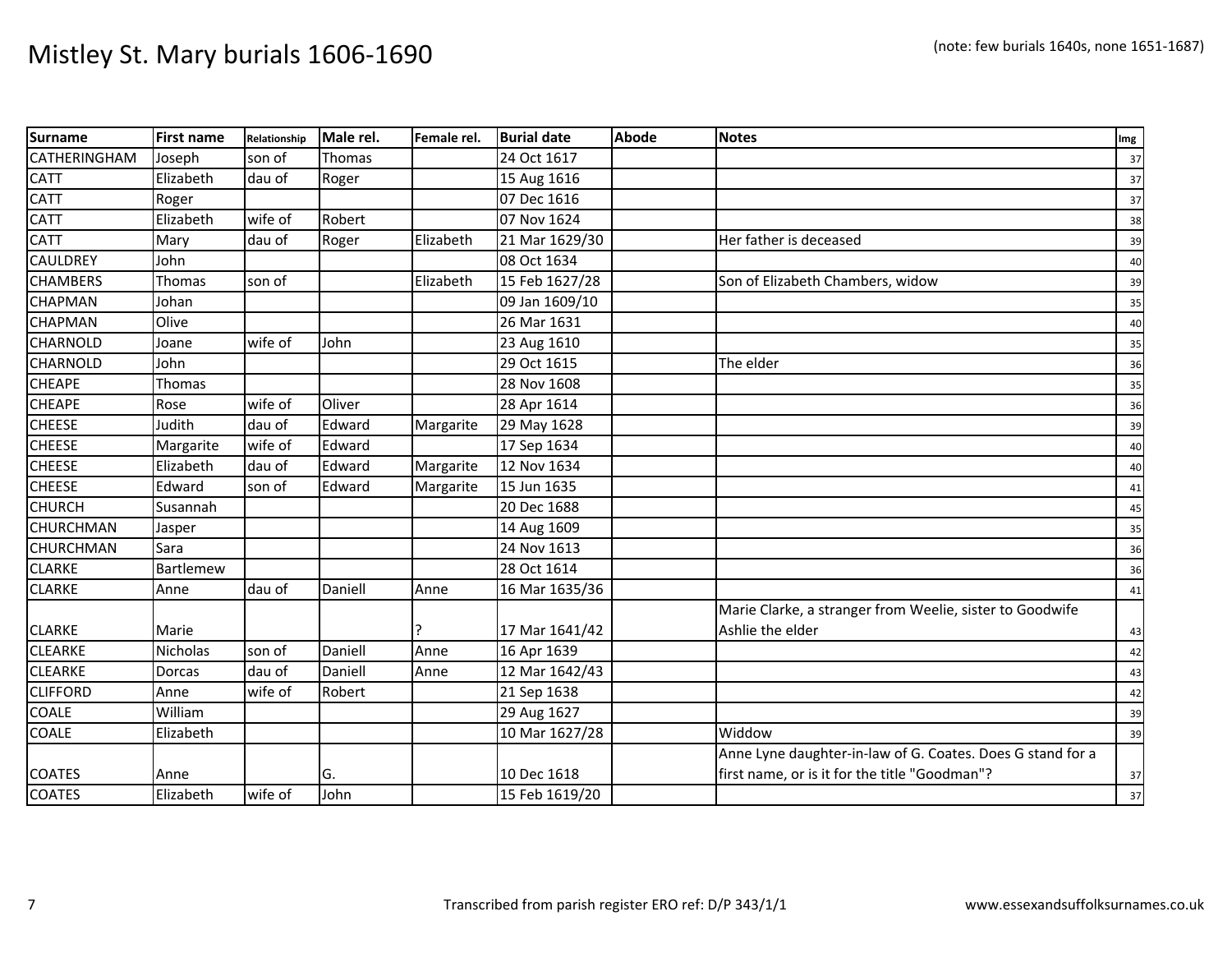| <b>Surname</b> | <b>First name</b> | Relationship | Male rel.       | Female rel. | <b>Burial date</b> | <b>Abode</b> | <b>Notes</b>                                          | Img |
|----------------|-------------------|--------------|-----------------|-------------|--------------------|--------------|-------------------------------------------------------|-----|
| <b>COCKE</b>   | Mary              |              |                 |             | 07 Oct 1630        |              | Fatherless & motherless.                              | 40  |
| <b>COLE</b>    | Marie             | wife of      | William         |             | 26 May 1642        |              |                                                       | 43  |
| <b>COMMEN</b>  | Isaack            | son of       | Isaack          | Anne        | 23 May 1629        |              |                                                       | 39  |
| <b>CONVIN</b>  | Elizabeth         | dau of       | Nich.           |             | 03 Oct 1610        |              |                                                       | 35  |
| <b>CONVIN</b>  | Nicholas          | son of       | Nicholas        | Susan       | 27 Nov 1625        |              |                                                       | 39  |
| <b>CONVIN</b>  | Edward            | son of       | <b>Nicholas</b> | Susan       | 13 Nov 1626        |              | Her father is deceased                                | 39  |
| <b>CONVIN</b>  | Annible           | widow of     | John            |             | 10 Mar 1626/27     |              | Widdow of John Convin the elder of Bradfield, sexton  | 39  |
| <b>CONVYN</b>  | Marye             | dau of       | Nicholas        | Susan       | 10 Dec 1625        |              |                                                       | 39  |
| <b>COOKE</b>   | Annes             | dau of       | Christopher     |             | 30 Jun 1608        |              |                                                       | 35  |
| <b>COOKE</b>   | Annys             | wife of      | Christopher     |             | 07 Jan 1610/11     |              |                                                       | 35  |
| <b>COOKE</b>   | Robt.             | son of       | Willm.          |             | 15 May 1611        |              |                                                       | 35  |
| <b>COOKE</b>   | John              | son of       | John            |             | 14 Dec 1611        |              |                                                       | 36  |
| <b>COOKE</b>   | John              | son of       | James           |             | 10 May 1614        |              |                                                       | 36  |
| <b>COOKE</b>   | James             |              |                 |             | 06 Mar 1616/17     |              |                                                       | 37  |
| <b>COOKE</b>   | Christopher       |              | James           |             | 28 Mar 1617        |              | Christopher Cooke, father of James Cooke              | 37  |
| <b>COOKE</b>   | William           |              |                 |             | 26 Sep 1621        |              | The elder                                             | 38  |
| <b>COOKE</b>   | George            |              |                 |             | 24 Apr 1622        |              |                                                       | 38  |
| <b>COOKE</b>   | Anna              | dau of       | William         | Anna        | 13 Jun 1625        |              |                                                       | 38  |
| <b>COOKE</b>   | James             |              |                 |             | 06 Jan 1625/26     |              |                                                       | 39  |
| <b>COOKE</b>   | Anne              | dau of       | Willm.          | Annis       | 16 Jan 1625/26     |              | Both parents are deceased                             | 39  |
| <b>COOKE</b>   | John              |              |                 |             | 07 Mar 1625/26     |              |                                                       | 39  |
| <b>COOKE</b>   | Marie             | dau of       | William         | Annis       | 16 Oct 1629        |              |                                                       | 39  |
| <b>COOKE</b>   | Anne              |              |                 |             | 20 Jan 1630/31     |              | Anne or Annis (alias Agnes) Cooke, widdow             | 40  |
| <b>COOKE</b>   | Annis             |              |                 |             | 20 Jan 1630/31     |              | Anne or Annis (alias Agnes) Cooke, widdow             | 40  |
| <b>COOKE</b>   | Agnes             |              |                 |             | 20 Jan 1630/31     |              | Anne or Annis (alias Agnes) Cooke, widdow             | 40  |
| <b>COOKE</b>   | Phillip           | son of       | William         | Annis       | 28 Jan 1630/31     |              |                                                       | 40  |
| <b>COOKE</b>   | Avis              |              |                 |             | 18 Aug 1633        |              | Cooke alias Mellis. Buried at Mistley.                | 40  |
|                |                   |              |                 |             |                    |              | William Cooke, son-in-law to Edward Goodin. Buried at |     |
| <b>COOKE</b>   | William           |              | Edward          |             | 11 Mar 1635/36     |              | Manningtree.                                          | 41  |
| <b>COOKE</b>   | Jane              | dau of       | William         | Annis       | 08 Jun 1636        |              |                                                       | 41  |
| <b>COOKE</b>   | William           | son of       | William         | Annis       | 01 Sep 1638        |              | <b>Buried at Manningtree</b>                          | 41  |
| COOKE          | Susan             | dau of       | William         | Annis       | 04 Apr 1639        |              |                                                       | 42  |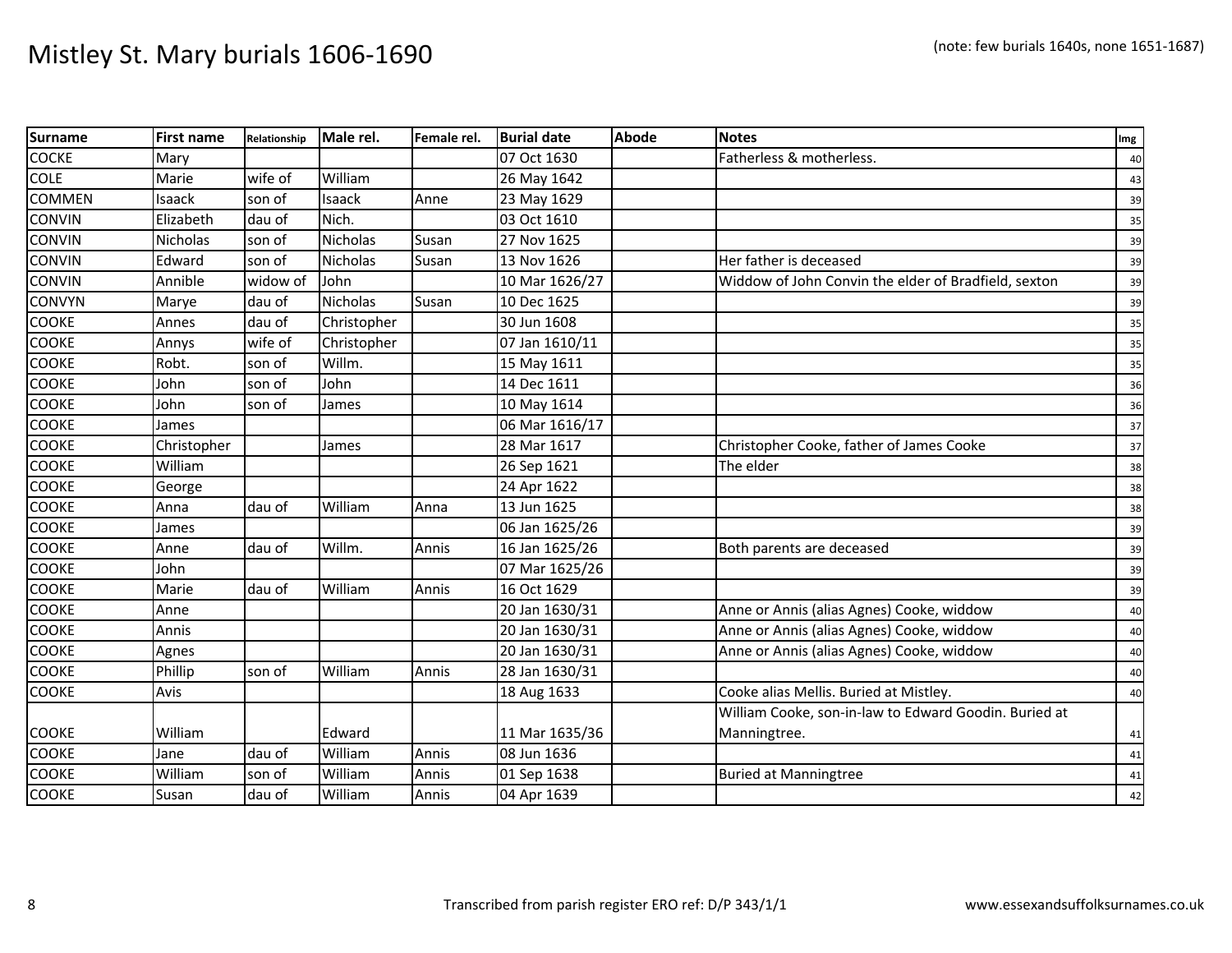| <b>Surname</b>   | <b>First name</b> | Relationship | Male rel. | Female rel.     | <b>Burial date</b> | <b>Abode</b> | <b>Notes</b>                                            | Img    |
|------------------|-------------------|--------------|-----------|-----------------|--------------------|--------------|---------------------------------------------------------|--------|
| <b>COOKE</b>     | John              | son of       | William   | Annis           | 09 Jan 1640/41     |              | <b>Buried at Manningtree</b>                            | 42     |
| COOLE            | Daniel            |              |           |                 | 19 May 1689        |              |                                                         | 45     |
| <b>COOPER</b>    | Samuel            | son of       | Frances   | <b>Bridgett</b> | 02 May 1632        |              |                                                         | $40\,$ |
| <b>COOPER</b>    | <b>Bridget</b>    | wife of      | Frances   |                 | 17 Jan 1632/33     |              |                                                         | 40     |
| <b>COOPER</b>    | John              |              |           |                 | 24 May 1643        | Manningtree  | Of Manningtree, buried at Mistley.                      | 43     |
| <b>CORNISH</b>   | William           |              |           |                 | 30 May 1690        |              |                                                         | 45     |
| COWARD           | Robert            |              |           |                 | 29 Oct 1625        |              |                                                         | 39     |
| <b>CROMER</b>    | Nicholas          | son of       | Nichol.   |                 | 26 Oct 1610        |              |                                                         | 35     |
| <b>CROMER</b>    | Mary              | wife of      | Nichol.   |                 | 12 Apr 1612        |              |                                                         | 36     |
| <b>CROMER</b>    | <b>Nicholas</b>   |              |           |                 | 26 Jul 1616        |              | The elder                                               | 37     |
| <b>CROMER</b>    | Elizabeth         |              |           |                 | 01 Oct 1626        |              | Widdow                                                  | 39     |
| <b>CUSSENN</b>   | Susan             | wife of      | Jer.      |                 | 30 Aug 1610        |              |                                                         | 35     |
| <b>CUSSONN</b>   | Mary              | dau of       | Jeremy    |                 | 25 Jul 1610        |              |                                                         | 35     |
| <b>DALLANT</b>   | John              |              |           |                 | 18 Feb 1638/39     |              | <b>Buried at Manningtree</b>                            | 42     |
| <b>DAMMERELL</b> | Isaake            |              |           |                 | 21 Mar 1637/38     |              | A stranger from Woodbridge in Suffolke                  | 41     |
| <b>DAMSELL</b>   | Thomas            | son of       | Thomas    | Rachell         | 01 Apr 1640        |              |                                                         | 42     |
| <b>DANIELL</b>   | Grace             | dau of       | Phennel   |                 | 14 Jun 1614        |              |                                                         | 36     |
| <b>DANIELL</b>   | Elizabeth         | dau of       | Phennell  |                 | 14 Apr 1623        |              | Her father is deceased                                  | 38     |
| <b>DANIELL</b>   | Robert            | son of       | Phenuell  | Abigaile        | 21 Nov 1625        |              | Both parents are deceased                               | 39     |
| <b>DANIELL</b>   | Peter             | son of       | Phenuell  | Abigaile        | 10 Dec 1625        |              | Both parents are deceased.                              | 39     |
| <b>DANYELL</b>   | Samuell           | son of       | Phennell  |                 | 12 Jul 1617        |              |                                                         | 37     |
| <b>DANYELL</b>   | Phennell          |              |           |                 | 25 Jan 1619/20     |              |                                                         | 37     |
| <b>DARBIE</b>    | John              |              |           |                 | 05 Oct 1624        |              |                                                         | 38     |
| <b>DARBIE</b>    | John              | son of       | John      | Elizabeth       | 21 Apr 1636        |              |                                                         | 41     |
| <b>DARBIE</b>    | John              |              |           |                 | 08 Jun 1640        |              | <b>Buried at Mistley</b>                                | 42     |
| <b>DARBIE</b>    | Susan             | dau of       | John      | Elizabeth       | 20 Jun 1643        |              | Her father is 'departed'.                               | 43     |
| <b>DARBY</b>     | Dorothy           | dau of       | John      |                 | 02 Jan 1615/16     |              | Daughter of John Darbie junior                          | 36     |
| <b>DARBY</b>     | John              |              |           |                 | 21 Apr 1617        |              |                                                         | 37     |
|                  |                   |              |           |                 |                    |              | John Eastowe, servant to ye Wid. Dauson of Manningtree, |        |
| <b>DAUSON</b>    | John              |              |           |                 | 17 Dec 1640        | Manningtree  | was there buried                                        | 42     |
| <b>DAVISON</b>   | Elizabeth         | dau of       | Nicholas  | Elizabeth       | 07 Dec 1641        |              |                                                         | 43     |
| <b>DAWES</b>     | John              |              |           |                 | 05 Apr 1634        |              | A stranger. Buried at Manningtree.                      | 40     |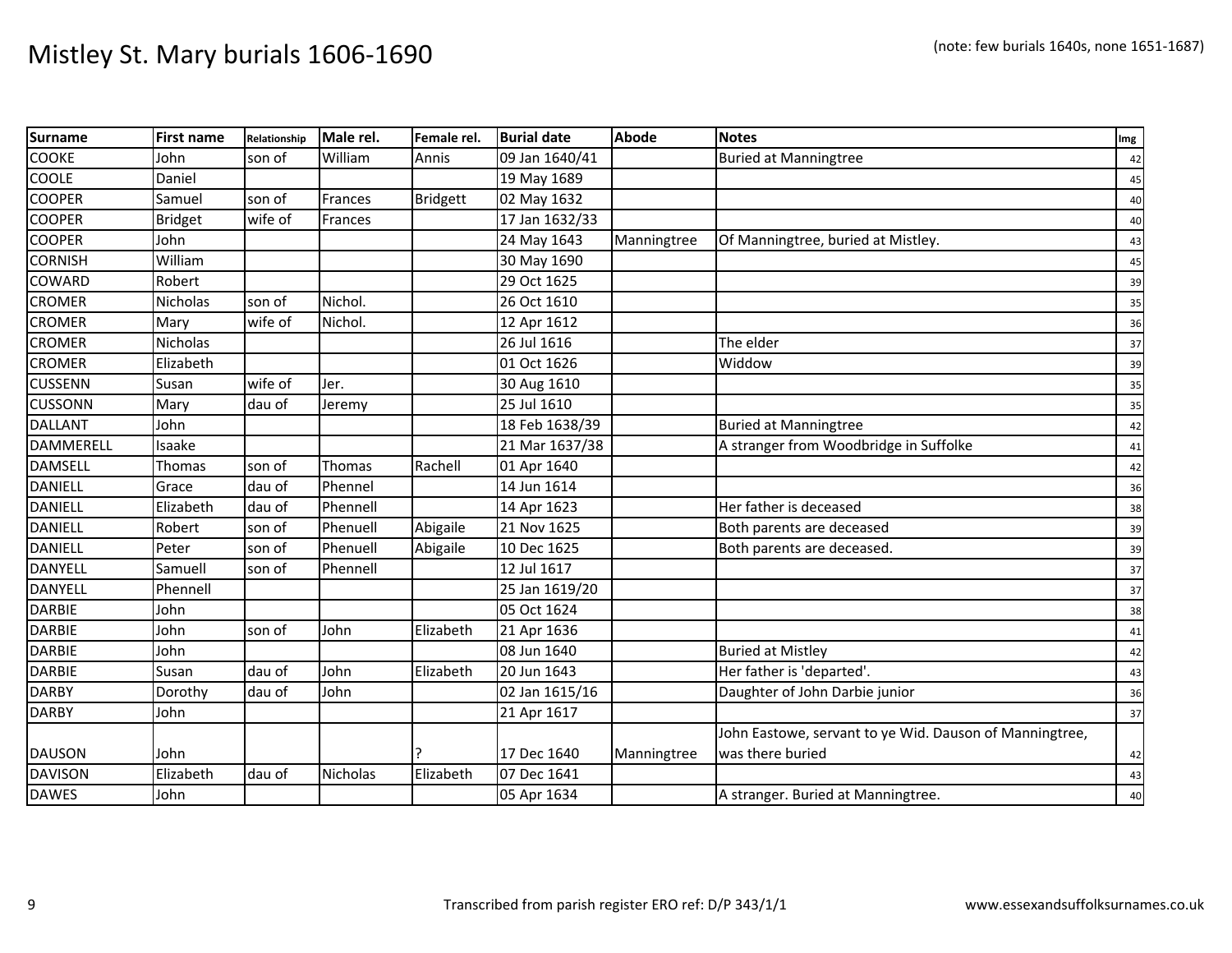| <b>Surname</b> | <b>First name</b> | Relationship | Male rel. | Female rel. | <b>Burial date</b> | <b>Abode</b> | <b>Notes</b>                                            | Img |
|----------------|-------------------|--------------|-----------|-------------|--------------------|--------------|---------------------------------------------------------|-----|
| <b>DAWSON</b>  | Simon             |              |           |             | 15 Mar 1638/39     | Manningtree  | Buried at Mistley.                                      | 42  |
| <b>DAY</b>     | John              |              |           |             | 03 May 1613        |              | A stranger dwelling in the Dengee (Dengie) Hundred      | 36  |
| <b>DEBNAM</b>  | Alise             | wife of      | Joseph    |             | 12 Jul 1618        |              |                                                         | 37  |
| <b>DEBNAM</b>  | Tamesin           | dau of       | Andrew    | Catherin    | 05 Sep 1622        |              |                                                         | 38  |
| <b>DEBNAM</b>  | Joseph            |              |           |             | 06 Sep 1624        |              |                                                         | 38  |
| <b>DEBNAM</b>  | Elizabeth         | dau of       | Joseph    | Sara        | 13 Jan 1624/25     |              |                                                         | 38  |
| <b>DENNIS</b>  | Sara              |              |           |             | 12 May 1615        |              | Widdow                                                  | 36  |
| <b>DENNIS</b>  | Sara              |              |           |             | 09 Mar 1627/28     |              |                                                         | 39  |
| <b>DENNYS</b>  | Peter             |              |           |             | 03 Feb 1612/13     |              |                                                         | 36  |
| <b>DEWE</b>    | Jane              | wife of      | John      |             | 30 May 1638        |              |                                                         | 41  |
| <b>DIX</b>     | Annis             | wife of      | John      |             | 09 May 1614        |              |                                                         | 36  |
| <b>DIX</b>     | John              |              |           |             | 17 Jun 1621        |              |                                                         | 38  |
| <b>DIX</b>     | Elizabeth         | dau of       | Edward    | Margarite   | 29 Aug 1626        |              |                                                         | 39  |
| <b>DIX</b>     | Edward            |              |           |             | 04 Mar 1641/42     |              | The elder. Buried at Manningtree                        | 43  |
| <b>DOWYTT</b>  | George            |              |           |             | 17 Nov 1613        |              |                                                         | 36  |
| <b>DRURIE</b>  | Marah             | dau of       |           | Elizabeth   | 13 Nov 1622        |              | Bastard of                                              | 38  |
| <b>DRURIE</b>  | Elizabeth         |              |           |             | 18 Mar 1624/25     |              |                                                         | 38  |
| EAGLE          | William           | son of       | Willm.    | Joane       | 24 Jun 1620        |              |                                                         | 37  |
| <b>EAGLE</b>   | Thomas            |              |           |             | 26 Oct 1690        |              |                                                         | 45  |
| <b>EASTEY</b>  | Susanna           |              |           |             | 18 Aug 1689        |              |                                                         | 45  |
| <b>EASTOWE</b> | Thomas            |              |           |             | 04 Jan 1639/40     |              | Ye currier of Manningtree. Buried there.                | 42  |
|                |                   |              |           |             |                    |              | John Eastowe, servant to ye Wid. Dauson of Manningtree, |     |
| <b>EASTOWE</b> | John              |              |           |             | 17 Dec 1640        | Manningtree  | was there buried                                        | 42  |
| <b>EASTY</b>   | Rachal            |              |           |             | 20 Sep 1689        |              |                                                         | 45  |
| <b>EDES</b>    | <b>Nicholas</b>   |              |           |             | 22 May 1611        |              | A stranger                                              | 35  |
| <b>EDES</b>    | Margerite         |              |           |             | 15 Jul 1612        |              |                                                         | 36  |
| <b>EDWARDS</b> | Richard           |              |           |             | 18 Sep 1639        |              | Mr. Richard Edwards the elder, buried at Manningtree    | 42  |
| <b>EDWARDS</b> | Richard           | son of       | Richard   | Susan       | 29 Aug 1640        |              |                                                         | 42  |
| <b>EDWARDS</b> | Susan             | dau of       | Richard   | Susan       | 14 Mar 1641/42     |              |                                                         | 43  |
| <b>EDWARDS</b> | Richard           | son of       | Richard   | Elizabeth   | 10 Feb 1642/43     |              |                                                         | 43  |
| <b>ESTALL</b>  | Francis           | wife of      | Richard   |             | 11 Sep 1611        |              |                                                         | 35  |
| <b>ESTALL</b>  | Jeremy            | son of       | Richard   |             | 04 Oct 1611        |              |                                                         | 35  |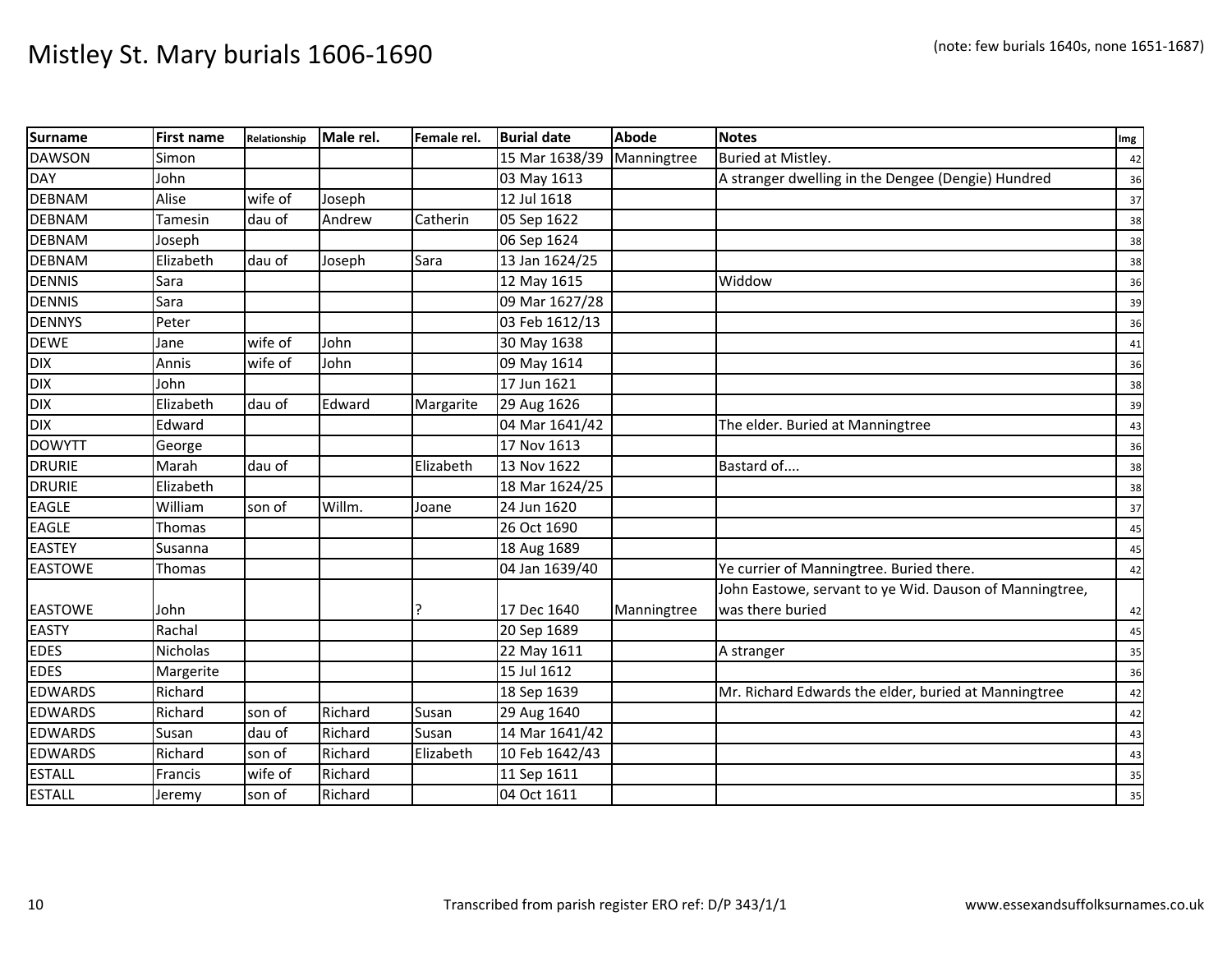| <b>Surname</b> | <b>First name</b> | Relationship | Male rel.     | Female rel. | <b>Burial date</b> | <b>Abode</b> | <b>Notes</b>                                              | Img |
|----------------|-------------------|--------------|---------------|-------------|--------------------|--------------|-----------------------------------------------------------|-----|
| <b>ESTALL</b>  | Robt.             | son of       | Richard       |             | 08 Dec 1612        |              | <b>Estall alias Till</b>                                  | 36  |
| <b>ESTALL</b>  | Anna              | wife of      | Richard       |             | 08 May 1629        |              | Wife of Richard Estall the elder                          | 39  |
| <b>ESTALL</b>  | Mary              | dau of       | Richard       | Anna        | 10 Jun 1631        |              | Daughter of Richard Estall the elder                      | 40  |
| <b>ESTALL</b>  | John              | son of       | John          | Joane       | 08 Dec 1634        |              |                                                           | 40  |
| <b>ESTALL</b>  | John              | son of       | <b>Henrie</b> | Ursulie     | 04 Jul 1637        |              |                                                           | 41  |
| <b>ESTALL</b>  | John              | son of       | George        | Francis     | 13 Aug 1639        |              | <b>Estall alias Till</b>                                  | 42  |
| <b>ESTALL</b>  | Susanna           | dau of       | John          | Joane       | 31 Oct 1640        |              | <b>Estall alias Till</b>                                  | 42  |
| <b>ESTEY</b>   | Jefferay          |              |               |             | 10 Jan 1627/28     |              |                                                           | 39  |
| <b>ESTEY</b>   | Abigaill          | wife of      | James         |             | 05 Aug 1635        |              | <b>Buried at Manningtree</b>                              | 41  |
| <b>ESTEY</b>   | John              | son of       | James         | Rachell     | 24 Jun 1637        |              |                                                           | 41  |
| <b>ESTEY</b>   | <b>Bridgett</b>   |              |               |             | 23 Nov 1641        |              | Widdow. Buried at Manningtree                             | 43  |
| <b>ESTEY</b>   | Rachell           | dau of       | James         | Rachell     | 11 Feb 1641/42     |              |                                                           | 43  |
| <b>ESTYE</b>   | Rose              |              |               |             | 15 Jan 1611/12     |              | Widdow                                                    | 36  |
|                |                   |              |               |             |                    |              | Anne Eve, widdow, mother of Mr Thomas Witham parson       |     |
|                |                   |              |               |             |                    |              | here by hir first husband, was buried in our chauncell on |     |
| <b>EVE</b>     | Anne              |              | Thomas        |             | 16 Jan 1624/25     |              | Sunday in th' afternoone.                                 | 38  |
| EVER_R         | Nicholas          |              |               |             | 21 Apr 1607        |              |                                                           | 34  |
| EVERARD        | Edward            |              |               |             | 23 Dec 1688        |              |                                                           | 45  |
| <b>EVERED</b>  | Mathew            | son of       | John          |             | 31 May 1617        |              |                                                           | 37  |
| <b>EVERED</b>  | Thomas            | son of       | John          |             | 21 Jun 1617        |              |                                                           | 37  |
| <b>EVERED</b>  | William           | son of       | John          |             | 19 May 1618        |              |                                                           | 37  |
| <b>EVERED</b>  | Emme              |              |               |             | 03 Apr 1619        |              |                                                           | 37  |
| <b>EVERED</b>  | John              | son of       | John          | Elizabeth   | 18 Dec 1623        |              |                                                           | 38  |
|                |                   |              |               |             |                    |              |                                                           |     |
|                |                   |              |               |             |                    |              | Wth the wrang legge (a very odd note to find in a burial  |     |
| <b>EVERED</b>  | John              |              |               |             | 14 Sep 1624        |              | register! Was he buried with someone else's leg?)         | 38  |
| <b>EVERED</b>  | Joane             | wife of      | John          |             | 30 Jan 1640/41     |              | Wife of John Evered the elder                             | 42  |
| <b>EVERED</b>  | John              |              |               |             | 10 Aug 1648        | Mistley      |                                                           | 43  |
| <b>FALL</b>    | Joan              | wife of      | Mathew        |             | 26 Apr 1650        | Mistley      |                                                           | 43  |
| FELGATE        | Francis           | wife of      | John          |             | 13 Jan 1611/12     |              |                                                           | 36  |
| FENNE          | William           |              |               |             | 28 Mar 1637        |              | A stranger                                                | 41  |
| <b>FENNING</b> | Margarite         |              |               |             | 22 Jan 1642/43     |              | Widdow. Buried at Mistley.                                | 43  |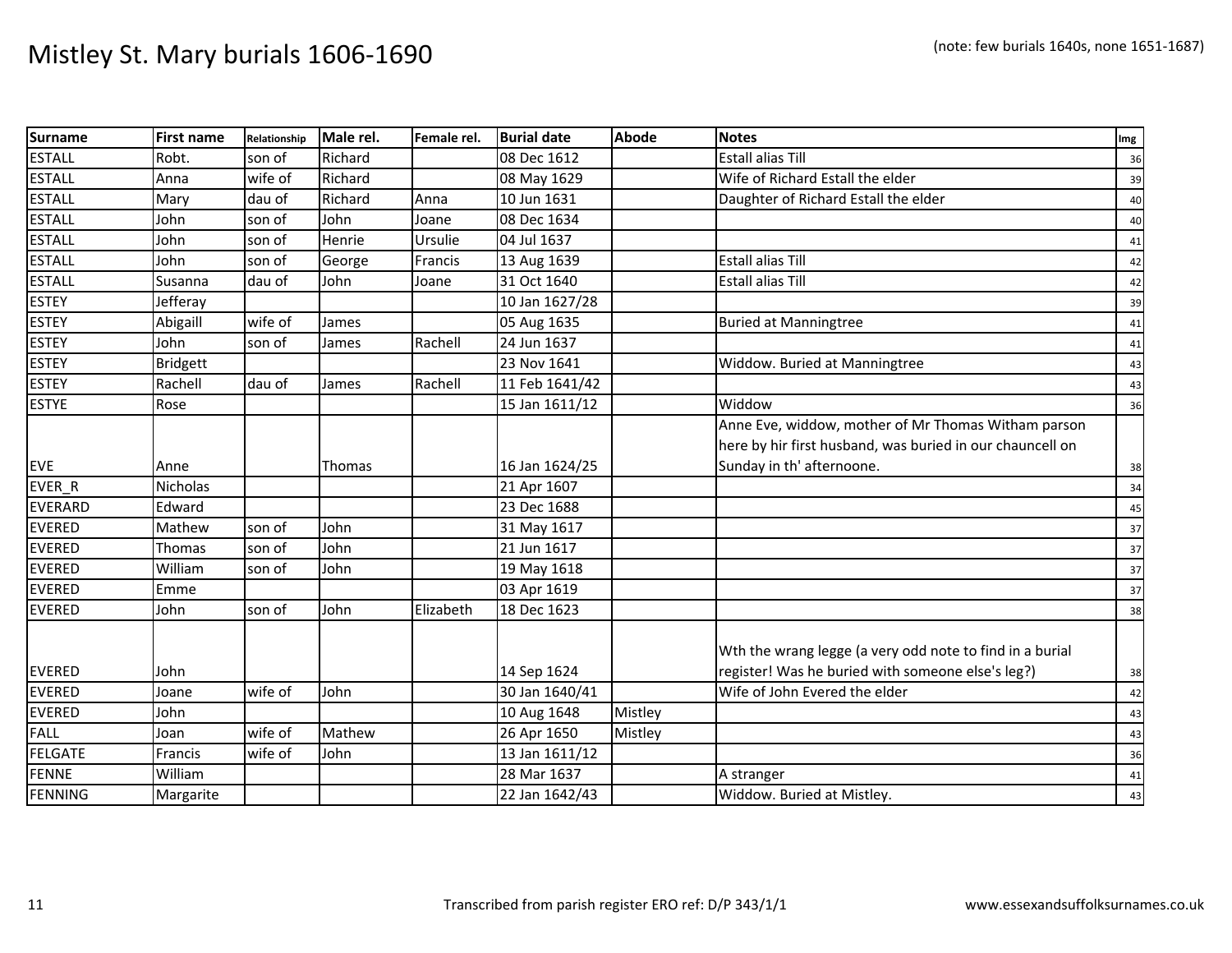| Surname          | <b>First name</b> | Relationship | Male rel. | Female rel. | <b>Burial date</b> | Abode       | <b>Notes</b>                                               | Img |
|------------------|-------------------|--------------|-----------|-------------|--------------------|-------------|------------------------------------------------------------|-----|
| <b>FLETCHER</b>  | Francys           | dau of       | Willm.    |             | 31 Jul 1612        |             |                                                            | 36  |
| <b>FLETCHER</b>  | Rose              | wife of      | Willm.    |             | 24 Oct 1620        |             |                                                            | 38  |
| <b>FLETCHER</b>  | John              | son of       | William   |             | 31 Dec 1622        |             |                                                            | 38  |
| <b>FLETCHER</b>  | William           |              |           |             | 12 Feb 1640/41     |             | <b>Buried at Manningtree</b>                               | 42  |
| <b>FOAKES</b>    | Elizabeth         | wife of      | Thomas    |             | 03 May 1623        |             |                                                            | 38  |
| <b>FORREST</b>   | Elizabeth         |              |           |             | 16 Oct 1635        |             | Widdow, buried at Manningtree                              | 41  |
| <b>FORWARD</b>   | Hyllen            |              |           |             | 12 Mar 1606/7      |             | Vid.                                                       | 34  |
| FOX              | Anne              | wife of      | John      |             | 15 Apr 1635        |             |                                                            | 41  |
| <b>FOX</b>       | Sara              | dau of       | John      | Sara        | 23 Jan 1636/37     |             |                                                            | 41  |
| <b>FOX</b>       | John              |              |           |             | 01 Mar 1638/39     | Manningtree |                                                            | 42  |
|                  |                   |              |           |             |                    |             | Widdow, buried at Manningtree. No date, possibly           |     |
| <b>FOX</b>       | Sara              |              |           |             | $* * 1643$         |             | September.                                                 | 43  |
| <b>FRANCES</b>   | Thamisen          | dau of       | John      | Anne        | 05 Jul 1635        |             |                                                            | 41  |
| <b>FRAUNCES</b>  | Elizabeth         | wife of      | John      |             | 22 Nov 1633        |             | <b>Buried at Mistley</b>                                   | 40  |
| <b>FRAUNCES</b>  | John              |              |           |             | 19 Apr 1639        | Manningtree |                                                            | 42  |
| <b>FULLER</b>    | Sara              |              |           |             | 25 May 1690        |             |                                                            | 45  |
| <b>GALE</b>      | Thomas            | son of       |           | Margarite   | 03 May 1635        |             | Thomas Gale, son of Margarite Renge, widdow.               | 41  |
| <b>GAME</b>      | Mary              | dau of       | Abraham   | Mary        | 18 Jul 1625        |             |                                                            | 39  |
| <b>GAME</b>      | John              | son of       | Abraham   | Mary        | 09 Jan 1628/29     |             |                                                            | 39  |
| <b>GARNETT</b>   | John              |              |           |             | 09 May 1615        |             |                                                            | 36  |
| <b>GARNETT</b>   | Anne              |              |           |             | 26 Dec 1624        |             | Alias Deaffe Nan                                           | 38  |
| <b>GARRAD</b>    | Cicelye           |              |           |             | 12 Apr 1631        |             | Widdow                                                     | 40  |
| <b>GARROLDS</b>  | <b>Thomas</b>     | son of       | George    |             | 12 Jan 1606/7      | Hitcham     |                                                            | 34  |
| <b>GARWOOD</b>   | Adam              |              |           |             | 31 Mar 1633        |             | A stranger                                                 | 40  |
|                  |                   |              |           |             |                    |             | A bastard daughter of Elizabeth Gentleman, wydow, now wife |     |
| <b>GENTLEMAN</b> | Grace             | dau of       | John      | Elizabeth   | 06 Jul 1609        |             | of John Homan.                                             | 35  |
| <b>GILES</b>     | John              |              |           |             | 29 Apr 1638        |             |                                                            | 41  |
| <b>GILES</b>     | Joseph            | son of       | John      | Elizabeth   | 19 Mar 1639/40     |             |                                                            | 42  |
| <b>GLASCOCKE</b> | Anne              | dau of       | Richard   | Grace       | 01 May 1642        |             |                                                            | 43  |
| <b>GOALE</b>     | Alise             | wife of      | John      |             | 02 Mar 1610/11     |             |                                                            | 35  |
| <b>GOALE</b>     | Edward            | son of       | John      |             | 11 Mar 1610/11     |             |                                                            | 35  |
| <b>GOALE</b>     | John              |              |           |             | 12 Jun 1612        |             |                                                            | 36  |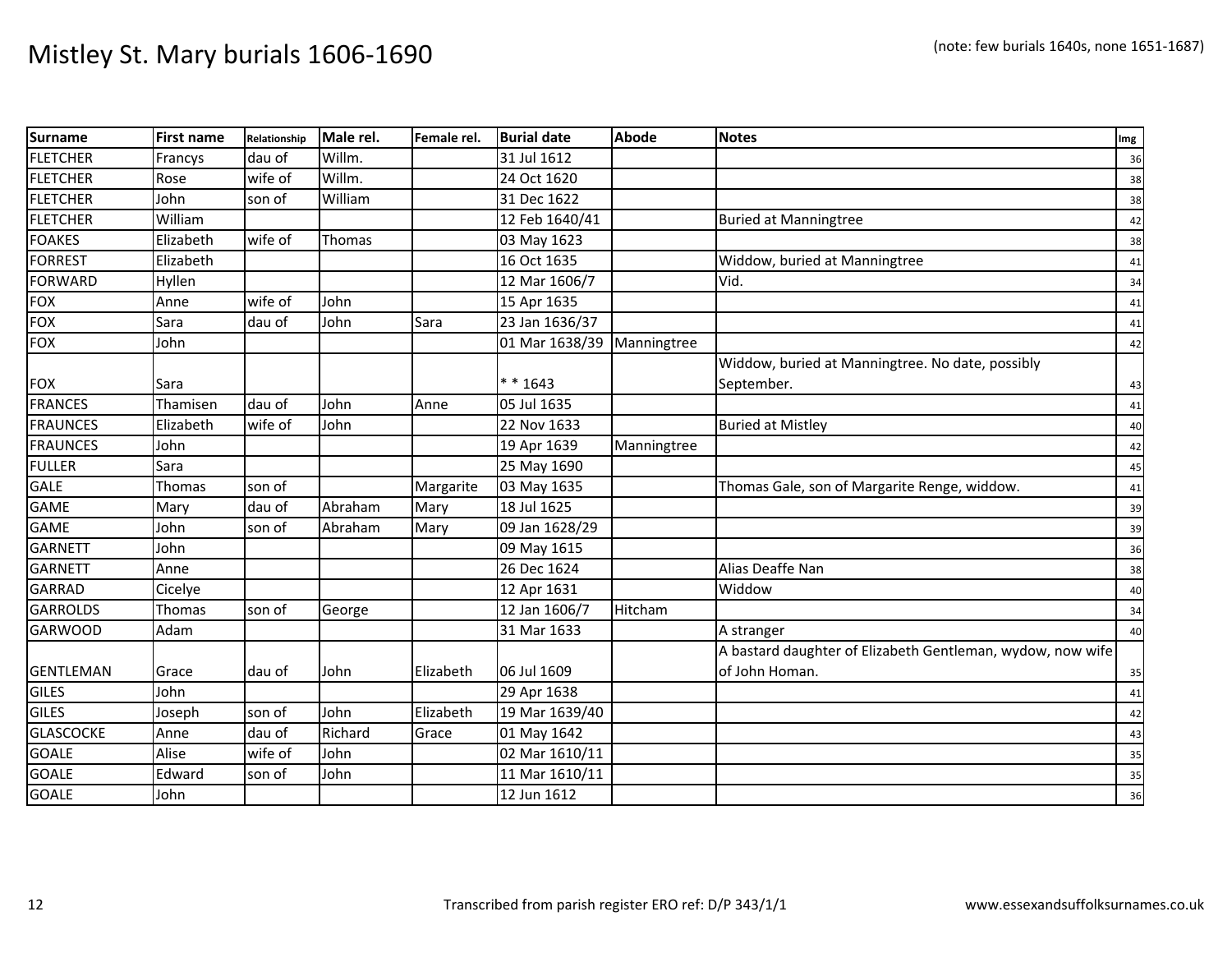| <b>Surname</b>    | <b>First name</b> | Relationship | Male rel. | Female rel.  | <b>Burial date</b> | <b>Abode</b> | <b>Notes</b>                                           | Img |
|-------------------|-------------------|--------------|-----------|--------------|--------------------|--------------|--------------------------------------------------------|-----|
| <b>GOFFE</b>      | Francis           |              |           |              | 28 Jan 1647/48     |              | Mr. Francis Goffe                                      | 43  |
| <b>GOODDIN</b>    | Elizabeth         | wife of      | Edward    |              | 17 Oct 1634        |              | Buried in the chapple-yard (at Manningtree?)           | 40  |
| <b>GOODWIN</b>    | Katherin          |              |           |              | 07 Nov 1611        |              | Widow                                                  | 35  |
| <b>GOODWIN</b>    | Elizab.           | wife of      | Isacke    |              | 13 Jun 1612        |              |                                                        | 36  |
| <b>GOODWIN</b>    | John              | son of       | Edward    | Elizabeth    | 22 Nov 1622        |              |                                                        | 38  |
| <b>GOODWIN</b>    | Elizabeth         | dau of       | Edward    | Elizabeth    | 13 Apr 1624        |              |                                                        | 38  |
| <b>GOSSLIN</b>    | Thomas            |              |           |              | 03 May 1624        |              |                                                        | 38  |
| <b>GOSSLIN</b>    | Robert            | son of       | Thomas    | Margarite    | 16 Apr 1626        |              |                                                        | 39  |
| <b>GOSTLIN</b>    | Margarite         | widow of     | Thomas    |              | 23 Mar 1628/29     |              | Widdow, wife sometimes of Thomas Gostlin deceased      | 39  |
| <b>GRAY</b>       | Elizabeth         | dau of       |           | $\mathbf{P}$ | 18 Mar 1614/15     |              | Daughter of ye Widdow Gray                             | 36  |
| <b>GRAYE</b>      | Jone              | dau of       | Richard   |              | 07 Sep 1607        |              |                                                        | 34  |
| <b>GREENE</b>     | Dorothie          | wife of      | Richard   |              | 13 Feb 1620/21     |              |                                                        | 38  |
| <b>GREENE</b>     | Robert            |              |           |              | 25 Nov 1622        | Manningtree  |                                                        | 38  |
| <b>GREENE</b>     | Richard           |              |           |              | 09 Apr 1623        |              |                                                        | 38  |
| GREENE            | Richard           | son of       | Robert    | Frances      | 17 Jan 1637/38     |              |                                                        | 41  |
| <b>GREENE</b>     | Frances           | wife of      | Robert    |              | 20 Jan 1638/39     |              |                                                        | 42  |
| <b>GREENE</b>     | Thomas            | son of       | Robert    | Francis      | 12 Nov 1639        |              | His mother is deceased                                 | 42  |
| <b>GREENFEILD</b> | Audrey            | wife of      | Edward    |              | 21 Nov 1630        |              |                                                        | 40  |
| <b>GREENFELD</b>  | Robert            | son of       | Edward    | Auderey      | 06 Aug 1624        |              |                                                        | 38  |
| <b>GREY</b>       | Susan             | dau of       | Richard   |              | 01 Jul 1609        |              |                                                        | 35  |
| <b>GREYGOOSE</b>  | Robert            |              |           |              | 12 Feb 1638/39     |              | A stranger yt wrought at Manningtree and buried there. | 42  |
| <b>GRICE</b>      | Barbara           |              |           |              | 27 Feb 1620/21     |              | Widdow. Grice alias Hales                              | 38  |
| <b>GRICE</b>      | Elizabeth         | dau of       | Edmund    | Elizabeth    | 04 May 1626        |              |                                                        | 39  |
| <b>GRICE</b>      | John              | son of       | Edmund    | Elizabeth    | 27 Mar 1627        |              |                                                        | 39  |
| <b>GRICE</b>      | Edmund            | son of       | Edmund    | Elizabeth    | 09 Mar 1628/29     |              |                                                        | 39  |
| <b>GRICE</b>      | Elizabeth         | dau of       | William   | Jane         | 18 Nov 1635        |              |                                                        | 41  |
| <b>GRICE</b>      | Grace             | dau of       | Edmund    | Elizabeth    | 02 Aug 1638        |              |                                                        | 41  |
| <b>GRICE</b>      | Elizabeth         | wife of      | Edmund    |              | 13 Jun 1639        |              |                                                        | 42  |
| <b>GRICE</b>      | Marie             | dau of       | William   | Jane         | 19 May 1640        |              |                                                        | 42  |
| <b>GRIFFYN</b>    | John              | son of       | John      | Anne         | 18 Sep 1622        |              |                                                        | 38  |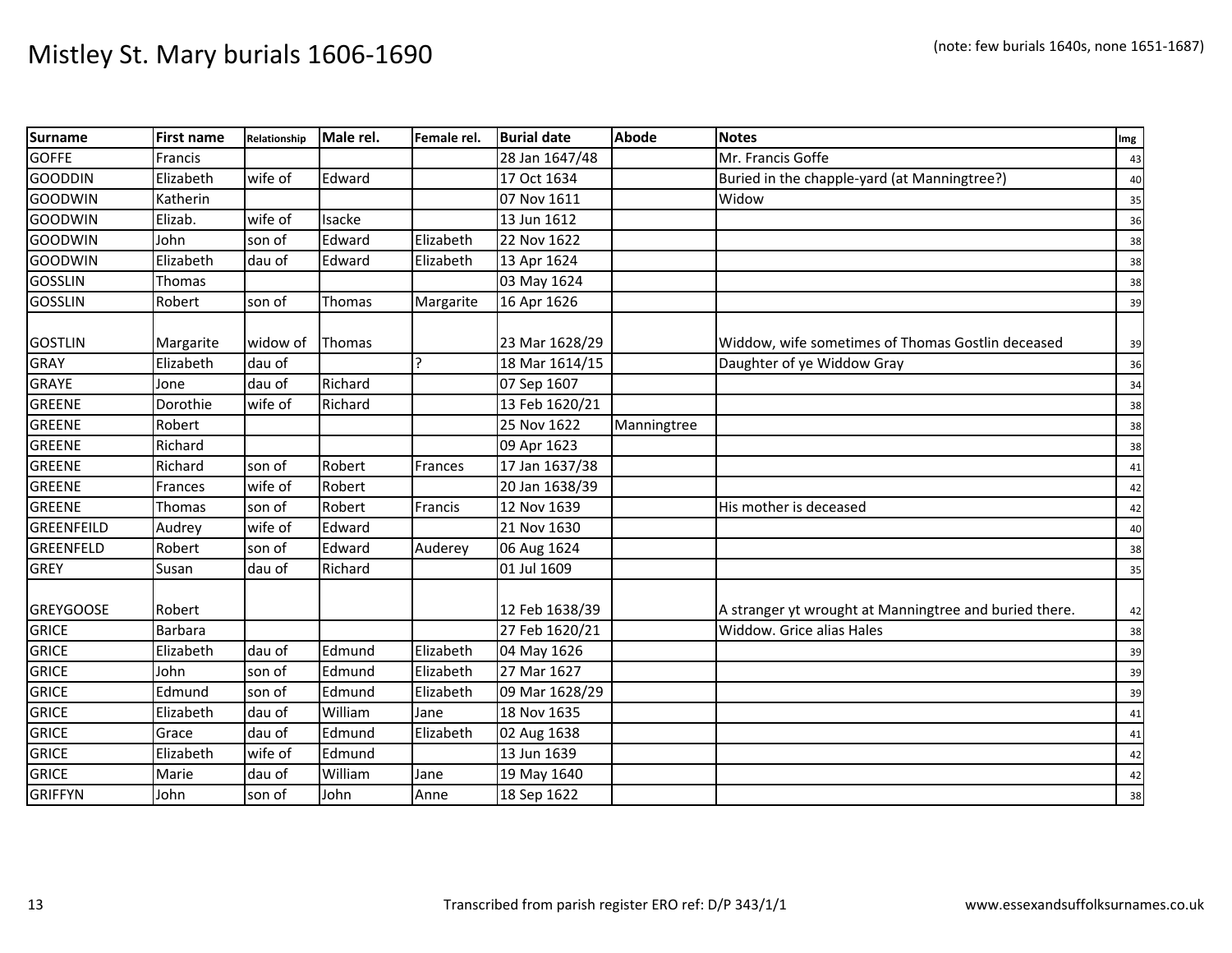| <b>Surname</b>   | <b>First name</b> | Relationship | Male rel.     | Female rel. | <b>Burial date</b> | <b>Abode</b> | <b>Notes</b>                                             | Img |
|------------------|-------------------|--------------|---------------|-------------|--------------------|--------------|----------------------------------------------------------|-----|
| <b>GRIFFYN</b>   | John              |              |               |             | 28 Jul 1624        |              |                                                          | 38  |
| GROA[NV]E        | William           |              |               |             | 19 Feb 1622/23     |              |                                                          | 38  |
| GROA[VN]E        | Ann               | wife of      | Willm.        |             | 09 Feb 1617/18     |              |                                                          | 37  |
| <b>GROAVE</b>    | Prudence          |              |               |             | 21 Apr 1633        |              | Widdow                                                   | 40  |
| <b>GRYCE</b>     | Robt.             | son of       | Edmund        |             | 14 Aug 1613        |              |                                                          | 36  |
| <b>GUNTROPP</b>  | Leonard           |              |               |             | 23 Jan 1614/15     |              |                                                          | 36  |
| <b>HACKNEY</b>   | Margarite         |              | C             |             | 26 Aug 1637        |              | Margarite Hackney, servant to Mr. Haies                  | 41  |
| <b>HADLOCK</b>   | John              | son of       | John          | Joane       | 10 Aug 1638        |              |                                                          | 41  |
| <b>HADLOCKE</b>  | Joseph            | son of       | Robert        | Alice       | 16 Apr 1624        |              |                                                          | 38  |
| <b>HADLOCKE</b>  | John              | son of       | John          | Joane       | 18 Mar 1626/27     |              |                                                          | 39  |
| <b>HADLOCKE</b>  | Susan             | dau of       | John          | Joane       | 11 Aug 1633        |              | <b>Buried at Mistley</b>                                 | 40  |
| <b>HADLOCKE</b>  | John              |              |               |             | 21 Apr 1636        | Manningtree  |                                                          | 41  |
| <b>HAIES</b>     | Margarite         |              |               |             | 26 Aug 1637        |              | Margarite Hackney, servant to Mr. Haies                  | 41  |
| <b>HAIES</b>     | Samuell           | son of       | Henrie        | Amie        | 20 May 1638        |              |                                                          | 41  |
|                  |                   |              |               |             |                    |              | Marie Haies, wife of John Haies (daughter of Mr. Thomas  |     |
|                  |                   |              |               |             |                    |              | Witham, parson here) was buried in our Chauncell, by hir |     |
| <b>HAIES</b>     | Marie             | wife of      | John          |             | 25 Aug 1638        |              | grandmother, mother and 2 sisters.                       | 41  |
|                  |                   |              |               |             |                    |              | Marie Haies, wife of John Haies (daughter of Mr. Thomas  |     |
|                  |                   |              |               |             |                    |              | Witham, parson here) was buried in our Chauncell, by hir |     |
| <b>HAIES</b>     | Marie             | dau of       | <b>Thomas</b> |             | 25 Aug 1638        |              | grandmother, mother and 2 sisters.                       | 41  |
|                  |                   |              |               |             |                    |              | Daughter of John & Marie (deceased) was buried in hir    |     |
| <b>HAIES</b>     | Marie             | dau of       | John          | Marie       | 08 Nov 1638        |              | mothers grave.                                           | 42  |
| <b>HAISE</b>     | Margerie          | wife of      | Robert        |             | 03 Jan 1622/23     |              | Hawse alias Haies                                        | 38  |
| <b>HALES</b>     | Barbara           |              |               |             | 27 Feb 1620/21     |              | Widdow. Grice alias Hales                                | 38  |
| <b>HAMMOND</b>   | Robert            |              |               |             | 19 Apr 1635        |              |                                                          | 41  |
| <b>HAMMOND</b>   | Annis             | dau of       | Phillip       | Eedie       | 14 Aug 1637        |              |                                                          | 41  |
| <b>HAMMOND</b>   | Martha            | dau of       | Phillip       | Eedie       | 18 Aug 1637        |              |                                                          | 41  |
| <b>HANTING</b>   | Mary              | dau of       | Willm.        | Sara        | 26 Jan 1634/35     |              | <b>Buried at Manningtree</b>                             | 41  |
| <b>HARBOTTLE</b> | Frances           |              |               |             | 25 Apr 1637        |              | A stranger                                               | 41  |
| <b>HARGRAVE</b>  | Judeth            | dau of       | John          |             | 31 Dec 1607        |              |                                                          | 34  |
| <b>HARGRAVE</b>  | Mary              | dau of       | John          |             | 31 Jan 1613/14     |              |                                                          | 36  |
| <b>HARGRAVE</b>  | Jeremy            | son of       | John          |             | 23 Apr 1614        |              |                                                          | 36  |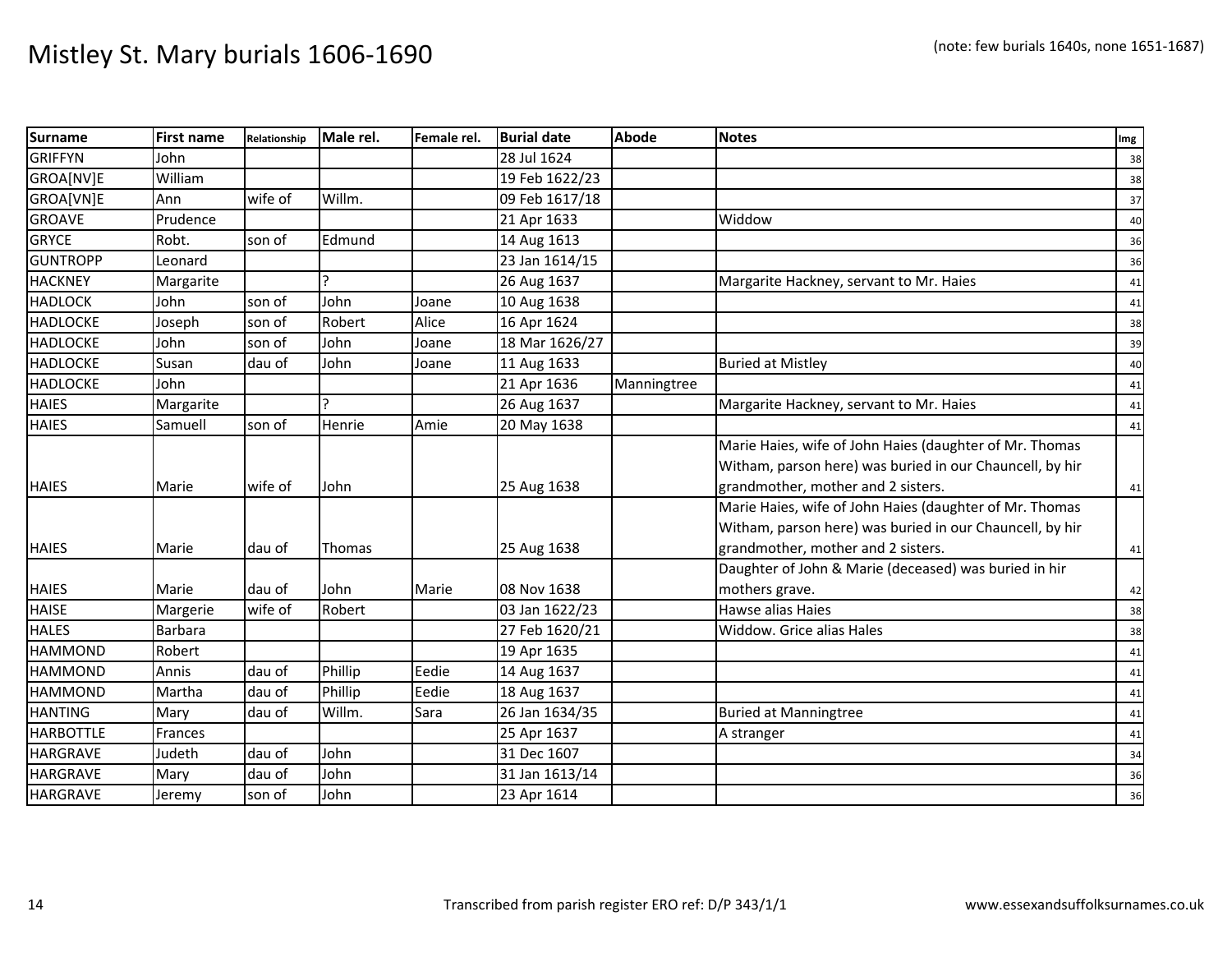| <b>Surname</b>   | <b>First name</b> | Relationship | Male rel. | Female rel. | <b>Burial date</b> | Abode       | <b>Notes</b>                  | Img |
|------------------|-------------------|--------------|-----------|-------------|--------------------|-------------|-------------------------------|-----|
| <b>HARGRAVE</b>  | John              |              |           |             | 11 Jun 1633        |             | The elder                     | 40  |
| <b>HARGRAVE</b>  | Sara              |              |           |             | 15 May 1639        |             | Widdow. Buried at Manningtree | 42  |
| <b>HARRIS</b>    | Ellen             | wife of      | John      |             | 05 Dec 1624        |             |                               | 38  |
| <b>HARRIS</b>    | James             |              |           |             | 29 Dec 1689        |             |                               | 45  |
| <b>HART</b>      | Robert            |              |           |             | 15 Nov 1624        |             |                               | 38  |
| <b>HARTT</b>     | Marrabell         |              |           |             | 12 Jan 1611/12     |             |                               | 36  |
| <b>HARTT</b>     | Elizabeth         | dau of       | Robt.     |             | 10 Oct 1618        |             |                               | 37  |
| <b>HARTTWELL</b> | Andrew            |              |           |             | 06 Sep 1610        |             |                               | 35  |
| <b>HARVEY</b>    | Catherine         | wife of      | Willm.    |             | 17 May 1617        |             |                               | 37  |
| <b>HARVIE</b>    | William           |              |           |             | 20 Jan 1622/23     |             |                               | 38  |
| <b>HARVIE</b>    | Henrie            |              |           |             | 22 Oct 1637        |             | A stranger                    | 41  |
| <b>HASELL</b>    | Isacke            | son of       | Thomas    |             | 04 Nov 1608        |             |                               | 35  |
| <b>HATTON</b>    | Francis           | dau of       | Marmaduke | Francis     | 07 Apr 1640        |             |                               | 42  |
| <b>HATTON</b>    | Francis           | wife of      | Marmaduke |             | 16 Mar 1642/43     |             |                               | 43  |
| <b>HAVELOCKE</b> | Martha            | dau of       | Reignold  |             | 06 Apr 1607        |             |                               | 34  |
| <b>HAVLOCKE</b>  | Richard           |              |           |             | 21 May 1607        |             |                               | 34  |
| <b>HAWARD</b>    | Edw.              |              |           |             | 15 Sep 1689        |             |                               | 45  |
| <b>HAWSE</b>     | Margerie          | wife of      | Robert    |             | 03 Jan 1622/23     |             | Hawse alias Haies             | 38  |
| <b>HAYES</b>     | Jonathan          | son of       | Henry     | Amie        | 24 Nov 1632        |             |                               | 40  |
| <b>HAYWARD</b>   | Jeremie           |              |           |             | 29 Apr 1626        |             |                               | 39  |
| <b>HAYWARD</b>   | Robert            |              |           |             | 28 Mar 1648        |             | Of Manningtree, buried there. | 43  |
| <b>HEARNE</b>    | John              |              |           |             | 04 Jun 1617        | Manningtree |                               | 37  |
| <b>HEDGE</b>     | Anne              |              |           |             | 03 Dec 1639        |             | Widdow                        | 42  |
| <b>HEGLYE</b>    | Robert            |              |           |             | 14 Jun 1608        |             |                               | 35  |
| <b>HERNE</b>     | Marie             | dau of       | John      | Anne        | 29 May 1638        |             | Both parents deceased         | 41  |
| <b>HEWET</b>     | John              |              |           |             | 03 Dec 1609        |             |                               | 35  |
| <b>HICKSON</b>   | Elizabeth         | dau of       | Willm.    |             | 01 Jan 1620/21     |             |                               | 38  |
| <b>HICKSON</b>   | William           |              |           |             | 16 Oct 1624        |             |                               | 38  |
| <b>HIDE</b>      | William           | son of       | Willm.    | Rachell     | 26 Dec 1625        |             | His father is deceased        | 39  |
| <b>HIGHAM</b>    | Joane             | dau of       | John      | Joane       | 01 Jul 1625        |             |                               | 38  |
| <b>HIGHAM</b>    | John              |              |           |             | 18 Feb 1627/28     |             |                               | 39  |
| <b>HODDIE</b>    | <b>Bridgett</b>   | dau of       | Richard   |             | 20 Jan 1620/21     |             |                               | 38  |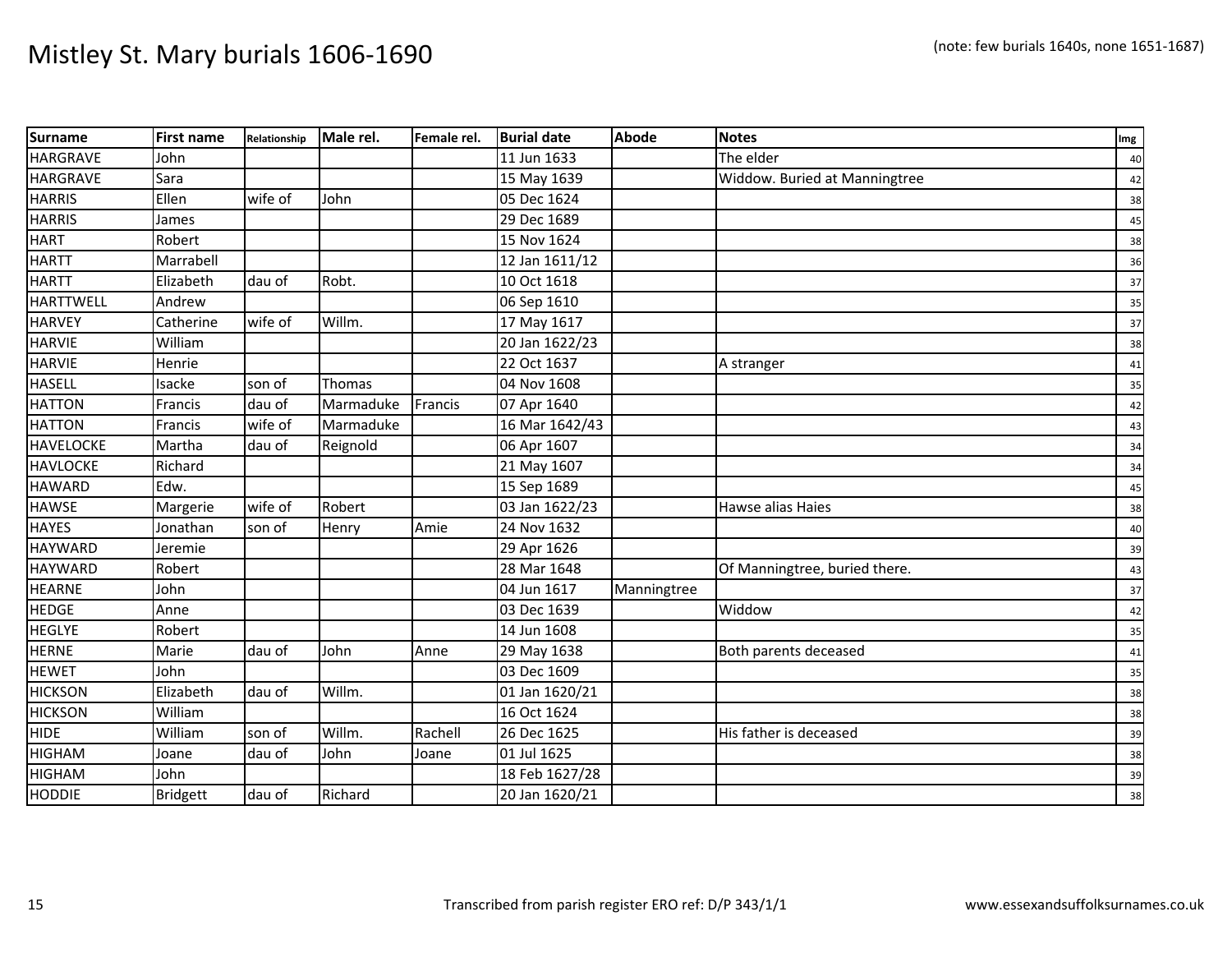| <b>Surname</b>   | <b>First name</b> | Relationship | Male rel.   | Female rel.     | <b>Burial date</b> | <b>Abode</b> | <b>Notes</b>                                                | Img |
|------------------|-------------------|--------------|-------------|-----------------|--------------------|--------------|-------------------------------------------------------------|-----|
| <b>HOLBROOKE</b> | Jane              |              |             |                 | 02 Dec 1611        |              |                                                             | 36  |
| <b>HOLBROOKE</b> | John              | son of       | Samuell     |                 | 11 Dec 1611        |              |                                                             | 36  |
| <b>HOLBROOKE</b> | Oliver            | son of       | Sam.        |                 | 22 May 1613        |              |                                                             | 36  |
| <b>HOLBROOKE</b> | Samuell           | son of       | Samuel      | <b>Bitteris</b> | 20 May 1626        |              | His father is deceased                                      | 39  |
| <b>HOLBROOKE</b> | John              |              |             |                 | 07 Jun 1640        |              | <b>Buried at Mistley</b>                                    | 42  |
| <b>HOLDING</b>   | Elizab.           | wife of      | Tho.        |                 | 10 Apr 1612        |              |                                                             | 36  |
| <b>HOLMES</b>    | Joane             | wife of      | John        |                 | 13 Apr 1619        | Manningtree  | Wife of John Holmes the elder                               | 37  |
| <b>HOLMES</b>    | John              |              |             |                 | 15 Oct 1625        |              | The elder                                                   | 39  |
| <b>HOLMES</b>    | Joane             | dau of       | John        | Anne            | 30 Aug 1629        |              |                                                             | 39  |
| <b>HOLMES</b>    | Anne              | wife of      | John        |                 | 02 Jul 1631        |              | <b>Holmes or Homes</b>                                      | 40  |
| <b>HOLMES</b>    | Ellen             |              |             |                 | 18 Jan 1634/35     |              | Widdow, buried at Manningtree                               | 41  |
|                  |                   |              |             |                 |                    |              |                                                             |     |
| <b>HOLMES</b>    | Anne              | dau of       | John        | Anne            | 07 Apr 1639        |              | Daughter of John & Anne his wife, departed long since.      | 42  |
| <b>HOLT</b>      | Mary              | dau of       | Thomas      | Rose            | 09 Sep 1641        |              | Daughter of Thomas Holt of Ramsey (dying here?)             | 42  |
|                  |                   |              |             |                 |                    |              | A bastard daughter of Elizabeth Gentleman, wydow, now wife  |     |
| <b>HOMAN</b>     | Grace             | dau of       | John        | Elizabeth       | 06 Jul 1609        |              | of John Homan.                                              | 35  |
| <b>HOMAN</b>     | Avis              | wife of      | Christopher |                 | 15 Nov 1624        |              |                                                             | 38  |
| <b>HOMAN</b>     | Joane             | dau of       | Christopher |                 | 20 Dec 1625        |              |                                                             | 39  |
| <b>HOMES</b>     | Anne              | wife of      | John        |                 | 02 Jul 1631        |              | <b>Holmes or Homes</b>                                      | 40  |
| <b>HOMES</b>     | Susan             | wife of      | William     |                 | 06 Jul 1636        |              |                                                             | 41  |
| <b>HOMES</b>     | William           |              |             |                 | 18 Aug 1638        |              | <b>Buried at Manningtree</b>                                | 41  |
| <b>HOOBROOKE</b> | Samuell           |              |             |                 | 14 Apr 1623        |              |                                                             | 38  |
|                  |                   |              |             |                 |                    |              | John Hopkins, son of Marie Hopkins (wife to Mr. Tho.        |     |
| <b>HOPKINS</b>   | John              | son of       | Thomas      | Marie           | 24 Dec 1641        |              | Witham, parson)                                             | 43  |
|                  |                   |              |             |                 |                    |              | Son of Mr. James Hopkins, Minister of Wenham. Buried at     |     |
| <b>HOPKINS</b>   | Mathew            | son of       | James       |                 | 12 Aug 1647        |              | Mistley.                                                    | 43  |
| <b>HORNEBYE</b>  | Elizabeth         | wife of      | Jeremy      |                 | 04 Feb 1630/31     |              |                                                             | 40  |
| <b>HORSLYE</b>   | Thomas            |              |             |                 | 17 Oct 1607        |              |                                                             | 34  |
| <b>HOWARD</b>    | Abigaile          |              |             |                 | 24 Sep 1620        |              |                                                             | 37  |
|                  |                   |              |             |                 |                    |              | John Howard, son-in-law to Willm. Parker & Elizabeth his    |     |
|                  |                   |              |             |                 |                    |              | wife. Was the first that ever was buried in the new buriall |     |
| <b>HOWARD</b>    | John              |              | Willm.      | Elizabeth       | 28 May 1633        |              | place at Manitree.                                          | 40  |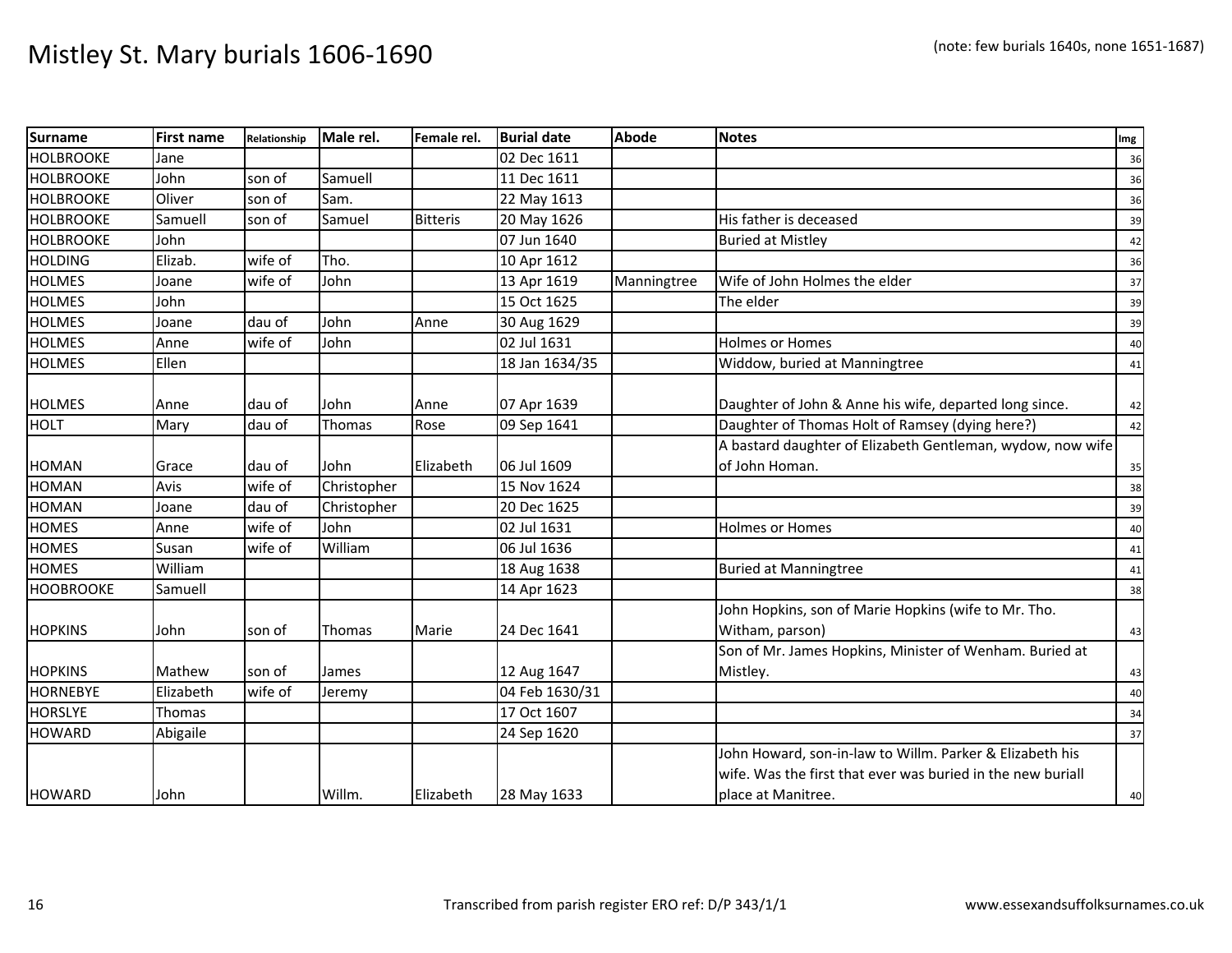| <b>Surname</b>    | <b>First name</b> | Relationship | Male rel. | Female rel.     | <b>Burial date</b> | <b>Abode</b>     | <b>Notes</b>                                            | Img |
|-------------------|-------------------|--------------|-----------|-----------------|--------------------|------------------|---------------------------------------------------------|-----|
| <b>HOWE</b>       |                   | dau of       | Thomas    | Sarah           | 28 Oct 1688        |                  | An unbaptised daughter of                               | 45  |
| <b>HOWE</b>       | Elizabeth         | dau of       | Tho.      | Sarah           | 22 Dec 1688        |                  |                                                         | 45  |
| HOY               | Thomas            |              |           |                 | 29 Oct 1619        |                  |                                                         | 37  |
| <b>HUGGIN</b>     | Jane              |              |           |                 | 27 Apr 1611        |                  |                                                         | 35  |
| <b>HUITT</b>      | Joane             |              |           |                 | 26 May 1625        |                  | Widdow                                                  | 38  |
| <b>HURREN</b>     | Aquila            | son of       | Robert    | <b>Bridgett</b> | 22 Jun 1634        |                  |                                                         | 40  |
| <b>HURREN</b>     | John              |              |           |                 | 01 May 1637        |                  | John Preston, servant to Goodman Hurren                 | 41  |
| <b>HURREN</b>     | <b>Bridgett</b>   | wife of      | Robert    |                 | 01 Dec 1638        |                  |                                                         | 42  |
| <b>HURREN</b>     | Robert            |              |           |                 | 13 Apr 1643        | Mistley          |                                                         | 43  |
| JAIE              | Rebecca           | dau of       | William   | Elizabeth       | 19 Feb 1637/38     |                  |                                                         | 41  |
| <b>JAYE</b>       | John              | son of       | William   | Elizabeth       | 09 Jun 1632        |                  |                                                         | 40  |
| <b>JAYE</b>       | John              | son of       | William   | Elizabeth       | 28 Feb 1636/37     |                  |                                                         | 41  |
| <b>JENNERY</b>    | George            | son of       | George    |                 | 16 Jan 1688/89     |                  |                                                         | 45  |
| <b>JINNINGHAM</b> | George            |              |           |                 | 14 Jan 1640/41     |                  | A stranger from Ramsey, buried at Manningtree           | 42  |
| <b>JOANES</b>     | William           |              |           |                 | 14 Jul 1624        |                  | A begger-man                                            | 38  |
| <b>JOHNSON</b>    | Annys             | wife of      | Samuell   |                 | 13 Sep 1618        |                  |                                                         | 37  |
| <b>JOHNSON</b>    | Samuell           |              |           |                 | 15 Aug 1623        |                  | Our sexton                                              | 38  |
| <b>JUDE</b>       | John              | son of       | Daniel    | Elizabeth       | 24 Oct 1625        |                  |                                                         | 39  |
| <b>KEALER</b>     | Richard           | son of       | Rich.     | Susan           | 03 Apr 1612        |                  | Son of Rich. Kealer & Susan Warberton (widd).           | 36  |
| <b>KEEBLE</b>     | Emme              | wife of      | Walter    |                 | 29 Dec 1639        |                  | Caple alias Keeble                                      | 42  |
| <b>KEEBLE</b>     | Elizabeth         | dau of       | Walter    | Amie            | 15 Oct 1640        |                  | Keeble alias Caple                                      | 42  |
| <b>KEECH</b>      | Richard           |              |           |                 | 24 Mar 1618/19     |                  | The elder                                               | 37  |
| <b>KEELER</b>     | John              | son of       | Edward    |                 | 29 Apr 1637        |                  | His father is deceased                                  | 41  |
| <b>KEMPE</b>      | Thomas            |              |           |                 | 26 Jun 1621        | <b>Bradfield</b> |                                                         | 38  |
| <b>KEY</b>        | John              | son of       | John      | Rachell         | 23 Nov 1628        |                  |                                                         | 39  |
| <b>KIES</b>       | Elizabeth         | dau of       | John      | Rachell         | 07 Sep 1638        |                  |                                                         | 41  |
| <b>KIES</b>       | Rachel            | wife of      | John      |                 | 02 Feb 1638/39     |                  |                                                         | 42  |
|                   |                   |              |           |                 |                    |                  |                                                         |     |
| <b>KIES</b>       | William           | son of       | John      | Rachell         | 02 Feb 1638/39     |                  | Mother deceased. Was buried with hir yt very same time. | 42  |
| <b>KIES</b>       | Susan             | wife of      | John      |                 | 02 Jan 1639/40     |                  | <b>Buried at Manningtree</b>                            | 42  |
| <b>KING</b>       | Robt.             |              |           |                 | 24 Aug 1611        |                  |                                                         | 35  |
| <b>KING</b>       | Annys             | dau of       | Robt.     |                 | 27 Jan 1622/23     |                  | Her father is deceased                                  | 38  |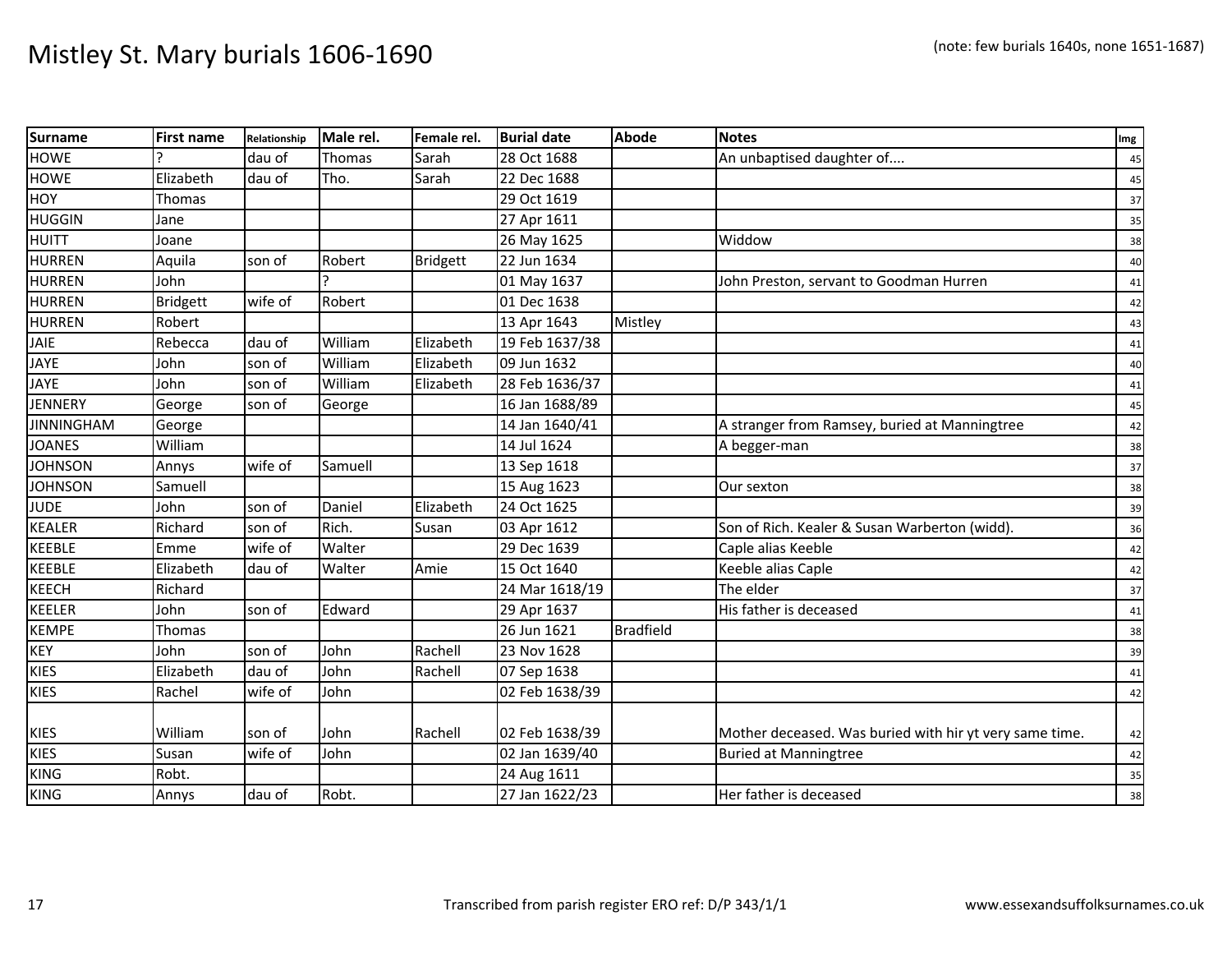| <b>Surname</b>   | <b>First name</b> | Relationship | Male rel. | Female rel. | <b>Burial date</b> | <b>Abode</b> | <b>Notes</b>                                               | Img |
|------------------|-------------------|--------------|-----------|-------------|--------------------|--------------|------------------------------------------------------------|-----|
| <b>KING</b>      | Henrie            |              |           |             | 01 Aug 1623        |              |                                                            | 38  |
| <b>KING</b>      | Robert            |              |           |             | 10 Jan 1634/35     |              | <b>Buried at Manningtree</b>                               | 41  |
| <b>KING</b>      | John              | son of       | Robert    | Elizabeth   | 25 Jan 1634/35     |              | <b>Buried at Manningtree</b>                               | 41  |
| <b>KINGE</b>     | Samuell           | son of       | Robt.     |             | 08 Feb 1609/10     |              |                                                            | 35  |
|                  |                   |              |           |             |                    |              | Wife of said Robt., referring to burial on previous day of |     |
| <b>KINGE</b>     | Mary              | wife of      | Robt.     |             | 09 Feb 1609/10     |              | Samuell son of Robt. Kinge                                 | 35  |
| <b>KINGSBURY</b> | John              |              |           |             | 31 May 1690        |              |                                                            | 45  |
| <b>KIRCKE</b>    | Joane             | dau of       | Robt.     |             | 04 Jun 1618        |              |                                                            | 37  |
| <b>KIRCKE</b>    | Dorothye          | dau of       | Robert    | Jane        | 03 Jun 1635        |              |                                                            | 41  |
| <b>KIRCKE</b>    | Elizabeth         | dau of       | Robert    | Jane        | 07 Jul 1642        |              |                                                            | 43  |
| KITCH            | Timothy           |              |           |             | 07 Jan 1688/89     |              |                                                            | 45  |
| <b>KITCHER</b>   | Ellen             |              |           |             | 09 Apr 1641        |              | Widdow of Lauford, buried at Manningtree                   | 42  |
| <b>KNIGHT</b>    | Steeven           | son of       | John      | Marie       | 15 Feb 1620/21     |              |                                                            | 38  |
|                  |                   |              |           |             |                    |              | Wife of John Knightes, ye shopp-keeper. Buried at          |     |
| <b>KNIGHTES</b>  | Priscilla         | wife of      | John      |             | 28 Sep 1636        |              | Manningtree.                                               | 41  |
| <b>KNIGHTS</b>   | Mary              | dau of       | John      | Mary        | 18 Feb 1619/20     |              |                                                            | 37  |
| <b>KNIGHTS</b>   | Steeven           | son of       | John      | Mary        | 24 Feb 1619/20     |              |                                                            | 37  |
| <b>KNIGHTS</b>   | John              | son of       | John      | Mary        | 03 Mar 1619/20     |              |                                                            | 37  |
| <b>KNIGHTS</b>   | John              | son of       | John      | Mary        | 01 Sep 1622        |              |                                                            | 38  |
| <b>KNIGHTS</b>   | Margarite         | wife of      | John      |             | 17 Oct 1623        |              | Wife of John Knights (oatemeale-maker)                     | 38  |
| <b>KNIGHTS</b>   | Robert            | son of       | John      | Margret     | 15 Dec 1625        |              | His mother is deceased                                     | 39  |
| <b>KNIGHTS</b>   | Priscilla         |              |           |             | 11 Jul 1626        |              | Widdow                                                     | 39  |
| <b>KNIGHTS</b>   | Thomas            | son of       | John      |             | 24 Sep 1627        |              |                                                            | 39  |
|                  |                   |              |           |             |                    |              | Of Manningtree, buried there. (same John Knights who       |     |
| <b>KNIGHTS</b>   | John              |              |           |             | 31 Mar 1648        |              | appears at end of 1647 burials?)                           | 43  |
| <b>KYNG</b>      | John              | son of       | Robt.     |             | 03 Sep 1610        |              |                                                            | 35  |
| <b>KYNG</b>      | Joachim           |              |           |             | 27 Feb 1611/12     |              |                                                            | 36  |
| <b>KYRCKE</b>    | George            | son of       | Robt.     |             | 21 Mar 1612/13     |              |                                                            | 36  |
| LADBROOKE        | Elizabeth         | wife of      | John      |             | 20 Apr 1610        |              |                                                            | 35  |
| <b>LADBROOKE</b> | Mary              | dau of       | John      |             | 25 Jun 1610        |              |                                                            | 35  |
| <b>LADBROOKE</b> | Alice             |              |           |             | 27 Jul 1633        |              | <b>Buried at Mistley</b>                                   | 40  |
| LAMELY           | Thomas            | son of       | Anthony   | Elizabeth   | 20 Oct 1625        |              | <b>Strangers</b>                                           | 39  |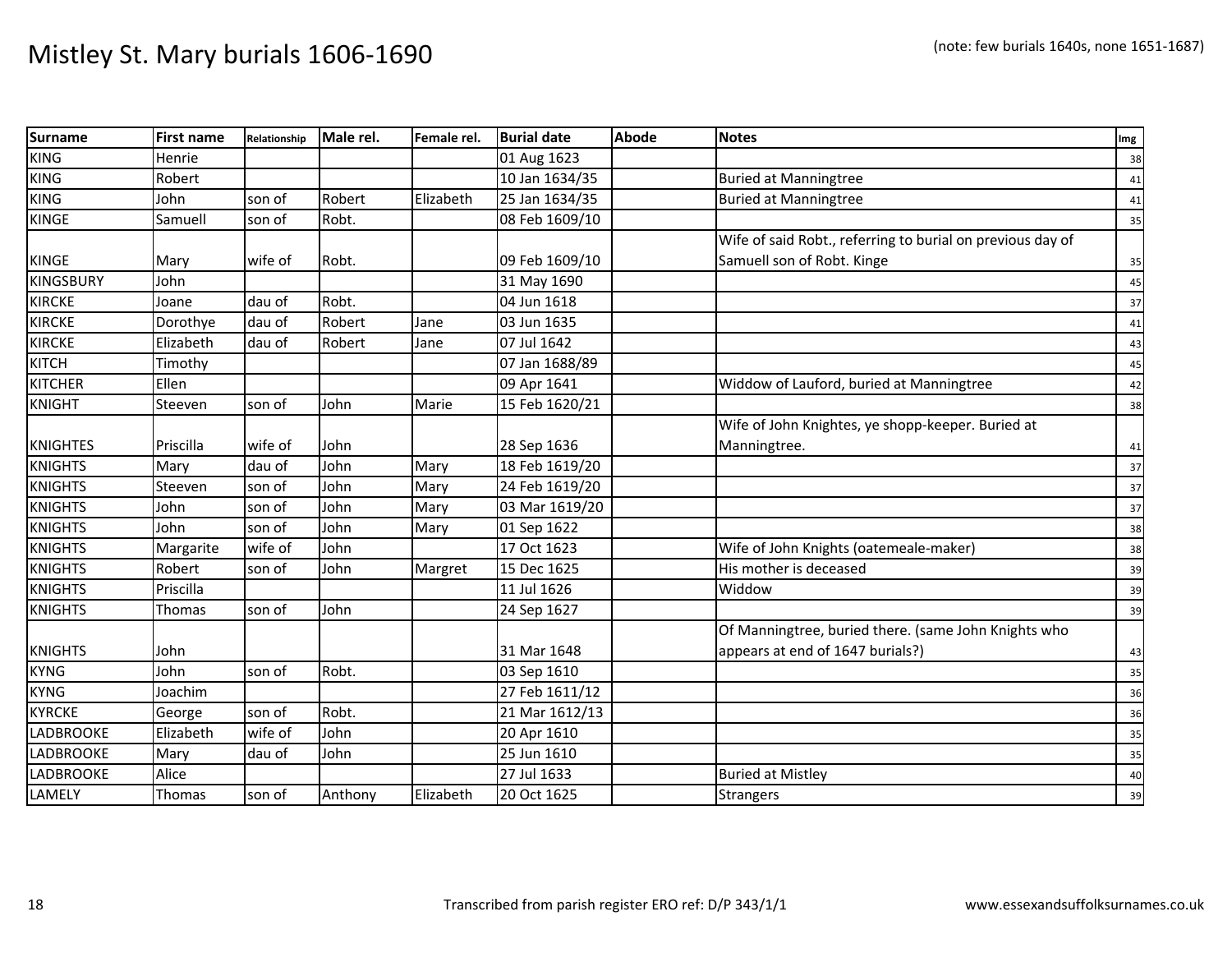| <b>Surname</b>  | <b>First name</b> | Relationship | Male rel. | Female rel. | <b>Burial date</b> | <b>Abode</b> | <b>Notes</b>                        | Img |
|-----------------|-------------------|--------------|-----------|-------------|--------------------|--------------|-------------------------------------|-----|
| LARGE           | Margarite         |              |           |             | 19 Jan 1622/23     |              |                                     | 38  |
| LAUSON          | Anne              | wife of      | Robt.     |             | 09 Dec 1616        |              |                                     | 37  |
| <b>LAVENDER</b> | Samuell           | son of       | William   | Alice       | 15 Nov 1635        |              |                                     | 41  |
| <b>LAVENDER</b> | Samuell           | son of       | William   | Alice       | 04 Aug 1639        |              |                                     | 42  |
|                 |                   |              |           |             |                    | Washbrooke,  |                                     |     |
| LAYE            | John              | son of       | Thomas    |             | 01 Feb 1637/38     | Suffolk      |                                     | 41  |
| LEA             | Thomas            |              |           |             | 08 Jun 1626        |              | The Brownist                        | 39  |
| LEA             | Mary              | dau of       | Thomas    | Margarite   | 15 Jun 1626        |              | Her father is deceased              | 39  |
| LEAH            | Henry             |              |           |             | 28 Mar 1611        |              |                                     | 35  |
| <b>LEE</b>      | Susan             | wife of      | Henry     |             | 26 Feb 1609/10     |              |                                     | 35  |
| LEECH           | Reygnold          |              |           |             | 01 Feb 1612/13     |              |                                     | 36  |
| LEECH           | Hester            | dau of       | Reginald  | Hester      | 23 Jan 1636/37     |              |                                     | 41  |
| <b>LEECH</b>    | Hester            | wife of      | Reginold  |             | 06 Feb 1637/38     |              |                                     | 41  |
| <b>LEECH</b>    | Hester            | dau of       | Reginald  | Hester      | 07 Apr 1638        |              |                                     | 41  |
| <b>LEECH</b>    | Marie             | wife of      | William   |             | 25 Nov 1638        |              |                                     | 42  |
| LEECH           | Henry             | son of       | William   |             | 30 Jun 1639        |              |                                     | 42  |
| <b>LEECH</b>    | John              | son of       | William   |             | 23 Oct 1639        |              |                                     | 42  |
| <b>LEIGHES</b>  | Thomas            |              |           |             | 09 Apr 1621        |              |                                     | 38  |
| LEWIS           | Isaac             |              |           |             | 07 May 1690        |              |                                     | 45  |
| <b>LINNE</b>    | William           |              |           |             | 03 Jun 1625        |              | The elder                           | 38  |
| <b>LINTON</b>   | John              |              |           |             | 02 Jul 1610        |              | Mr. John Linton, parson of Misleigh | 35  |
| <b>LITTLE</b>   | Edmund            | son of       | Peter     |             | 12 Aug 1625        |              |                                     | 39  |
| <b>LITTLE</b>   | Ann               | wife of      | Peter     |             | 23 Dec 1632        | Manningtree  |                                     | 40  |
| LITTLE          | Peter             |              |           |             | 11 Oct 1638        | Manningtree  |                                     | 42  |
| <b>LITTLE</b>   | Elizabeth         | wife of      | Peter     |             | 07 May 1639        |              | <b>Husband deceased</b>             | 42  |
| <b>LOCKWOOD</b> | Margerie          |              |           |             | 31 Aug 1638        |              | Widdow. Buried at Manningtree       | 41  |
| LOE             | Frauncis          | wife of      | John      |             | 15 Mar 1615/16     |              |                                     | 36  |
| LOE             | Elizabeth         | dau of       | John      |             | 31 Jul 1616        |              |                                     | 37  |
| LOE             | Richard           | son of       | John      |             | 14 Mar 1618/19     |              |                                     | 37  |
| LOE             | William           | son of       | John      |             | 07 May 1621        |              |                                     | 38  |
| <b>LOWDER</b>   | John              |              |           |             | 03 May 1609        |              | Mettleman                           | 35  |
| LULL            | Thomas            | son of       | George    |             | 27 Jan 1623/24     |              |                                     | 38  |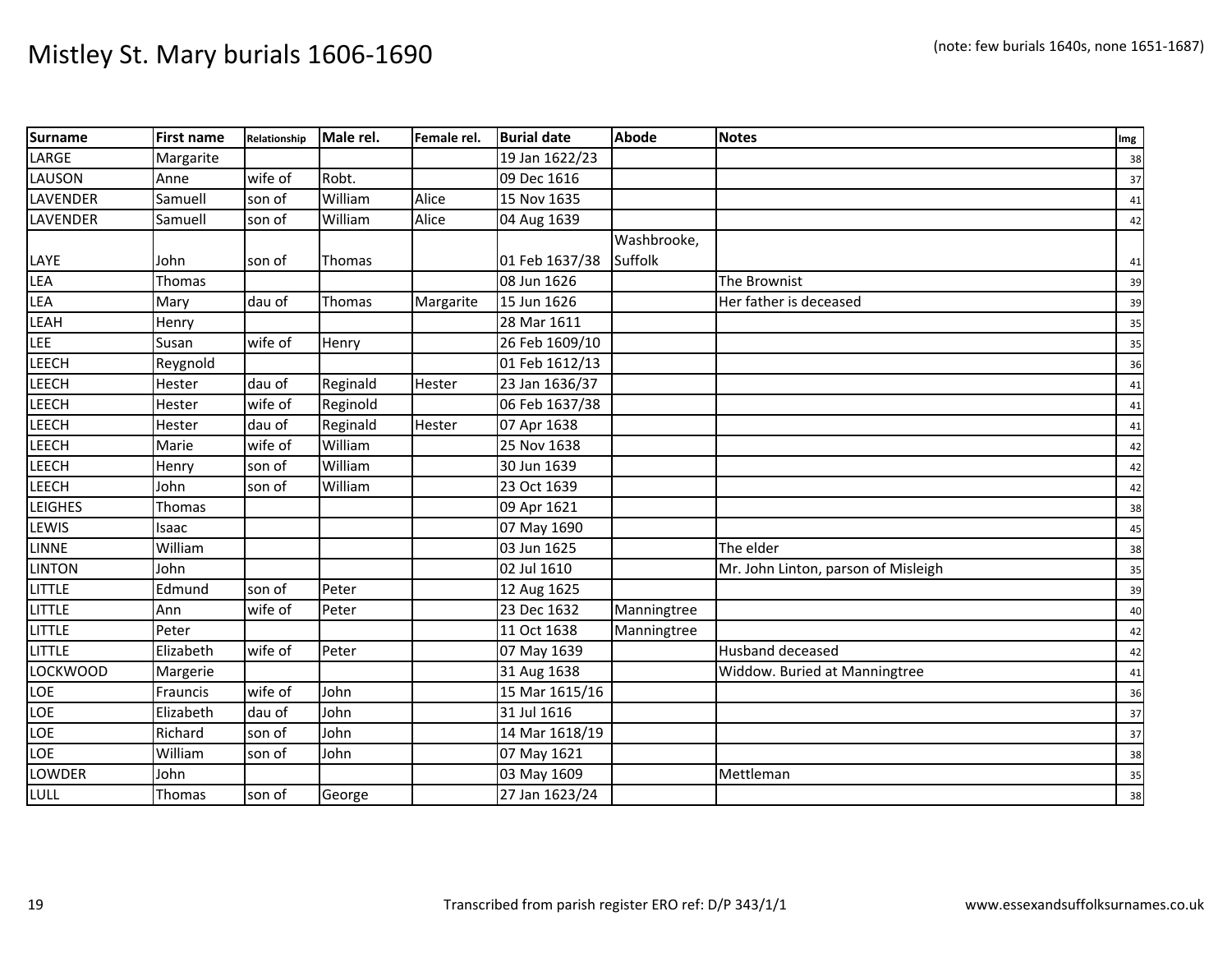| <b>Surname</b>   | <b>First name</b> | Relationship | Male rel. | Female rel. | <b>Burial date</b> | <b>Abode</b> | <b>Notes</b>                                                  | Img    |
|------------------|-------------------|--------------|-----------|-------------|--------------------|--------------|---------------------------------------------------------------|--------|
| <b>LYES</b>      | James             |              |           |             | 28 Jul 1606        |              |                                                               | 34     |
|                  |                   |              |           |             |                    |              | Anne Lyne daughter-in-law of G. Coates. Does G stand for a    |        |
| <b>LYNE</b>      | Anne              |              | G.        |             | 10 Dec 1618        |              | first name, or is it for the title "Goodman"?                 | 37     |
| <b>LYNNE</b>     | Lettie            | wife of      | William   |             | 17 Jun 1622        |              |                                                               | 38     |
| <b>MACHAM</b>    | Margery           |              |           |             | 13 Feb 1624/25     |              | Widdow                                                        | 38     |
| <b>MACHAM</b>    | Joane             | dau of       | Henrye    | Margery     | 26 Apr 1625        |              | Both parents are deceased                                     | 38     |
| <b>MACHAM</b>    | Joane             | dau of       |           | Joane       | 02 Apr 1626        |              | Bastard daughter of Joane Macham, deceased                    | 39     |
| <b>MACHAM</b>    | Joane             | dau of       | John      | Mary        | 25 Oct 1638        |              |                                                               | 42     |
| <b>MACHAM</b>    | Sara              |              |           |             | 27 Sep 1639        |              |                                                               | 42     |
| <b>MACHELL</b>   | Henry             |              |           |             | 03 May 1608        |              |                                                               | 35     |
| <b>MACHILL</b>   | Samuell           | son of       |           |             | 31 Jan 1610/11     |              | Son of ye Wid. Machell                                        | 35     |
| <b>MACKROW</b>   | Phillipp          | son of       | Willm.    | Anne        | 24 Jun 1621        |              |                                                               | 38     |
| <b>MACKROW</b>   | Sara              | dau of       | William   | Anne        | 20 Mar 1624/25     |              |                                                               | 38     |
| <b>MACKROW</b>   | Susan             | dau of       | William   | Anne        | 21 Nov 1626        |              |                                                               | 39     |
| <b>MACKROW</b>   | Mary              | dau of       | William   | Anne        | 18 Sep 1630        |              |                                                               | 40     |
| <b>MACKROW</b>   | Anne              | wife of      | William   |             | 01 Oct 1635        |              |                                                               | 41     |
| <b>MACKROW</b>   | Marie             | wife of      | William   |             | 17 Dec 1638        |              |                                                               | 42     |
| <b>MACKROW</b>   | John              | son of       | John      | Marie       | 04 Mar 1640/41     |              |                                                               | 42     |
| MALTWELL         | Elizabeth         | dau of       | John      | Margarite   | 28 Jan 1639/40     |              |                                                               | 42     |
| <b>MAN</b>       | Anne              | wife of      | Richard   | Man         | 01 Mar 1634/35     | Mistley      |                                                               | 41     |
| <b>MAN</b>       | John              |              |           |             | 25 Nov 1642        |              | John Man, old G. Man of Manitree (Goodman?)                   | 43     |
| <b>MANBIE</b>    | Joseph            |              |           |             | 27 Dec 1622        |              |                                                               | 38     |
| <b>MANBIE</b>    | Rose              | dau of       | Josephe   | Anne        | 02 Jun 1624        |              |                                                               | 38     |
| <b>MANNE</b>     | Willm.            |              |           |             | 21 Nov 1608        |              | A stranger                                                    | 35     |
| <b>MANSFEILD</b> | Elizabeth         | wife of      | Robert    |             | 21 Jan 1638/39     |              |                                                               | 42     |
|                  |                   |              |           |             |                    |              | Husband of Elizabeth Mansfeild, buried last before (buried 21 |        |
| <b>MANSFEILD</b> | Robert            |              |           | Elizabeth   | 24 Jan 1638/39     |              | Jan)                                                          | 42     |
| <b>MANSFEILD</b> | Anne              | dau of       | Robert    | Elizabeth   | 24 Jan 1638/39     |              | Both parents 'departed'                                       | 42     |
| <b>MARCKALL</b>  | Grizzell          | wife of      | John      |             | 20 May 1619        |              |                                                               | 37     |
| <b>MARCOLL</b>   | Ellen             | dau of       | Robert    |             | 03 Aug 1609        |              |                                                               | 35     |
| <b>MARTIN</b>    | <b>Bridgett</b>   | wife of      | William   |             | 14 Feb 1635/36     |              |                                                               | 41     |
| <b>MARTIN</b>    | William           |              |           |             | 24 Aug 1638        |              | <b>Buried at Manningtree</b>                                  | $41\,$ |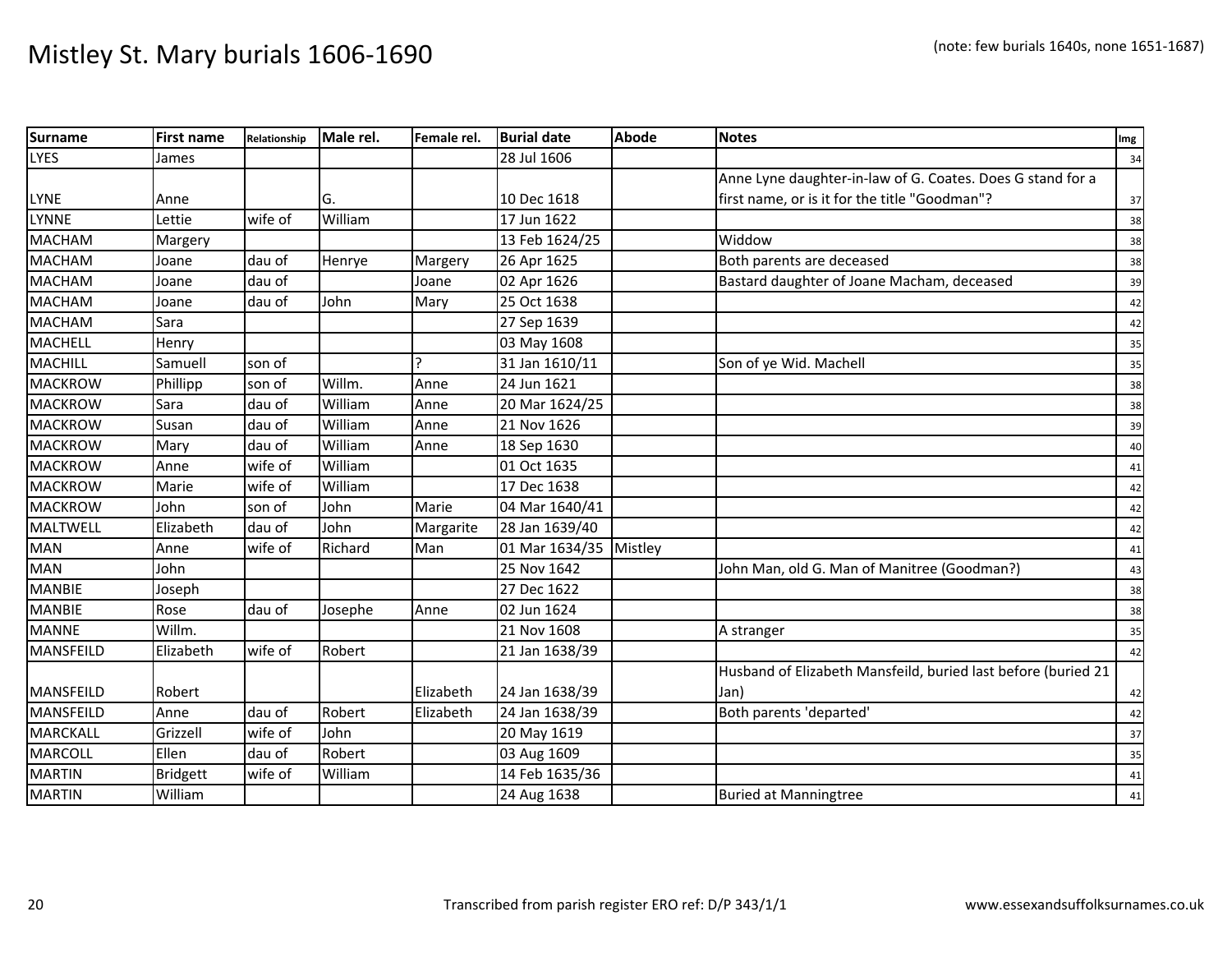| <b>Surname</b>   | <b>First name</b> | Relationship | Male rel.     | Female rel. | <b>Burial date</b> | <b>Abode</b> | <b>Notes</b>                                              | Img |
|------------------|-------------------|--------------|---------------|-------------|--------------------|--------------|-----------------------------------------------------------|-----|
| <b>MARTIN</b>    | Joane             | wife of      | Henry         |             | 20 Oct 1642        |              | <b>Buried at Manningtree</b>                              | 43  |
| <b>MARTIN</b>    | Henrie            |              |               |             | 20 Sep 1643        |              | Of Manningtree, buried there.                             | 43  |
| <b>MARTIN</b>    | Robert            |              |               |             | 10 Jan 1689/90     |              |                                                           | 45  |
| <b>MARTIN</b>    | John              |              |               |             | 03 Jun 1690        |              |                                                           | 45  |
| <b>MARTYN</b>    | Willm.            |              |               |             | 23 Jan 1610/11     |              |                                                           | 35  |
| <b>MARTYN</b>    | Elizabeth         | dau of       |               | Mary        | 21 May 1611        |              |                                                           | 35  |
| <b>MARVEN</b>    | Amye              | wife of      | Thomas        |             | 05 Jan 1624/25     |              | On Twelffe Eve                                            | 38  |
| <b>MARVIN</b>    | Mary              | dau of       | Thomas        |             | 28 Sep 1618        |              |                                                           | 37  |
| <b>MARVIN</b>    | Mary              | wife of      | Thomas        |             | 22 Apr 1619        |              | Second wife of                                            | 37  |
| <b>MARVIN</b>    | Amie              | dau of       | Thomas        | Amie        | 28 May 1623        |              |                                                           | 38  |
| <b>MARVYN</b>    | Mary              | wife of      | <b>Thomas</b> |             | 06 Feb 1616/17     |              | Note added which seems to indicate she is his first wife. | 37  |
| <b>MARVYN</b>    | John              | son of       | <b>Thomas</b> | Amie        | 08 Apr 1625        |              | His mother is deceased                                    | 38  |
| <b>MASCALL</b>   | Robert            |              |               |             | 01 Apr 1617        |              |                                                           | 37  |
| <b>MASCALL</b>   | Mary              |              |               |             | 21 Mar 1621/22     |              | Widdow                                                    | 38  |
| <b>MASCALL</b>   | Marrian           | wife of      | George        |             | 20 Oct 1625        |              |                                                           | 39  |
| <b>MASON</b>     | Susanna           | wife of      | Tho.          |             | 28 Jul 1610        |              | Wife of Mr. Tho. Mason (Deacon)                           | 35  |
| <b>MASON</b>     | Katherine         | dau of       | Tho.          |             | 28 Aug 1610        |              | Daughter of Mr. Thomas Mason (Deacon)                     | 35  |
| <b>MASON</b>     | Thomas            |              |               |             | 22 Jan 1610/11     |              | Deacon                                                    | 35  |
| <b>MATHEMAN</b>  | Grace             | dau of       | Willm.        |             | 12 Oct 1610        |              |                                                           | 35  |
| MATHEUOMAN       | William           |              |               |             | 18 Jan 1619/20     |              |                                                           | 37  |
| <b>MATHEWMAN</b> | Parnell           | dau of       | Willm.        |             | 05 Jun 1608        |              |                                                           | 35  |
| <b>MATHEWMAN</b> | Mary              | dau of       | Willm.        |             | 20 Jul 1609        |              |                                                           | 35  |
| <b>MATHEWMAN</b> | Anne              | widow of     | Willm.        |             | 02 Nov 1620        |              |                                                           | 38  |
| <b>MELLIS</b>    | Mathew            |              |               |             | 04 Aug 1626        |              | Widdow                                                    | 39  |
| <b>MELLIS</b>    | Avis              |              |               |             | 18 Aug 1633        |              | Cooke alias Mellis. Buried at Mistley.                    | 40  |
| <b>MICHE</b>     | Marah             | dau of       |               |             | 03 May 1617        |              | A bastard daughter of the Widdow Miche                    | 37  |
| MICKLEFEILD      | John              | son of       | John          | Constance   | 10 Feb 1641/42     |              |                                                           | 43  |
| <b>MILLER</b>    | John              | son of       | George        | Anne        | 05 Aug 1632        |              |                                                           | 40  |
| <b>MILLER</b>    | Mary              |              | George        | Mary        | 01 Aug 1633        |              | Pannell alias Miller                                      | 40  |
| <b>MILLER</b>    | Elizabeth         | dau of       | George        | Anne        | 12 Feb 1637/38     |              |                                                           | 41  |
| <b>MILLER</b>    | John              | son of       | George        | Marie       | 31 Jan 1640/41     |              |                                                           | 42  |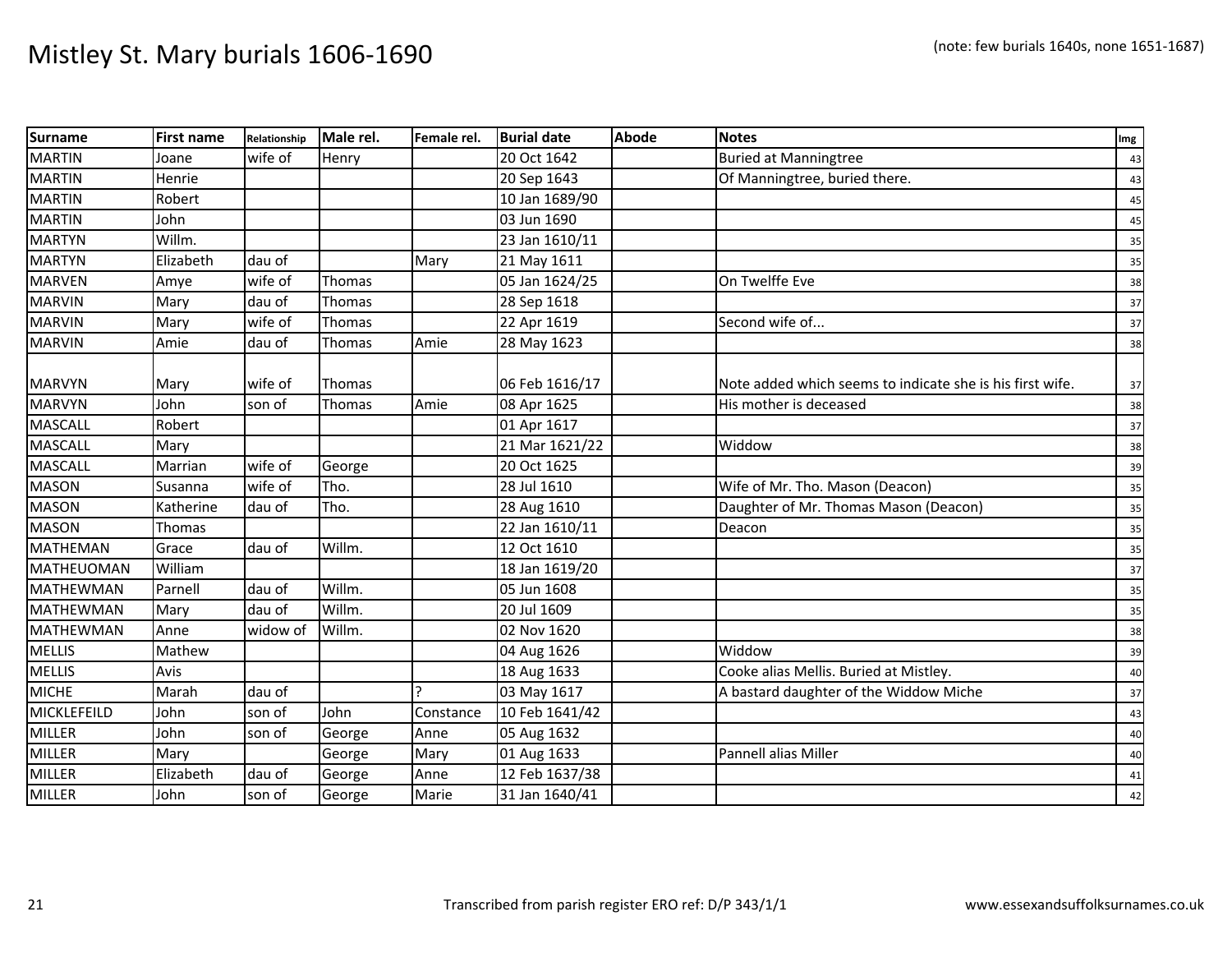| <b>Surname</b> | <b>First name</b> | Relationship | Male rel.   | Female rel.     | <b>Burial date</b> | <b>Abode</b> | <b>Notes</b>                                 | Img |
|----------------|-------------------|--------------|-------------|-----------------|--------------------|--------------|----------------------------------------------|-----|
| <b>MILLER</b>  | George            |              |             |                 | 13 Oct 1642        |              | Pannell alias Miller. Buried at Mistley.     | 43  |
| <b>MILLER</b>  | George            |              |             |                 | 10 Mar 1642/43     |              | The younger then he yt was buried Octob. 13. | 43  |
| <b>MILLES</b>  | Anne              | dau of       | Christopher | Elizabeth       | 21 Oct 1624        |              |                                              | 38  |
| <b>MILLES</b>  | Christopher       |              |             |                 | 07 Apr 1626        |              |                                              | 39  |
| <b>MILLS</b>   | Mary              | dau of       | Christopher |                 | 10 Nov 1613        |              |                                              | 36  |
| <b>MILLS</b>   | Ann               | dau of       | Christopher |                 | 08 Jan 1613/14     |              |                                              | 36  |
| <b>MITCH</b>   | Thomas            |              |             |                 | 26 Mar 1610        |              |                                              | 35  |
| <b>MITCH</b>   | Elizabeth         | dau of       | Tho.        |                 | 19 Jul 1610        |              |                                              | 35  |
| <b>MITCH</b>   | Thomas            | son of       | Thomas      |                 | 10 Jun 1626        |              | Father long since deceased.                  | 39  |
| MO[N_]ER       | Elizabeth         | dau of       | Thomas      |                 | 23 Jun 1609        |              |                                              | 35  |
| MO[W_]O_[W_]   | Rabaca            |              |             |                 | 28 Jan 1689/90     |              |                                              | 45  |
| <b>MOORE</b>   | Michaell          | son of       |             |                 | 22 Dec 1611        |              | Son of ye Wid. Moore                         | 36  |
| <b>MOORE</b>   |                   |              |             | <b>Bridgett</b> | 17 Sep 1618        |              | A bastard still borne (unbaptized) of        | 37  |
| <b>MOORE</b>   | Joane             |              |             |                 | 12 Feb 1623/24     |              | Widdow                                       | 38  |
| MOPWODDER      | Edward            |              |             |                 | 04 Jun 1618        |              | A stranger                                   | 37  |
| <b>MORDEN</b>  | Annys             | wife of      | Robt.       |                 | 03 Nov 1610        |              |                                              | 35  |
| <b>MORDEN</b>  | Joane             | wife of      | Robt.       |                 | 29 Sep 1619        |              |                                              | 37  |
| <b>MORDEN</b>  | Robert            |              |             |                 | 06 Oct 1619        |              | The elder                                    | 37  |
| MORTIMORE      | Elizabeth         |              |             |                 | 02 Jan 1689/90     |              |                                              | 45  |
| <b>MOTHAM</b>  | Mary              |              |             |                 | 28 Feb 1612/13     |              | Widdow                                       | 36  |
| <b>MOTHAME</b> | Mary              |              |             |                 | 23 Nov 1610        |              |                                              | 35  |
| <b>MOTT</b>    | Henrie            |              |             |                 | 30 May 1626        |              |                                              | 39  |
| <b>MOWYER</b>  | Thomas            |              |             |                 | 21 Jan 1615/16     |              |                                              | 36  |
| <b>MUNT</b>    | Richard           |              |             |                 | 21 Feb 1639/40     |              | <b>Buried at Manningtree</b>                 | 42  |
| <b>MUNT</b>    | Amie              | dau of       | Richard     | Francis         | 08 Feb 1640/41     |              | Her father is deceased                       | 42  |
| <b>MURTON</b>  | Henry             |              |             |                 | 30 Sep 1611        |              |                                              | 35  |
| <b>MURTON</b>  | Jane              | dau of       |             |                 | 26 Feb 1611/12     |              | Daughter of ye Widd. Murton                  | 36  |
| <b>MURTON</b>  | Tabitha           |              |             |                 | 22 May 1614        |              |                                              | 36  |
| <b>MURTON</b>  | <b>Bridgitt</b>   |              |             |                 | 26 Aug 1615        |              |                                              | 36  |
| <b>NEEVE</b>   | Francis           | dau of       | Frances     |                 | 15 Feb 1614/15     |              |                                              | 36  |
| <b>NEEVE</b>   | Elizabeth         | dau of       | Fran.       |                 | 23 Jun 1615        |              |                                              | 36  |
| <b>NEEVE</b>   | Andrew            | son of       | Frances     |                 | 20 Oct 1616        |              |                                              | 37  |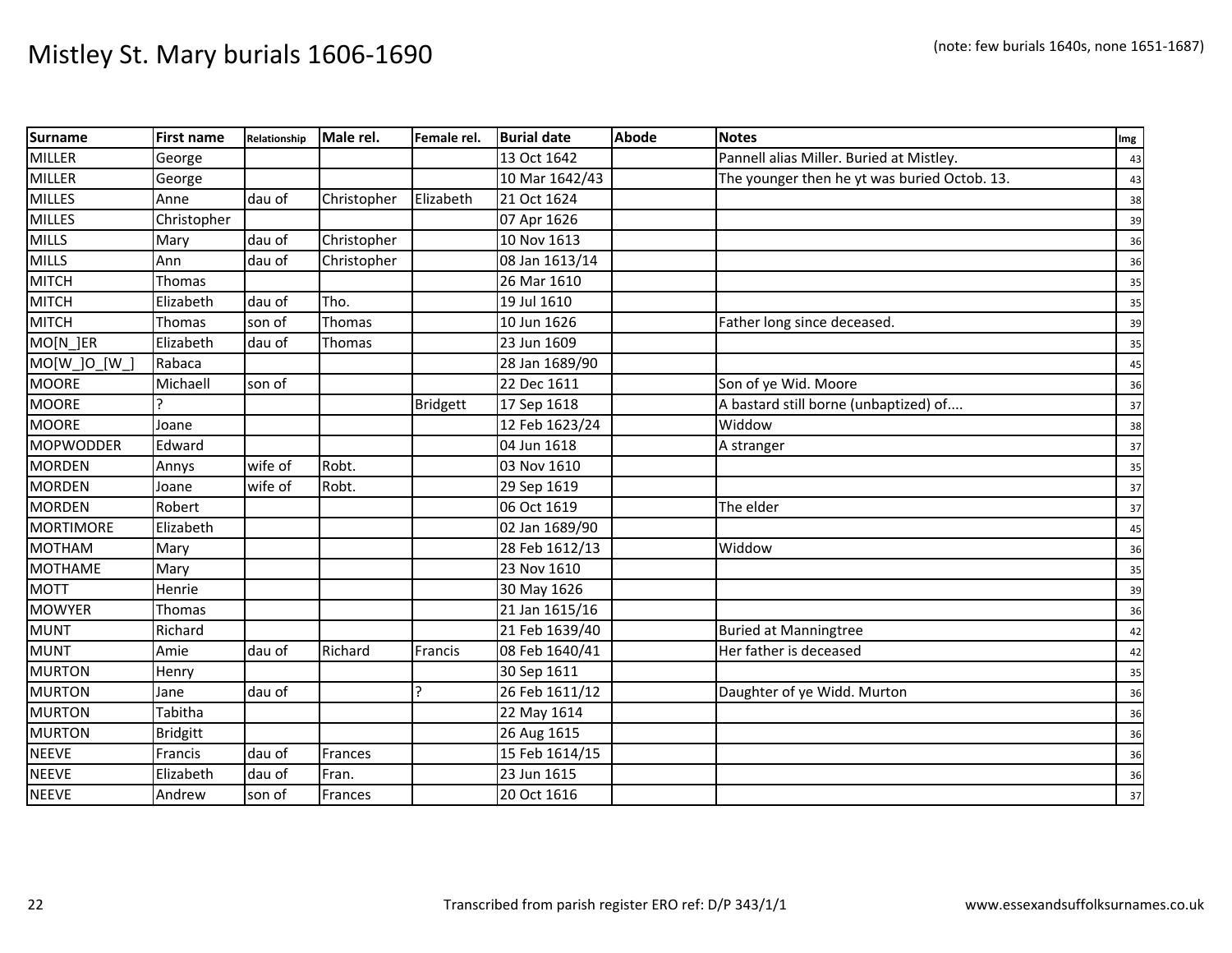| <b>Surname</b>   | <b>First name</b> | Relationship | Male rel. | Female rel. | <b>Burial date</b> | <b>Abode</b> | <b>Notes</b>                                                                                                                                                                                                                                                                                            | Img |
|------------------|-------------------|--------------|-----------|-------------|--------------------|--------------|---------------------------------------------------------------------------------------------------------------------------------------------------------------------------------------------------------------------------------------------------------------------------------------------------------|-----|
| <b>NEEVE</b>     | Hellen            | dau of       | Francis   |             | 20 Oct 1617        |              |                                                                                                                                                                                                                                                                                                         | 37  |
| <b>NEEVE</b>     | Susan             | wife of      | Francis   |             | 21 Feb 1630/31     |              |                                                                                                                                                                                                                                                                                                         | 40  |
| <b>NEEVE</b>     | Joane             |              |           |             | 05 Feb 1634/35     |              | <b>Buried at Manningtree</b>                                                                                                                                                                                                                                                                            | 41  |
| <b>NEEVE</b>     | Joane             | wife of      | George    |             | 25 Oct 1640        | Manningtree  |                                                                                                                                                                                                                                                                                                         | 42  |
| <b>NEWTON</b>    | Willm.            | son of       | Will.     |             | 07 Jun 1614        |              |                                                                                                                                                                                                                                                                                                         | 36  |
| <b>NEWTON</b>    | Elizabeth         | dau of       | Willm.    |             | 08 May 1617        |              |                                                                                                                                                                                                                                                                                                         | 37  |
| <b>NEWTON</b>    | John              |              |           |             | 11 Sep 1617        |              |                                                                                                                                                                                                                                                                                                         | 37  |
| <b>NICHOLSON</b> | Richard           |              |           |             | 29 Jul 1631        |              |                                                                                                                                                                                                                                                                                                         | 40  |
| <b>NORMAN</b>    | Joane             | wife of      | John      |             | 06 Apr 1617        |              | Norman alias Turner                                                                                                                                                                                                                                                                                     | 37  |
| <b>NORMAN</b>    | Sara              | wife of      | Robert    |             | 18 Jul 1626        |              | Turner alias Norman                                                                                                                                                                                                                                                                                     | 39  |
| <b>NORMAN</b>    | Thomas            | son of       | John      | Grace       | 07 Aug 1626        |              |                                                                                                                                                                                                                                                                                                         | 39  |
| <b>NORMAN</b>    | Ellen             | wife of      | Robt.     |             | 13 Aug 1628        |              | Wife of Robt Norman junior alias Turner                                                                                                                                                                                                                                                                 | 39  |
| <b>NORMAN</b>    | Robert            |              |           |             | 17 Sep 1628        |              | Robert Norman alias Turner the elder                                                                                                                                                                                                                                                                    | 39  |
| <b>NORMAN</b>    | Robert            | son of       | Robert    | Dorothy     | 19 Feb 1630/31     |              | Robert, Alice and Eden. Twinnes. Having all 3 bin baptised at<br>once were buried also together (the 2 first) on the 19th, &<br>(the last) on the 20th day of February.<br>Robert, Alice and Eden. Twinnes. Having all 3 bin baptised at<br>once were buried also together (the 2 first) on the 19th, & | 40  |
| <b>NORMAN</b>    | Alice             | dau of       | Robert    | Dorothy     | 19 Feb 1630/31     |              | (the last) on the 20th day of February.                                                                                                                                                                                                                                                                 | 40  |
| <b>NORMAN</b>    | Eden              | dau of       | Robert    | Dorothy     | 20 Feb 1630/31     |              | Robert, Alice and Eden. Twinnes. Having all 3 bin baptised at<br>once were buried also together (the 2 first) on the 19th, &<br>(the last) on the 20th day of February.                                                                                                                                 | 40  |
| <b>NORMAN</b>    | Margarite         | dau of       | Robert    | Dorothie    | 07 Dec 1632        |              | Norman alias Turner                                                                                                                                                                                                                                                                                     | 40  |
| <b>NORMAN</b>    | Ellen             |              |           |             | 25 Dec 1633        |              | Turner alias Norman, widdow. Buried at Mistley.                                                                                                                                                                                                                                                         | 40  |
| <b>NORMAN</b>    | Francis           | wife of      | Robert    |             | 15 May 1643        | Mistley      | Of Mistley, buried there.                                                                                                                                                                                                                                                                               | 43  |
| <b>NORMAN</b>    | Robert            |              |           |             | 10 May 1648        | Mistley      |                                                                                                                                                                                                                                                                                                         | 43  |
| <b>NOTTE</b>     | Nicholas          |              |           |             | 06 Apr 1614        |              |                                                                                                                                                                                                                                                                                                         | 36  |
| <b>NUN</b>       | Christopher       |              |           |             | 20 Mar 1632/33     |              |                                                                                                                                                                                                                                                                                                         | 40  |
| <b>NUN</b>       | Margarite         |              |           |             | 02 Jun 1634        |              | Widdow                                                                                                                                                                                                                                                                                                  | 40  |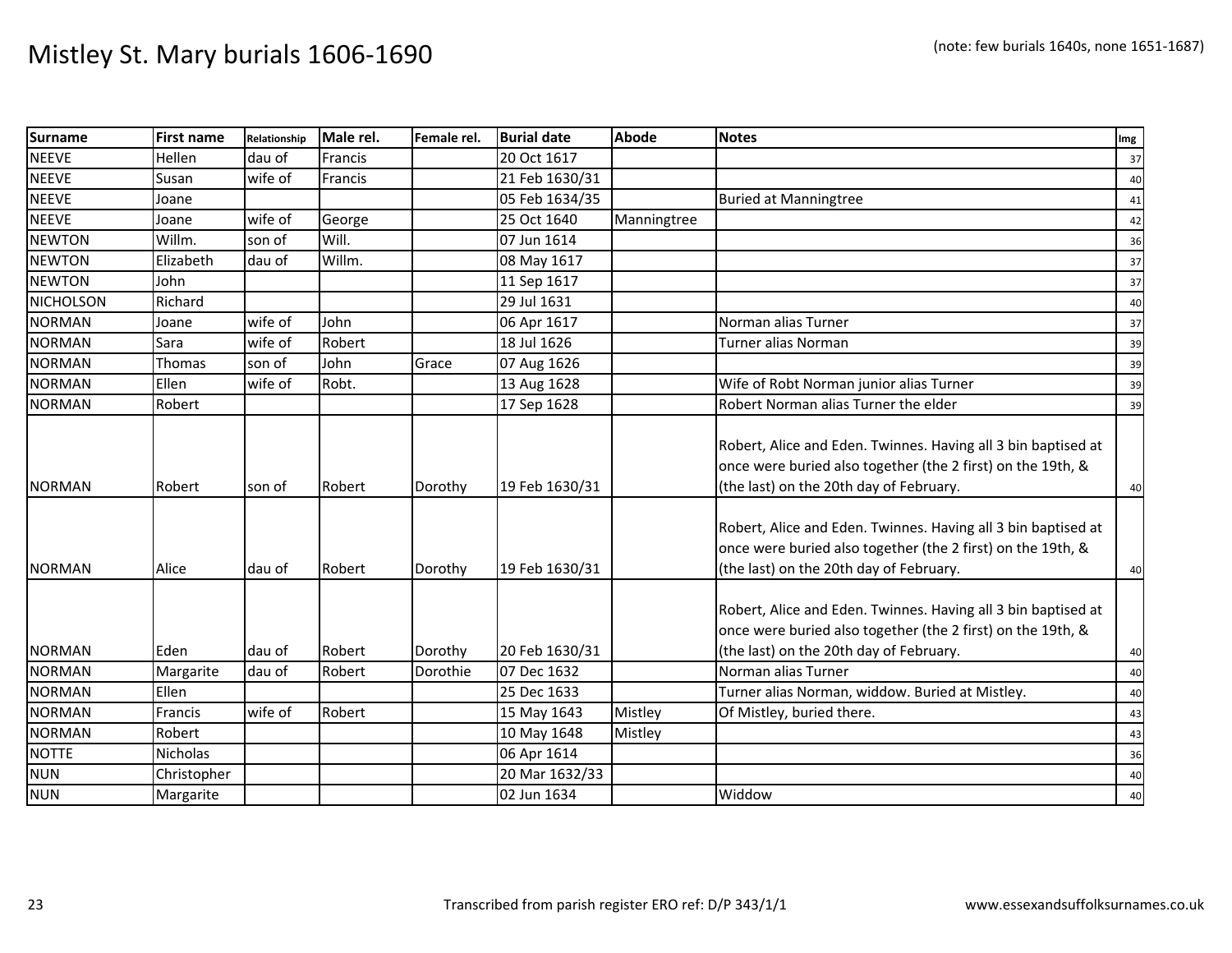| <b>Surname</b>   | <b>First name</b> | Relationship | Male rel. | Female rel. | <b>Burial date</b> | <b>Abode</b>     | <b>Notes</b>                                                | Img |
|------------------|-------------------|--------------|-----------|-------------|--------------------|------------------|-------------------------------------------------------------|-----|
| <b>NURSE</b>     | Richard           |              |           |             | 08 Sep 1610        |                  |                                                             | 35  |
| <b>NURSE</b>     | Anne              | dau of       | G.        |             | 09 Nov 1620        |                  | Does G stand for a name or the title "Goodman"?             | 38  |
| <b>ORRIS</b>     | Joane             | wife of      | Edmund    |             | 11 Jan 1640/41     |                  | <b>Buried at Manningtree</b>                                | 42  |
| <b>OSBERTON</b>  | Katherin          | wife of      | Willm.    |             | 27 Jul 1612        |                  | Osberton alias Osborne                                      | 36  |
| <b>OSBORNE</b>   | Katherin          | wife of      | Willm.    |             | 27 Jul 1612        |                  | Osberton alias Osborne                                      | 36  |
| <b>OSBORNE</b>   | William           |              |           |             | 17 Apr 1617        |                  | Osbostone alias Osborne                                     | 37  |
| <b>OSBORNE</b>   | Robert            | son of       | John      |             | 07 Apr 1626        | <b>Braintree</b> | A stranger                                                  | 39  |
| <b>OSBORNE</b>   | Grace             |              |           |             | 24 Jan 1633/34     |                  | Widdow, buried at Mistley.                                  | 40  |
| <b>OSBOSTONE</b> | William           |              |           |             | 17 Apr 1617        |                  | Osbostone alias Osborne                                     | 37  |
| <b>OVERALL</b>   | John              |              |           |             | 03 Oct 1627        |                  | A stranger dwelling at Hadley                               | 39  |
| OWLES            | Margarite         |              |           |             | 20 Jun 1635        |                  | <b>Buried at Manningtree</b>                                | 41  |
| PAINE            | Emma              | wife of      | Edmund    |             | 05 Jan 1613/14     |                  |                                                             | 36  |
| <b>PAINE</b>     | Edmund            |              |           |             | 28 Dec 1616        |                  |                                                             | 37  |
| <b>PAINE</b>     | Thomas            |              |           |             | 21 Jul 1628        |                  | A stranger                                                  | 39  |
| <b>PAINE</b>     | Elizabeth         | dau of       | David     | Elizabeth   | 16 Sep 1632        |                  |                                                             | 40  |
| <b>PAINTER</b>   | Mary              |              |           |             | 26 Oct 1627        |                  |                                                             | 39  |
| <b>PALMER</b>    | Elizabeth         | wife of      | Thomas    |             | 28 Nov 1626        |                  |                                                             | 39  |
| <b>PALMER</b>    | John              | son of       | Thomas    | Jane        | 05 Mar 1636/37     |                  |                                                             | 41  |
| <b>PANNELL</b>   | Anne              | wife of      | George    |             | 18 Jul 1626        |                  |                                                             | 39  |
| <b>PANNELL</b>   | Mary              |              | George    | Mary        | 01 Aug 1633        |                  | Pannell alias Miller                                        | 40  |
| <b>PANNELL</b>   | George            |              |           |             | 13 Oct 1642        |                  | Pannell alias Miller. Buried at Mistley.                    | 43  |
| <b>PARKER</b>    | Thomas            |              |           |             | 19 May 1623        |                  |                                                             | 38  |
| <b>PARKER</b>    | Samuell           | son of       | Thomas    | Parinell    | 23 Sep 1624        |                  |                                                             | 38  |
| <b>PARKER</b>    | Parinell          |              |           |             | 14 Jan 1625/26     |                  | Widdow                                                      | 39  |
|                  |                   |              |           |             |                    |                  | John Howard, son-in-law to Willm. Parker & Elizabeth his    |     |
|                  |                   |              |           |             |                    |                  | wife. Was the first that ever was buried in the new buriall |     |
| <b>PARKER</b>    | John              |              | Willm.    | Elizabeth   | 28 May 1633        |                  | place at Manitree.                                          | 40  |
| <b>PARKER</b>    | William           |              |           |             | 15 Jan 1638/39     |                  | <b>Buried at Manningtree</b>                                | 42  |
| <b>PARKER</b>    | Elizabeth         |              |           |             | 14 Jun 1640        |                  | Widdow, buried at Manningtree                               | 42  |
| <b>PARRISH</b>   | Abigaile          | dau of       | Thomas    | Anne        | 18 Oct 1637        |                  |                                                             | 41  |
| PARSLEY          | John              | son of       | Edward    | Mary        | 07 Jan 1626/27     |                  |                                                             | 39  |
| <b>PARSLEY</b>   | Mary              | dau of       | Edward    | Marie       | 27 Oct 1630        |                  |                                                             | 40  |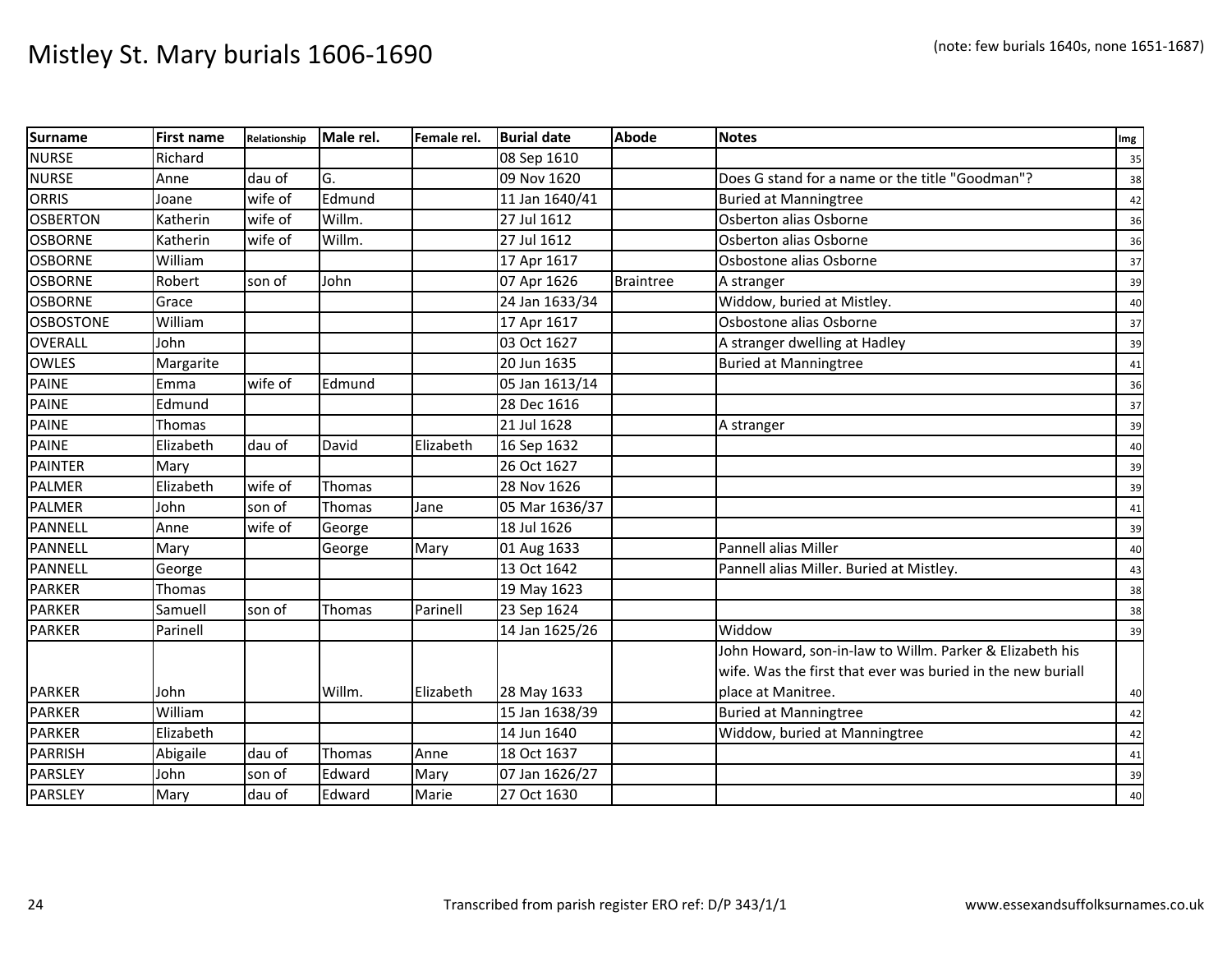| <b>Surname</b>   | <b>First name</b> | Relationship | Male rel. | Female rel.     | <b>Burial date</b> | <b>Abode</b>    | <b>Notes</b>                                                                                                                                                                 | Img |
|------------------|-------------------|--------------|-----------|-----------------|--------------------|-----------------|------------------------------------------------------------------------------------------------------------------------------------------------------------------------------|-----|
| <b>PARSLEY</b>   | John              | son of       | Edward    | Marye           | 18 Jul 1632        |                 |                                                                                                                                                                              | 40  |
| <b>PARSLEY</b>   | Susan             | dau of       | Edward    | Mary            | 03 Jan 1636/37     |                 |                                                                                                                                                                              | 41  |
| <b>PARSLEY</b>   | Anna              | dau of       | Edward    | Marie           | 30 Mar 1643        |                 |                                                                                                                                                                              | 43  |
| <b>PARSLIE</b>   | Dorcas            | dau of       | Edward    | Marie           | 04 Jan 1638/39     |                 |                                                                                                                                                                              | 42  |
| <b>PATTIN</b>    | Willm.            |              |           |                 | 07 Aug 1610        |                 |                                                                                                                                                                              | 35  |
| <b>PATTYN</b>    | <b>Bridgett</b>   | wife of      | Willm.    |                 | 27 Jul 1610        |                 |                                                                                                                                                                              | 35  |
|                  |                   |              |           |                 |                    |                 | A stranger dwelling at Newarke on Trent in Nottinghamshire,                                                                                                                  |     |
| <b>PAWSON</b>    | James             |              |           |                 | 10 Sep 1638        |                 | who traded here in woade.                                                                                                                                                    | 42  |
| PEARETREE        | John              |              |           |                 | 24 Jun 1639        |                 |                                                                                                                                                                              | 42  |
| PEARTREE         | Mary              | dau of       | John      | Elizabeth       | 09 Mar 1629/30     |                 |                                                                                                                                                                              | 39  |
| <b>PECKE</b>     | Henry             |              |           |                 | 08 Feb 1612/13     | Ufford, Suffolk |                                                                                                                                                                              | 36  |
| <b>PEEKE</b>     | Mary              | wife of      | Richard   |                 | 27 Apr 1611        |                 | Wife of Richard Peeke ye elder                                                                                                                                               | 35  |
| <b>PEEKE</b>     | Richard           |              |           |                 | 03 Feb 1614/15     |                 | The elder                                                                                                                                                                    | 36  |
| <b>PEEKE</b>     | Richard           |              |           |                 | 23 Oct 1625        |                 |                                                                                                                                                                              | 39  |
| <b>PEEKE</b>     | Margarite         |              |           |                 | 21 Apr 1634        |                 | Widdow                                                                                                                                                                       | 40  |
| <b>PEGRIME</b>   | George            |              |           |                 | 25 Feb 1642/43     |                 | Old G. Pegrime of Manitree by whose Labour & care the<br>Chappell there was built under God & King James. (a hand<br>with frilly cuff points to this entry from the margin). | 43  |
| <b>PEIRSE</b>    | William           | son of       |           | Susan           | 30 Sep 1631        |                 | Son of Susan Peirse, widdow                                                                                                                                                  | 40  |
| <b>PEIRSE</b>    | Susan             |              |           |                 | 07 Dec 1631        |                 | Widdow                                                                                                                                                                       | 40  |
| PENNIX           | James             |              |           |                 | 07 Mar 1634/35     |                 |                                                                                                                                                                              | 41  |
| <b>PHILLIPPS</b> | Edmund            |              |           |                 | 20 Jun 1610        |                 |                                                                                                                                                                              | 35  |
| PHILLIPS         | Justian           |              |           |                 | 02 Apr 1610        |                 |                                                                                                                                                                              | 35  |
| PILBORROW        | Oliver            |              |           |                 | 08 Dec 1634        |                 |                                                                                                                                                                              | 40  |
| PILBORROW        | Grace             |              |           |                 | 24 May 1637        |                 | Widdow                                                                                                                                                                       | 41  |
| PILBORROW        | Marie             | dau of       | John      | <b>Bridgett</b> | 17 Mar 1640/41     |                 |                                                                                                                                                                              | 42  |
| PILBORROW        | Elizabeth         |              |           |                 | 17 Mar 1642/43     |                 | Buried at Mistley.                                                                                                                                                           | 43  |
| PILGRIME         | Reinold           |              |           |                 | 24 Jan 1642/43     |                 | A stranger, a chimney-sweeper out of Kent or London.                                                                                                                         | 43  |
| <b>POAELING</b>  | John              | son of       | Thomas    | Amie            | 28 Jun 1633        |                 | <b>Buried at Manningtree</b>                                                                                                                                                 | 40  |
| PODD             | Ester             | widow of     | William   |                 | 08 Oct 1631        |                 |                                                                                                                                                                              | 40  |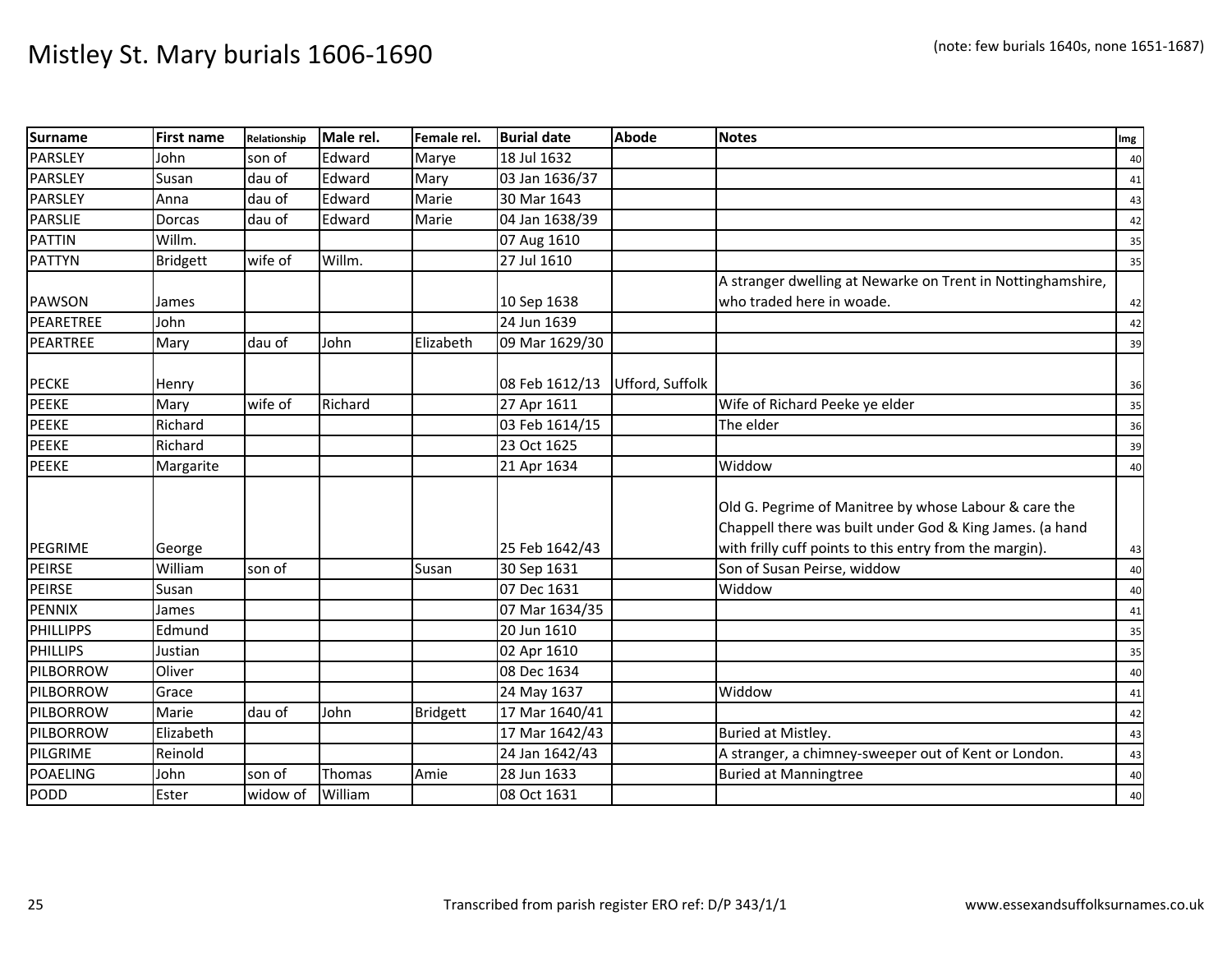| <b>Surname</b>  | <b>First name</b> | Relationship | Male rel.   | Female rel. | <b>Burial date</b> | Abode       | <b>Notes</b>                            | Img |
|-----------------|-------------------|--------------|-------------|-------------|--------------------|-------------|-----------------------------------------|-----|
| PODD            | William           |              |             |             | 29 Apr 1635        |             | <b>Buried at Manningtree</b>            | 41  |
| <b>POPE</b>     | Katherin          | wife of      | Christopher |             | 03 Feb 1621/22     |             |                                         | 38  |
| <b>POPE</b>     | John              | son of       | Christopher | Ursulie     | 13 Jul 1623        |             |                                         | 38  |
| <b>POPE</b>     | Elizabeth         |              |             |             | 02 Nov 1625        |             |                                         | 39  |
| <b>POPE</b>     | Christopher       |              |             |             | 11 Apr 1626        |             |                                         | 39  |
| <b>POPE</b>     | Thomas            | son of       | Christopher | Ursulie     | 02 Jun 1626        |             | His father is deceased                  | 39  |
| <b>POPE</b>     | Elizabeth         | dau of       | Christopher | Ursulye     | 12 Nov 1632        |             |                                         | 40  |
| <b>PORREDGE</b> | John              | son of       | Henrie      | Margarite   | 02 Nov 1622        |             |                                         | 38  |
| PORREDGE        | Henrie            | son of       | Henrie      | Margrett    | 08 Dec 1622        |             |                                         | 38  |
| <b>POTTER</b>   | William           | son of       | Jefferie    | Elizabeth   | 28 Jun 1626        |             |                                         | 39  |
| <b>POULE</b>    | George            | son of       | Thomas      | Mary        | 15 Oct 1640        |             |                                         | 42  |
| POULING         | Robert            | son of       | Thomas      | Amie        | 17 Feb 1636/37     |             |                                         | 41  |
| <b>POULTER</b>  | Grace             |              |             |             | 17 Apr 1611        |             |                                         | 35  |
| POUND           | Henrie            |              |             |             | 24 May 1625        |             |                                         | 38  |
| POUND           | Grizzell          | wife of      | Henry       |             | 31 Dec 1625        |             | Her husband is deceased                 | 39  |
| <b>POWELING</b> | Elizabeth         | dau of       | Thomas      | Amie        | 10 Dec 1629        |             |                                         | 39  |
| <b>POYKIN</b>   | John              |              |             |             | 25 Mar 1619        | Manningtree |                                         | 37  |
| <b>PRENTICE</b> | Thomas            |              |             |             | 28 Jul 1607        |             |                                         | 34  |
| <b>PRESTON</b>  | John              |              | C           |             | 01 May 1637        |             | John Preston, servant to Goodman Hurren | 41  |
| <b>PULFORD</b>  | John              | son of       | Tho.        |             | 03 Jul 1614        |             |                                         | 36  |
| PUN[KT]E        | Edward            |              |             |             | 27 Oct 1609        |             |                                         | 35  |
| <b>PUNTT</b>    | Richard           |              |             |             | 16 Dec 1612        |             | Senior                                  | 36  |
| RAINBIRD        | Eden              |              |             |             | 02 Feb 1625/26     |             |                                         | 39  |
| <b>RALFFES</b>  | Joane             | wife of      | John        |             | 04 Feb 1624/25     |             | Wife of John Ralffes the elder          | 38  |
| <b>RALFFES</b>  | Joane             | wife of      | John        |             | 28 Feb 1628/29     |             | Wife of John Ralffes the elder          | 39  |
| <b>RALFFES</b>  | John              |              |             |             | 26 Jan 1636/37     |             | The elder. Buried at Manningtree.       | 41  |
| <b>RALFFES</b>  | Marie             | wife of      | Daniell     |             | 30 Jun 1639        |             |                                         | 42  |
| <b>RANCK</b>    | Richard           | son of       | Richard     | Alice       | 10 Aug 1641        |             |                                         | 42  |
| <b>RANCKE</b>   | John              | son of       | Richard     | Alice       | 21 May 1642        |             |                                         | 43  |
| <b>RANCKE</b>   | Richard           |              |             |             | 29 Jun 1642        |             | <b>Buried at Manningtree</b>            | 43  |
| <b>RANSON</b>   | Henry             |              |             |             | 13 Jul 1614        |             |                                         | 36  |
| RAWLIN          | Robert            | son of       | Thomas      | Rachell     | 16 Jun 1636        |             |                                         | 41  |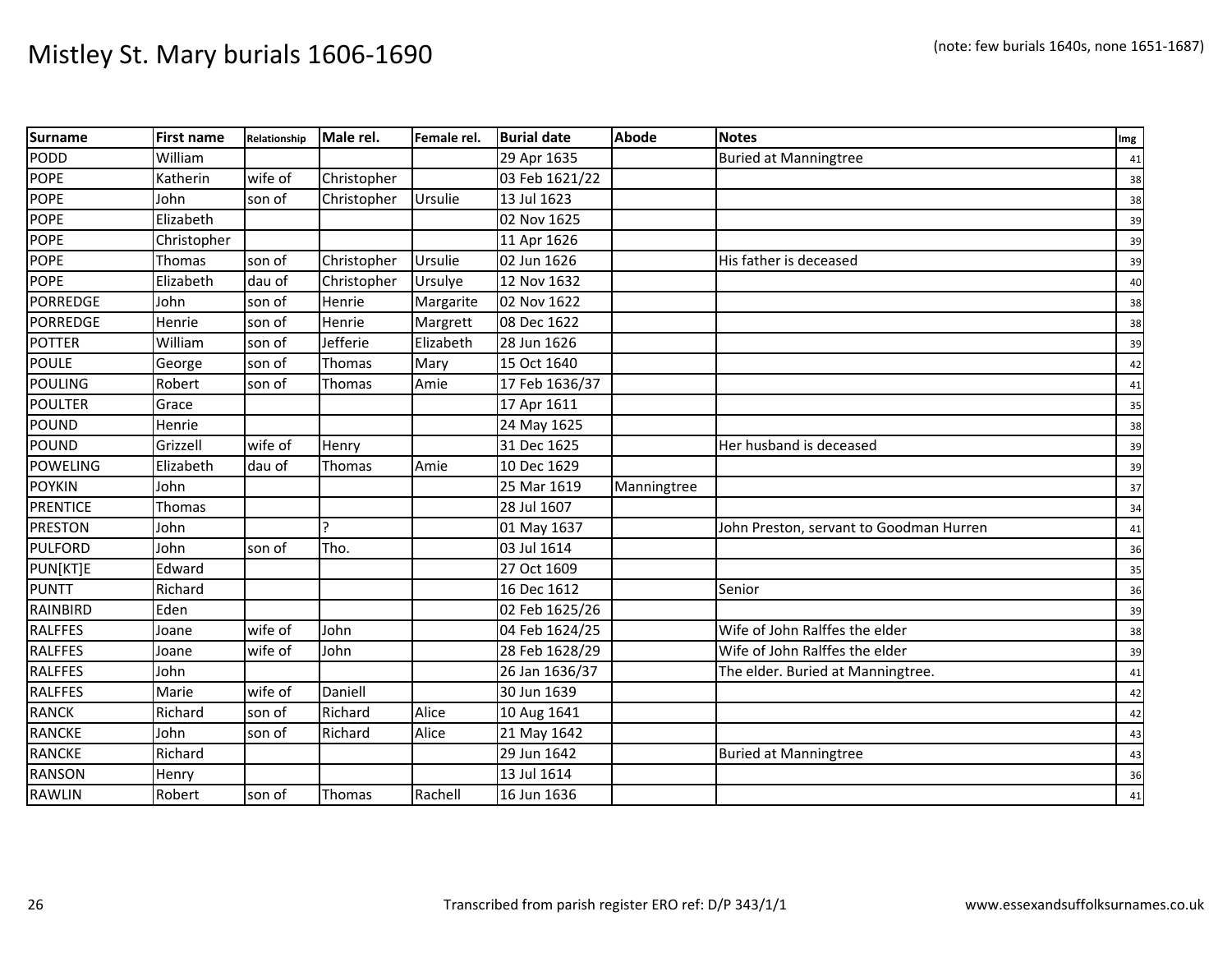| Surname           | <b>First name</b> | Relationship | Male rel.       | Female rel.     | <b>Burial date</b> | <b>Abode</b> | <b>Notes</b>                                                | Img |
|-------------------|-------------------|--------------|-----------------|-----------------|--------------------|--------------|-------------------------------------------------------------|-----|
| <b>RAWLING</b>    | Robert            |              |                 |                 | 29 Jun 1618        |              |                                                             | 37  |
| <b>RAWLINGS</b>   | Thomas            |              |                 |                 | 30 Mar 1633        |              |                                                             | 40  |
| <b>RAWLINS</b>    | Margerye          |              |                 |                 | 06 Dec 1612        |              |                                                             | 36  |
| <b>RAWLINS</b>    | Elizabeth         | dau of       | Thomas          | Rachell         | 10 Sep 1638        |              | Her father is deceased.                                     | 42  |
| <b>READ</b>       | Michael           |              |                 |                 | 16 Aug 1647        |              | Buried at Mistley.                                          | 43  |
| <b>REAH</b>       | John              | son of       | John            |                 | 24 Apr 1612        |              | Reah alias Rye                                              | 36  |
| <b>REAH</b>       | Richard           | son of       | John            |                 | 23 May 1612        |              | Reah alias Rye                                              | 36  |
| <b>RENGE</b>      | Trephena          | wife of      | <b>Fraunces</b> |                 | 04 Nov 1627        |              |                                                             | 39  |
| <b>RENGE</b>      | Fraunces          |              |                 |                 | 17 Jan 1633/34     |              | <b>Buried at Manningtree</b>                                | 40  |
|                   |                   |              |                 |                 |                    |              | Son of Fraunces, buried also last week. Buried at           |     |
| RENGE             | Fraunces          | son of       | Fraunces        | Margarite       | 23 Jan 1633/34     |              | Manningtree.                                                | 40  |
| <b>RENGE</b>      | Thomas            | son of       |                 | Margarite       | 03 May 1635        |              | Thomas Gale, son of Margarite Renge, widdow.                | 41  |
| REYE              | Grace             | wife of      | Thomas          |                 | 20 Aug 1638        |              |                                                             | 41  |
| <b>RICE</b>       | Jane              | dau of       | John            |                 | 14 Apr 1617        |              |                                                             | 37  |
| <b>RICE</b>       | Elizabeth         | wife of      | John            |                 | 04 Apr 1619        |              |                                                             | 37  |
| <b>RICE</b>       | Elizabeth         | dau of       | John            | Elizab.         | 28 Feb 1623/24     |              |                                                             | 38  |
| <b>RICE</b>       | Mary              | dau of       | John            | Francis         | 31 Aug 1626        |              |                                                             | 39  |
| <b>RICE</b>       | John              | son of       | John            | Francis         | 27 Feb 1631/32     |              | Son of John Rice (departed).                                | 40  |
| <b>RICE</b>       | Joseph            | son of       | John            | Francis         | 04 Mar 1640/41     |              | His father is deceased                                      | 42  |
| <b>RICHARDS</b>   | Rebecca           | dau of       | Thomas          | <b>Bridgett</b> | 18 Aug 1638        |              |                                                             | 41  |
| <b>RICHARDSON</b> | Thamisen          |              |                 |                 | 13 Sep 1624        |              |                                                             | 38  |
| <b>RICHMAN</b>    | Annis             |              |                 |                 | 07 May 1611        |              |                                                             | 35  |
| <b>RICHMAN</b>    | Peter             |              |                 |                 | 16 Apr 1614        |              | A stranger                                                  | 36  |
| RIDDLESDALE       | Jasper            | son of       | John            | Alice           | 03 Feb 1630/31     |              |                                                             | 40  |
| RIDDLESDALE       | Robert            | son of       | John            | Alice           | 22 Sep 1634        |              |                                                             | 40  |
| RIDDLESDALE       | Alice             | dau of       | John            | Alice           | 19 Mar 1637/38     |              |                                                             | 41  |
| RIDDLESDALE       | Alice             | wife of      | John            |                 | 07 Nov 1640        |              |                                                             | 42  |
| RIDDLESDALE       | Richard           | son of       | John            | Alice           | 30 Mar 1643        |              | His mother is 'departed'.                                   | 43  |
| <b>RIE</b>        | Robert            | son of       | <b>Thomas</b>   | Susan           | 10 Jan 1641/42     |              |                                                             | 43  |
|                   |                   |              |                 |                 |                    |              | A gap in the register where the parents' first names should |     |
| <b>RITCHES</b>    | John              | son of       | ?               |                 | 21 Jan 1615/16     |              | be.                                                         | 36  |
| <b>RIVERS</b>     | William           | son of       | William         | Faith           | 09 Aug 1624        |              |                                                             | 38  |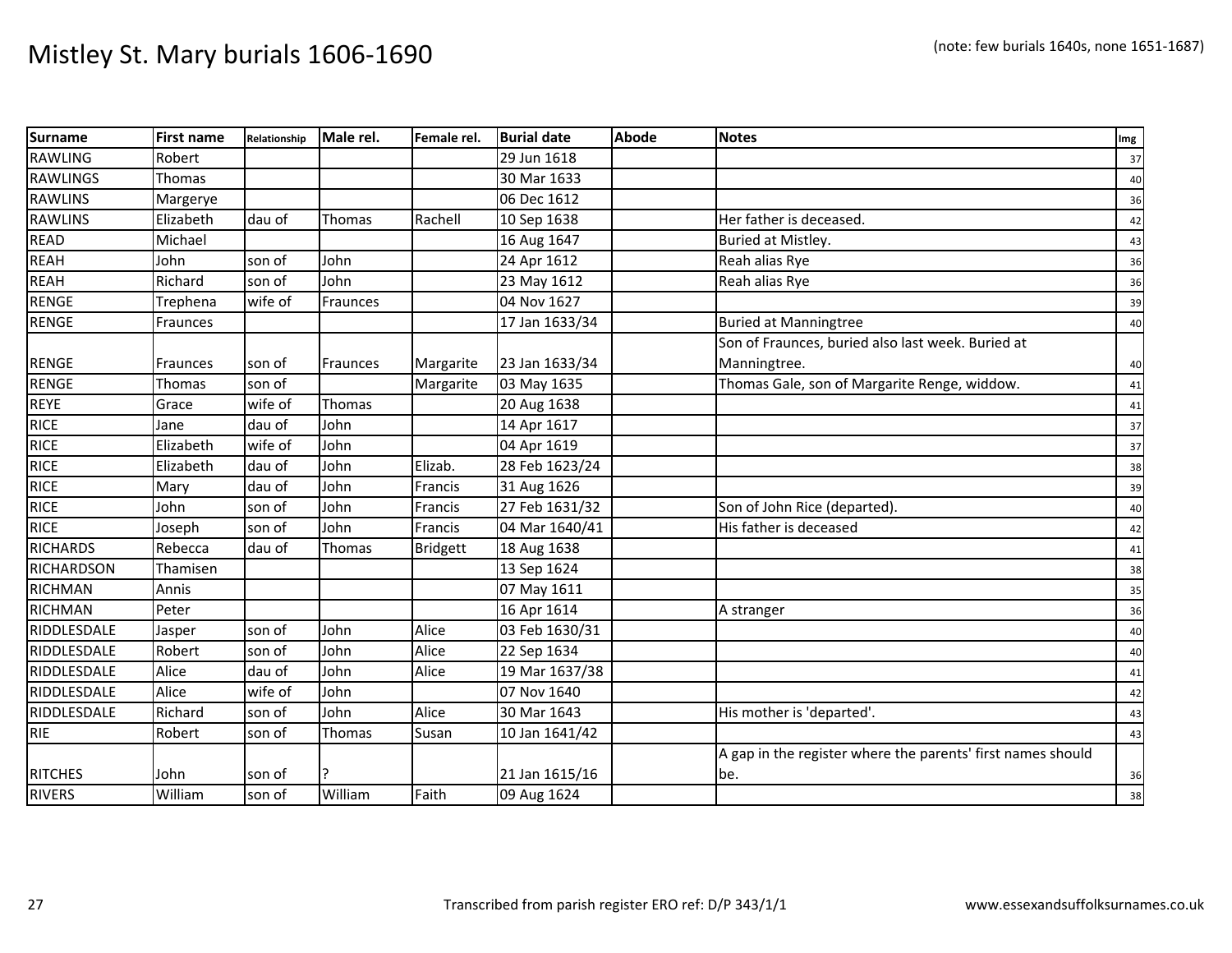| Surname           | <b>First name</b> | Relationship | Male rel. | Female rel. | <b>Burial date</b> | <b>Abode</b>   | <b>Notes</b>                                                     | Img |
|-------------------|-------------------|--------------|-----------|-------------|--------------------|----------------|------------------------------------------------------------------|-----|
| <b>RIVERS</b>     | Marye             | dau of       | William   | Faith       | 09 Sep 1628        |                |                                                                  | 39  |
| <b>RIVERS</b>     | Faith             | wife of      | William   |             | 08 Oct 1628        |                |                                                                  | 39  |
| <b>ROCHESTER</b>  | Edward            |              |           |             | 28 Jan 1623/24     | Manningtree    |                                                                  | 38  |
|                   |                   |              |           |             |                    |                | Judith Beale, widdow yt was Mtis. Rochester. (Rochester was      |     |
| <b>ROCHESTER</b>  | Judith            |              |           |             | 22 Oct 1631        |                | her maiden name?)                                                | 40  |
| <b>ROCHESTER</b>  | Faith             |              |           |             | 06 Dec 1634        |                | <b>Buried at Manningtree</b>                                     | 40  |
| <b>ROFE</b>       | Jone              | dau of       | Leonard   |             | 19 Jun 1608        |                |                                                                  | 35  |
| <b>ROGERS</b>     | Thomas            | son of       | Tho.      |             | 01 Feb 1613/14     |                |                                                                  | 36  |
| <b>ROGERS</b>     | Thomas            |              |           |             | 07 Aug 1614        |                |                                                                  | 36  |
| <b>ROLFE</b>      | Rachell           | dau of       | Howard?   |             | 01 Jul 1606        |                |                                                                  | 34  |
| <b>ROLFE</b>      | Frances           |              |           |             | 14 Sep 1647        |                | Of Stacies. Wid.                                                 | 43  |
|                   |                   |              |           |             |                    |                | The wife of William Rolfe of Stacies. First name not in          |     |
| <b>ROLFE</b>      |                   | wife of      | William   |             | 07 Apr 1649        |                | register.                                                        | 43  |
| <b>ROLFFE</b>     | John              | son of       | Leonard   |             | 07 Apr 1638        |                |                                                                  | 41  |
| <b>ROLFFE</b>     | Elizabeth         | dau of       | John      | Joane       | 16 May 1639        |                | Her father is deceased                                           | 42  |
|                   |                   |              |           |             |                    |                | Of Little Brumley (as he desired in life) was buried at Mistley, |     |
| <b>ROLFFE</b>     | Leonard           |              |           |             | 15 Aug 1642        | Little Bromley | long dwelling here.                                              | 43  |
| <b>ROLLFES</b>    | Daniel            |              |           |             | 11 May 1641        | Manningtree    |                                                                  | 42  |
| <b>ROOKES</b>     | Sarah             | dau of       | William   | Avis        | 18 Dec 1622        |                |                                                                  | 38  |
| <b>ROSE</b>       | Jefferye          | son of       | Jefferye  | Joane       | 29 Jul 1632        |                |                                                                  | 40  |
| <b>RUSHBROOKE</b> | Robert            |              |           |             | 20 Mar 1622/23     |                | The elder                                                        | 38  |
| <b>RUSHBROOKE</b> | Robert            |              |           |             | 11 Nov 1623        |                | The younger                                                      | 38  |
| <b>RUSHBROOKE</b> | Rose              |              |           |             | 29 May 1634        |                | Widdow                                                           | 40  |
| <b>RUSSELL</b>    | Abigaile          | dau of       | Amos      | Winifride   | 30 Jun 1637        |                |                                                                  | 41  |
| <b>RUSSELL</b>    | Amos              | son of       | Amos      | Winnifride  | 25 Nov 1641        |                |                                                                  | 43  |
| <b>RUSSELLS</b>   | Robt.             |              |           |             | 15 May 1614        |                |                                                                  | 36  |
| <b>RYE</b>        | Margerite         |              |           |             | 03 May 1612        |                |                                                                  | 36  |
| <b>RYE</b>        | John              | son of       | John      |             | 24 Apr 1612        |                | Reah alias Rye                                                   | 36  |
| <b>RYE</b>        | Richard           | son of       | John      |             | 23 May 1612        |                | Reah alias Rye                                                   | 36  |
| SADLER            | Alice             |              |           |             | 19 Apr 1628        |                | Widdow                                                           | 39  |
| SADLER            | Thomas            |              |           |             | 29 May 1634        |                |                                                                  | 40  |
| <b>SAUNDERS</b>   | Grace             | wife of      | Thomas    |             | 28 Jan 1608/9      |                |                                                                  | 35  |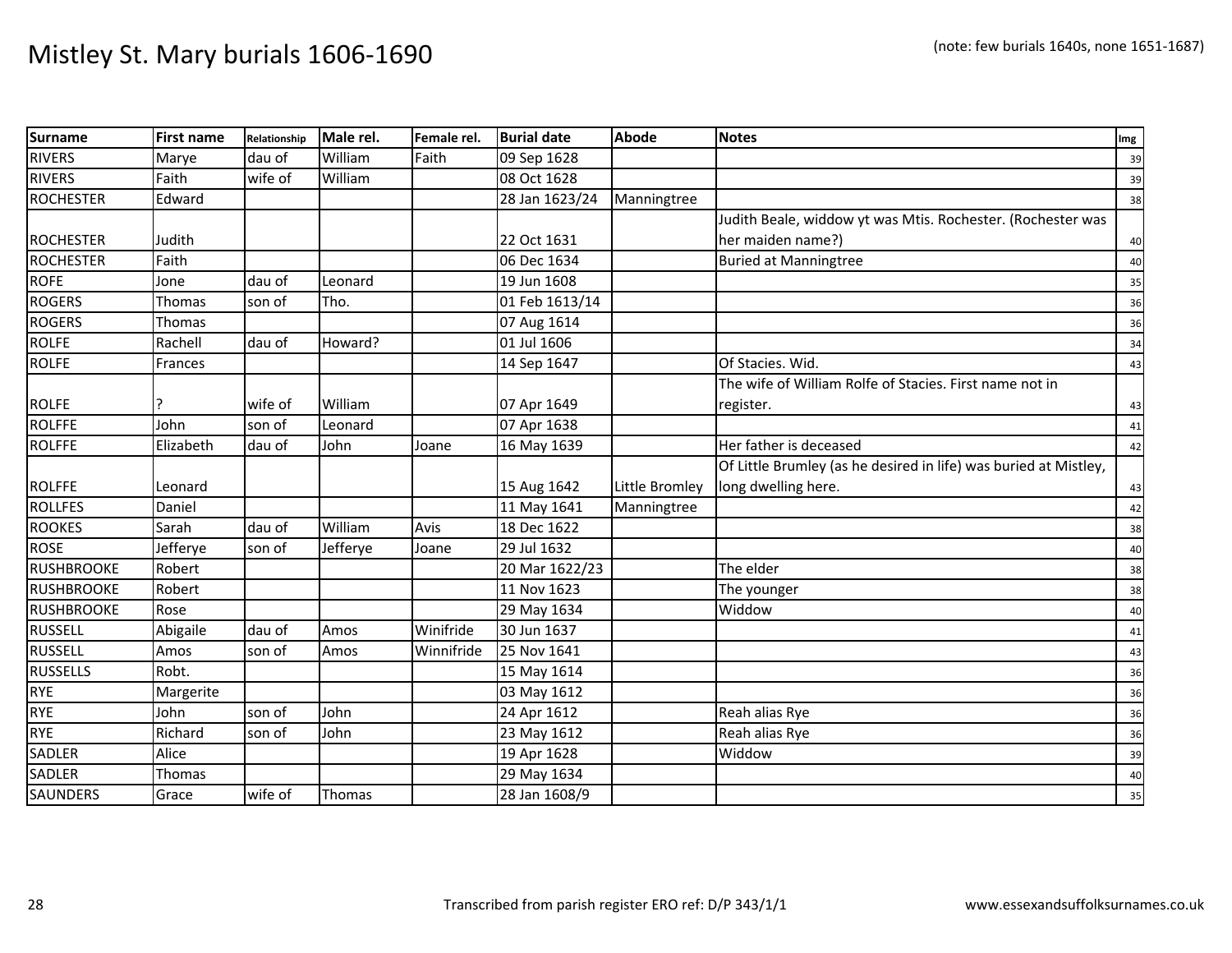| <b>Surname</b>    | <b>First name</b> | Relationship | Male rel. | Female rel. | <b>Burial date</b> | Abode       | <b>Notes</b>                                               | Img |
|-------------------|-------------------|--------------|-----------|-------------|--------------------|-------------|------------------------------------------------------------|-----|
| <b>SAYER</b>      | Richard           |              |           |             | 19 Mar 1647/48     | Mistley     |                                                            | 43  |
| <b>SAYER</b>      |                   |              |           |             | 27 Mar 1648        | Mistley     | Widdow Sayer                                               | 43  |
| <b>SAYERS</b>     | Margarite         | dau of       | Guillian  |             | 18 Feb 1610/11     |             |                                                            | 35  |
| <b>SEDGEWICKE</b> | Robt.             |              |           |             | 05 Dec 1609        |             | Tayler                                                     | 35  |
| <b>SERJAUNT</b>   | Anne              |              |           |             | 14 Nov 1630        |             | Widdow                                                     | 40  |
| <b>SETH</b>       | Mary              |              |           |             | 18 Mar 1630/31     |             | Seth alias Voucher                                         | 40  |
| <b>SEWELL</b>     | Elizabeth         |              |           |             | 27 Feb 1609/10     |             | Wydow                                                      | 35  |
| <b>SEWELL</b>     | Richard           |              |           |             | 25 Mar 1616        |             |                                                            | 36  |
|                   |                   |              |           |             |                    |             | Anne, a bastard of the wife of Richard Sewell (ie. Richard |     |
| SEWELL            | Anne              |              | Richard   |             | 06 Sep 1617        |             | Sewell isn't the father)                                   | 37  |
| <b>SHEPARD</b>    | Nathaniell        | son of       | Thomas    | Marie       | 05 Nov 1639        |             |                                                            | 42  |
| <b>SHIMMAN</b>    | William           |              |           |             | 16 May 1619        |             |                                                            | 37  |
| SHIMMAN           | Anne              |              |           |             | 23 Jan 1626/27     |             | Widdow                                                     | 39  |
| <b>SHIMMAN</b>    | Grace             | wife of      | Thomas    |             | 22 Aug 1639        |             |                                                            | 42  |
| <b>SILVESTER</b>  | Roger             |              |           |             | 03 Jan 1624/25     |             | White alias Silvester                                      | 38  |
| <b>SMALEWOOD</b>  | John              | son of       | David     |             | 21 Dec 1620        |             |                                                            | 38  |
| <b>SMALEWOOD</b>  | Mary              | dau of       | David     | Emme        | 30 Apr 1632        |             |                                                            | 40  |
| <b>SMALEWOOD</b>  | William           | son of       | John      |             | 06 May 1634        |             | <b>Buried at Manningtree</b>                               | 40  |
| <b>SMALLWOOD</b>  | Thomas            | son of       | David     |             | 21 Jan 1622/23     |             |                                                            | 38  |
| <b>SMALLWOOD</b>  | Joane             | wife of      | John      |             | 24 Jun 1626        |             |                                                            | 39  |
| <b>SMALLWOOD</b>  | David             |              |           |             | 31 Mar 1627        |             |                                                            | 39  |
| <b>SMIE</b>       | John              |              |           |             | 23 Apr 1643        | Manningtree | Of Manningtree, buried there.                              | 43  |
| <b>SMITH</b>      | John              |              |           |             | 09 Nov 1612        |             |                                                            | 36  |
| <b>SMITH</b>      | Richard           | son of       | John      |             | 31 Jul 1614        |             |                                                            | 36  |
| <b>SMITH</b>      | George            |              |           |             | 12 Feb 1617/18     | Manningtree |                                                            | 37  |
| <b>SMITH</b>      | John              | son of       | John      | Grizzell    | 22 Nov 1622        |             |                                                            | 38  |
| <b>SMITH</b>      | Joane             | dau of       |           | Anne        | 09 Dec 1622        |             | Daugher of Anne Smith, widdow                              | 38  |
| <b>SMITH</b>      | Mary              | dau of       | John      | Grizzell    | 03 Jun 1625        |             |                                                            | 38  |
| <b>SMITH</b>      | George            | son of       | George    |             | 14 Feb 1625/26     |             | His father is deceased                                     | 39  |
| <b>SMITH</b>      | Francis           | dau of       | William   | Judith      | 11 Dec 1634        |             |                                                            | 40  |
| <b>SMITH</b>      | Judith            | wife of      | William   |             | 21 Dec 1634        |             | <b>Buried at Manningtree</b>                               | 40  |
| <b>SMITH</b>      | Anne              |              |           |             | 12 Apr 1635        |             | <b>Buried at Manningtree</b>                               | 41  |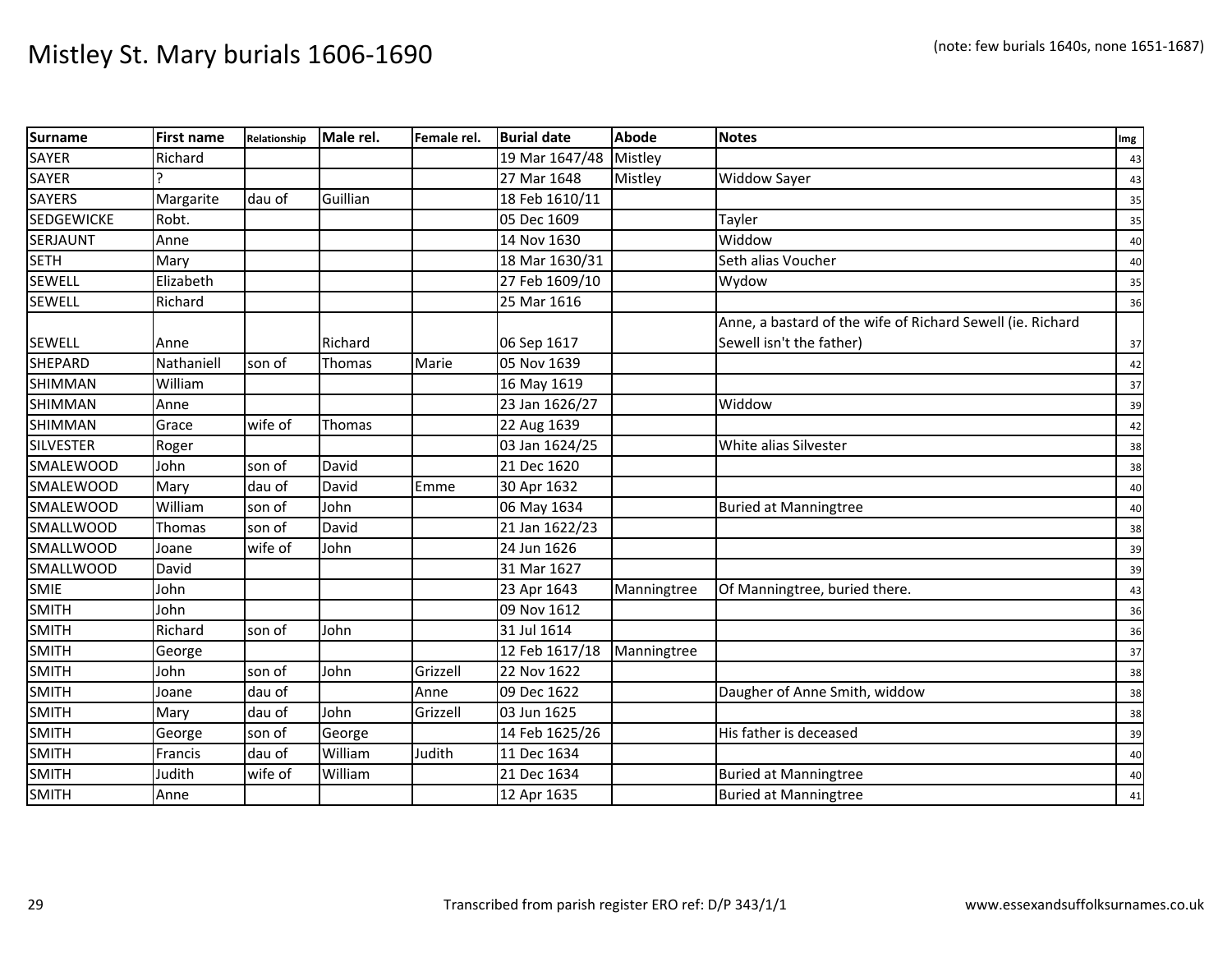| <b>Surname</b>  | <b>First name</b> | Relationship | Male rel.       | Female rel. | <b>Burial date</b> | Abode | <b>Notes</b>                    | Img |
|-----------------|-------------------|--------------|-----------------|-------------|--------------------|-------|---------------------------------|-----|
| <b>SMITH</b>    | William           | son of       | William         | Judith      | 03 Jul 1637        |       | His mother is deceased          | 41  |
| <b>SMITH</b>    | John              | son of       | John            | Elizabeth   | 20 Mar 1637/38     |       |                                 | 41  |
| <b>SMITH</b>    | Clement           |              |                 |             | 25 Aug 1689        |       |                                 | 45  |
| <b>SMYTH</b>    | Margrett          | widow of     | George          |             | 15 Sep 1619        |       | Widdow, sometimes wife of       | 37  |
| <b>SNAPP</b>    | Thomas            |              |                 |             | 14 Apr 1610        |       | A stranger                      | 35  |
| <b>SNELLE</b>   | Elizabeth         | dau of       | Richard         |             | 03 Feb 1609/10     |       |                                 | 35  |
| SNELLING        | Willm.            | son of       | Abraham         |             | 12 May 1614        |       |                                 | 36  |
| SNELLING        | Elizabeth         | dau of       | Abraham         |             | 16 Jun 1620        |       |                                 | 37  |
| <b>SNELLING</b> | <b>Bridgett</b>   | wife of      | John            |             | 02 Apr 1625        |       |                                 | 38  |
| SNELLING        | Joane             | wife of      | John            |             | 28 Aug 1631        |       | Wife of John Snelling the elder | 40  |
| SNELLING        | Elizabeth         | dau of       | John            | Elizabeth   | 15 Jan 1633/34     |       |                                 | 40  |
| SNELLING        | John              |              |                 |             | 25 Apr 1639        |       | The elder                       | 42  |
| SNELLING        | Abraham           |              |                 |             | 16 Jun 1640        |       | <b>Buried at Mistley</b>        | 42  |
| SNELLING        | John              | son of       | John            | Elizabeth   | 21 Jul 1640        |       | His father is 'departed.'       | 42  |
| SNELLING        | William           | son of       | Antony          | Susan       | 07 Feb 1640/41     |       |                                 | 42  |
| SNOWDON         | John              | son of       | Hugh            |             | 04 Feb 1640/41     | Wix   |                                 | 42  |
| <b>SNOWE</b>    | Elizabeth         | wife of      | John            |             | 01 Sep 1638        |       |                                 | 41  |
| <b>SNOWE</b>    | John              |              |                 |             | 18 Dec 1638        |       | Widdower                        | 42  |
| SORRELL         | John              | son of       | John            |             | 31 Oct 1609        |       |                                 | 35  |
| SORRELL         | Priscilla         | dau of       | Geo.            |             | 10 Dec 1610        |       |                                 | 35  |
| <b>SORRELL</b>  | John              |              |                 |             | 05 Apr 1612        |       | The elder                       | 36  |
| SORRELL         | Annis             |              |                 |             | 14 May 1615        |       | Widdow                          | 36  |
| SORRELL         | John              | son of       | George          |             | 12 Feb 1617/18     |       |                                 | 37  |
| <b>SORRELL</b>  | George            |              |                 |             | 24 Apr 1624        |       |                                 | 38  |
| <b>SORRELL</b>  | Mary              |              |                 |             | 07 Jan 1634/35     |       | <b>Buried at Manningtree</b>    | 41  |
| <b>SPENSER</b>  | John              |              |                 |             | 15 Apr 1617        |       |                                 | 37  |
| <b>SPRENGER</b> | <b>Nicholas</b>   |              |                 |             | 22 Mar 1625/26     |       |                                 | 39  |
| <b>SPRENGER</b> | Elizabeth         |              |                 |             | 15 Jul 1626        |       | Widdow                          | 39  |
| <b>SPRENGER</b> | John              |              |                 |             | 04 May 1628        |       |                                 | 39  |
| <b>SPRENGER</b> | Roger             |              |                 |             | 07 Jan 1629/30     |       |                                 | 39  |
| <b>SPRENGER</b> | Sara              | dau of       | <b>Nicholas</b> | Elizabeth   | 04 Jul 1630        |       | Both parents deceased           | 40  |
| SPRING          | Marie             | dau of       | James           | Katherin    | 13 Jan 1638/39     |       | Strangers                       | 42  |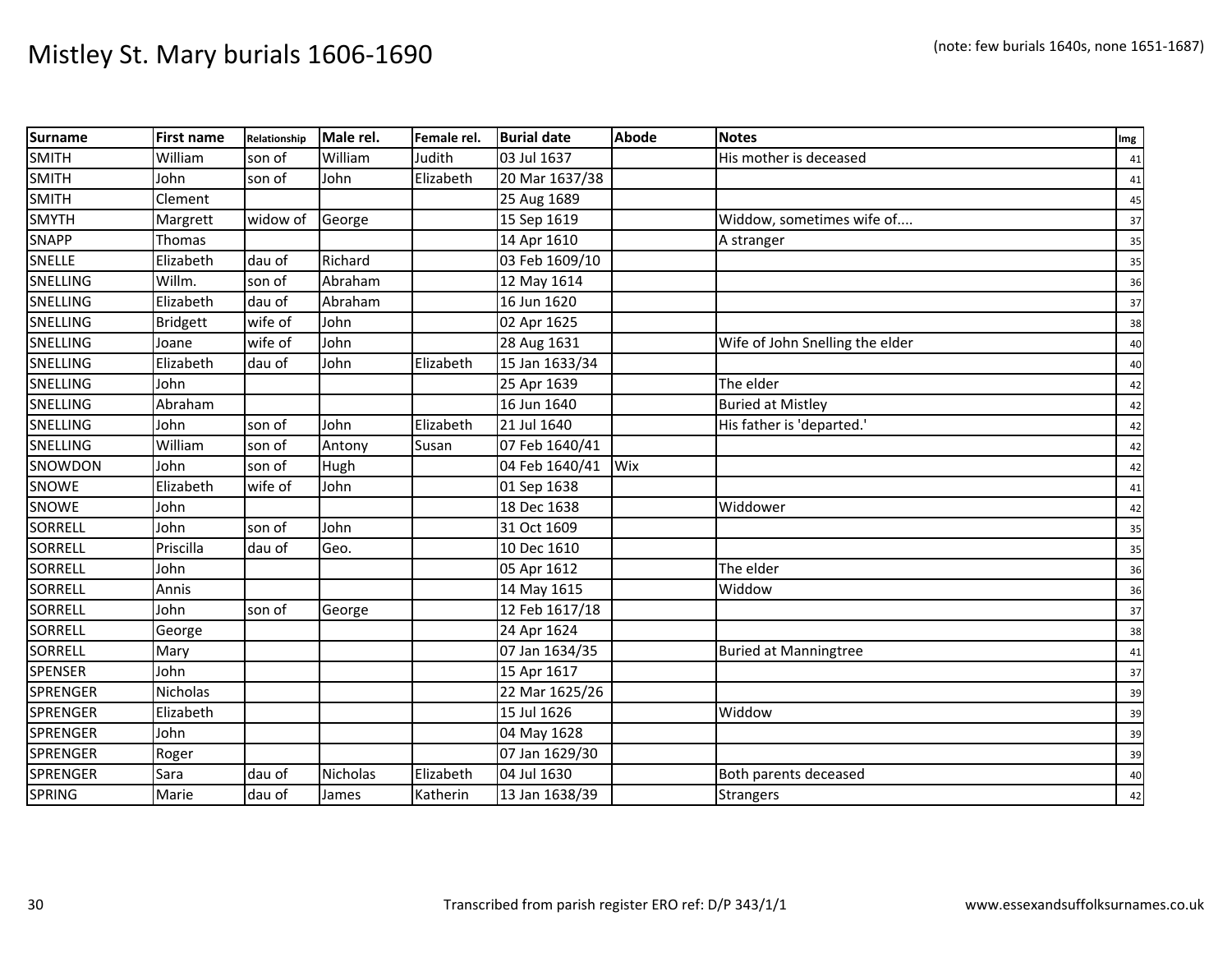| <b>Surname</b>   | <b>First name</b> | Relationship | Male rel. | Female rel. | <b>Burial date</b> | <b>Abode</b> | <b>Notes</b>                                 | Img |
|------------------|-------------------|--------------|-----------|-------------|--------------------|--------------|----------------------------------------------|-----|
| SPRINGATT        | Grace             | wife of      | George    |             | 06 Oct 1638        |              |                                              | 42  |
| <b>SPRINGETT</b> | Margerite         |              |           |             | 03 Feb 1617/18     |              |                                              | 37  |
| <b>STAFFE</b>    | Henry             | son of       | Henry     |             | 02 Apr 1617        |              |                                              | 37  |
| <b>STAFFE</b>    | Elizabeth         | wife of      | Henry     |             | 05 Apr 1617        |              |                                              | 37  |
| <b>STANLEY</b>   | Susan             | dau of       | William   | Mary        | 15 May 1634        |              |                                              | 40  |
| <b>STANLEY</b>   | Edward            | son of       | William   | Marie       | 22 Jun 1637        |              |                                              | 41  |
| <b>STANLEY</b>   | Marie             | dau of       | William   | Marie       | 31 Aug 1640        |              |                                              | 42  |
| <b>STANLIE</b>   | Elizabeth         | dau of       | William   | Marie       | 02 Jul 1637        |              |                                              | 41  |
| <b>STANLIE</b>   | John              | son of       | William   | Marie       | 03 Oct 1637        |              |                                              | 41  |
| <b>STEEVENS</b>  | John              | son of       | John      |             | 28 Nov 1617        |              |                                              | 37  |
| <b>STEEVENS</b>  | John              |              |           |             | 28 Jan 1620/21     |              |                                              | 38  |
| <b>STEEVENS</b>  | Marie             |              |           |             | 23 Jun 1639        |              |                                              | 42  |
| <b>STEPHES</b>   | Nicholas          |              | Edmund    |             | 24 Feb 1609/10     |              | Nicholas Boultell, servant to Edmund Stephes | 35  |
| <b>STEVENS</b>   | John              | son of       | Edmund    |             | 10 May 1606        |              |                                              | 34  |
| <b>STONE</b>     | Richard           | son of       | Richard   | Joane       | 27 Jul 1619        |              |                                              | 37  |
| <b>STONE</b>     | John              | son of       | Richard   | Joane       | 06 Jul 1625        |              |                                              | 38  |
| <b>STONE</b>     | John              | son of       | John      | Mary        | 09 Dec 1629        |              |                                              | 39  |
| <b>STONE</b>     | Richard           |              |           |             | 13 Jan 1630/31     |              |                                              | 40  |
| <b>STONE</b>     | Mary              | dau of       | Richard   |             | 08 Mar 1630/31     |              | Her father is deceased.                      | 40  |
| <b>STRUT</b>     | Annible           | dau of       | Willm.    | Elizabeth   | 15 Sep 1621        |              |                                              | 38  |
| <b>STRUTT</b>    | Robt.             | son of       | Willm.    |             | 16 Oct 1616        |              |                                              | 37  |
| <b>STRUTT</b>    | Ann               | wife of      | Willm.    |             | 27 Nov 1617        |              |                                              | 37  |
| <b>STRUTT</b>    | Thomas            | son of       | Willm.    | Elizab.     | 21 Oct 1619        |              |                                              | 37  |
| <b>STRUTT</b>    | Elizabeth         | widow of     | William   |             | 04 May 1640        |              |                                              | 42  |
| <b>STUDLEY</b>   | John              |              |           |             | 13 May 1622        |              |                                              | 38  |
| <b>STUDLEY</b>   | John              |              |           |             | 21 Jan 1633/34     |              |                                              | 40  |
| <b>STURGEON</b>  | John              |              |           |             | 20 Sep 1625        |              | A stranger yt came from Maldon in Essex      | 39  |
| <b>SURREY</b>    | Robt.             |              |           |             | 06 Nov 1689        |              |                                              | 45  |
| <b>SURY</b>      | Mathew            |              |           |             | 21 Sep 1690        |              |                                              | 45  |
| <b>SYMPSON</b>   | Frances           | son of       | Thomas    |             | 06 Oct 1624        | Hadlye       |                                              | 38  |
| <b>SYMSON</b>    | Edward            |              |           |             | 02 Jun 1607        |              | A stranger                                   | 34  |
| <b>TARVAR</b>    | Anne              | dau of       | John      | Marie       | 14 Dec 1623        |              |                                              | 38  |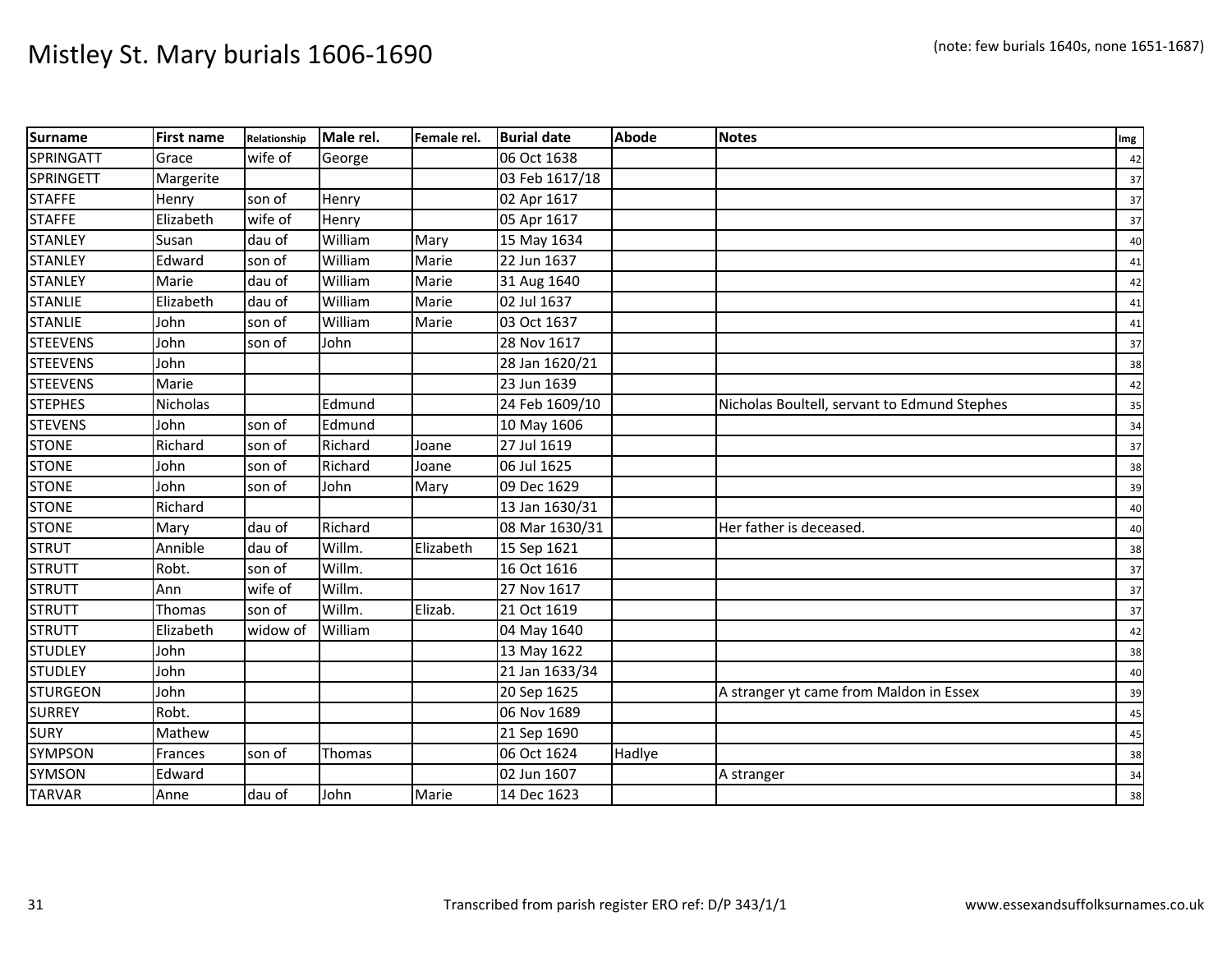| <b>Surname</b>       | <b>First name</b> | Relationship | Male rel. | Female rel. | <b>Burial date</b> | Abode | <b>Notes</b>                                                                   | Img |
|----------------------|-------------------|--------------|-----------|-------------|--------------------|-------|--------------------------------------------------------------------------------|-----|
| <b>TARVAR</b>        | Thamesin          | dau of       | Steeven   | Susan       | 07 Jan 1630/31     |       |                                                                                | 40  |
| <b>TARVAR</b>        | Priscilla         | dau of       | John      | Marye       | 01 Dec 1631        |       |                                                                                | 40  |
| <b>TARVAR</b>        | John              |              |           |             | 13 Apr 1633        |       |                                                                                | 40  |
| <b>TARVAR</b>        | <b>Thomas</b>     | son of       | John      | Marie       | 12 Jul 1637        |       |                                                                                | 41  |
| <b>TARVAR</b>        | Anne              | dau of       | John      | Marie       | 11 Jul 1639        |       | Her father is deceased                                                         | 42  |
| <b>TASSELL</b>       | Susan             | dau of       | William   | Susan       | 16 Sep 1641        |       | <b>Buried at Manningtree</b>                                                   | 43  |
| <b>TAYLER</b>        | Robert            |              |           |             | 11 Apr 1648        |       | Mr. Robert Tayler of Manningtree, buried there.                                | 43  |
| <b>TAYLOUR</b>       | Elizabeth         | dau of       | Robt.     | Olive       | 12 Oct 1620        |       |                                                                                | 37  |
| <b>TAYLOUR</b>       | Robert            | son of       | Robert    | Olive       | 19 Oct 1621        |       |                                                                                | 38  |
| <b>THEMILTHORPE</b>  | Robert            | son of       | Thomas    |             | 12 Jun 1618        |       | Son of Mr. Thomas Themilthorpe                                                 | 37  |
| <b>THIMBLETHORP</b>  | Margaret          | dau of       | Thomas    |             | 16 Feb 1607/8      |       | Margaret & Jane, daughters of Thomas Thimblethorp, gent.                       | 34  |
| <b>THIMBLETHORP</b>  | Jane              | dau of       | Thomas    |             | 16 Feb 1607/8      |       | Margaret & Jane, daughters of Thomas Thimblethorp, gent.                       | 34  |
| <b>THIMBLETHORP</b>  | Mary              | dau of       | Thomas    |             | 27 Nov 1608        |       | Daughter of Thomas Thimblethorp, gent                                          | 35  |
| <b>THIMBLETHORP</b>  | Justin            |              |           |             | 14 Jul 1610        |       | Gentlewoman & widdow                                                           | 35  |
| <b>THIMBLETHORPE</b> | Thomas            | son of       | Tho.      |             | 16 Mar 1613/14     |       |                                                                                | 36  |
| <b>THOMPSON</b>      | Margaret          | dau of       | Robert    | Sarah       | * * *              |       | Aged 60. No date at all. Appears after 1690 marriages.<br>Presumably a burial. | 54  |
| <b>THORNE</b>        | Willm.            | son of       | Willm.    |             | 26 Nov 1612        |       |                                                                                | 36  |
| <b>THORNE</b>        | Ann               | dau of       | Willm.    |             | 23 May 1614        |       |                                                                                | 36  |
| <b>THORNE</b>        | Thomas            | son of       | Willm.    |             | 27 Oct 1618        |       |                                                                                | 37  |
| <b>THORNE</b>        | Robert            | son of       | William   | Eden        | 27 Jun 1621        |       |                                                                                | 38  |
| <b>THORNE</b>        | <b>Isaack</b>     | son of       | William   |             | 19 Feb 1622/23     |       |                                                                                | 38  |
| <b>THORNE</b>        | Feaberyear        | son of       | Willm.    | Eden        | 17 Mar 1624/25     |       |                                                                                | 38  |
| <b>THORNE</b>        | Margarite         | dau of       | William   | Parnell     | 28 Mar 1625        |       | Daughter of William Thorne & Parnell, his first wife                           | 38  |
| <b>THORNE</b>        | Anne              | dau of       | William   | Eden        | 03 Aug 1625        |       |                                                                                | 39  |
| <b>THORNE</b>        | William           |              |           |             | 25 Aug 1626        |       |                                                                                | 39  |
| <b>THORNE</b>        | Edee              |              |           |             | 10 Feb 1634/35     |       | Wid.                                                                           | 41  |
| TILL                 | Robt.             | son of       | Richard   |             | 08 Dec 1612        |       | <b>Estall alias Till</b>                                                       | 36  |
| <b>TILL</b>          | Elizabeth         |              |           |             | 11 Nov 1616        |       |                                                                                | 37  |
| TILL                 | Anna              | dau of       | Richard   | Anna        | 15 May 1622        |       |                                                                                | 38  |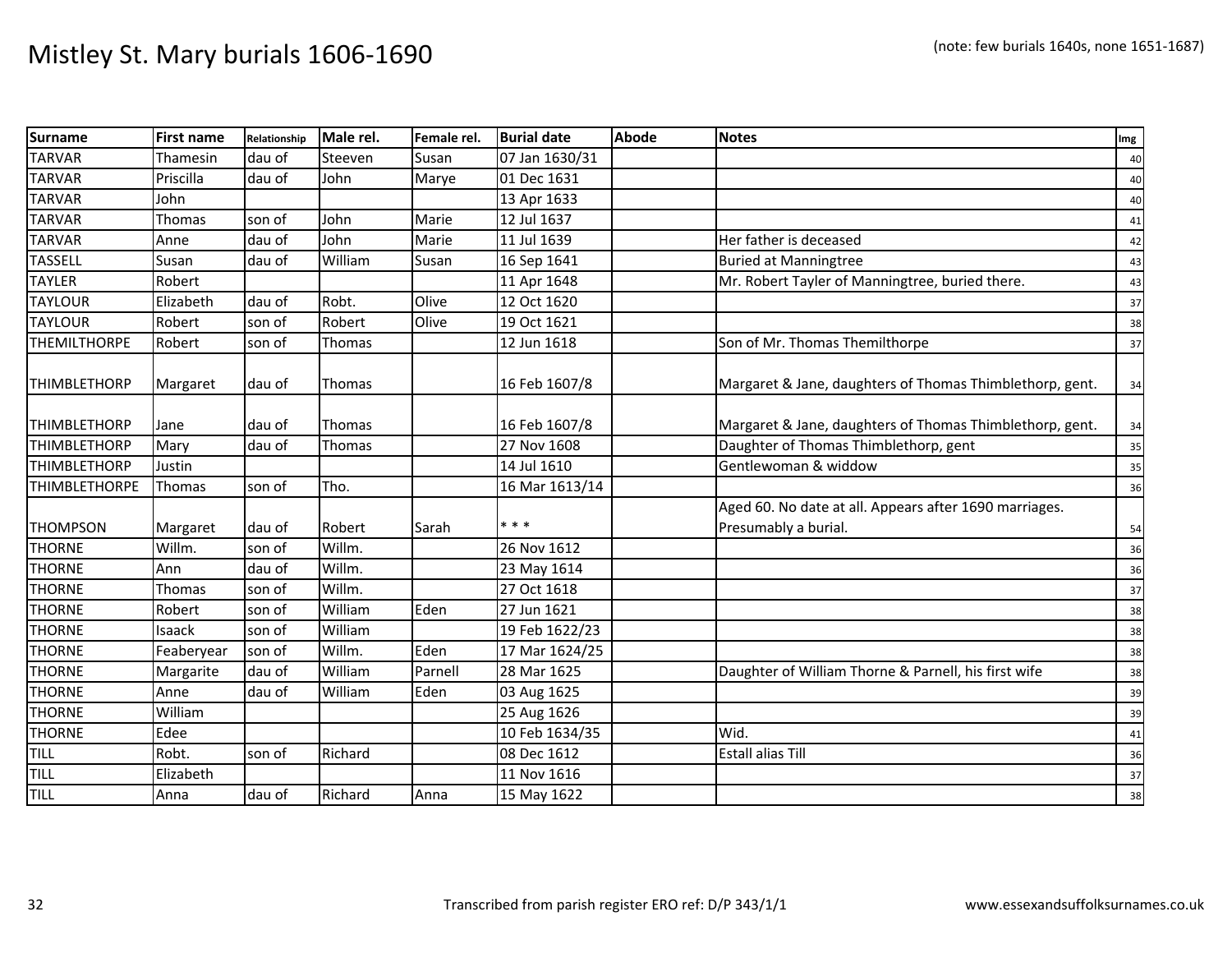| <b>Surname</b> | <b>First name</b> | Relationship | Male rel. | Female rel. | <b>Burial date</b> | <b>Abode</b> | <b>Notes</b>                                    | Img |
|----------------|-------------------|--------------|-----------|-------------|--------------------|--------------|-------------------------------------------------|-----|
| <b>TILL</b>    | Thomas            |              |           |             | 25 Apr 1635        |              | <b>Buried at Manningtree</b>                    | 41  |
| <b>TILL</b>    | John              | son of       | George    | Francis     | 13 Aug 1639        |              | <b>Estall alias Till</b>                        | 42  |
| <b>TILL</b>    | Susanna           | dau of       | John      | Joane       | 31 Oct 1640        |              | <b>Estall alias Till</b>                        | 42  |
| <b>TOLSON</b>  | Katherine         | dau of       | Robt.     |             | 12 Feb 1611/12     |              |                                                 | 36  |
| <b>TOMPSON</b> | Robt.             | son of       |           | Emma        | 26 Jan 1609/10     |              | Bastard son of                                  | 35  |
| <b>TOMSON</b>  | <b>Brigit</b>     | dau of       | Robt.     |             | 11 Dec 1609        |              |                                                 | 35  |
| <b>TRAPPS</b>  | William           | son of       | Philemon  | Joane       | 16 May 1621        |              |                                                 | 38  |
| <b>TRAPPS</b>  | Philemon          |              |           |             | 01 Jun 1629        |              |                                                 | 39  |
| <b>TRAPPS</b>  | Robert            | son of       | Philemon  | Joane       | 13 Dec 1630        |              |                                                 | 40  |
| <b>TREE</b>    | Mary              | dau of       | Willm.    |             | 13 Jan 1616/17     |              | Antree alias Tree                               | 37  |
| <b>TREE</b>    | Francis           | dau of       | Willm.    |             | 15 Jan 1616/17     |              | Antree alias Tree                               | 37  |
| <b>TURNER</b>  | Joane             | wife of      | John      |             | 06 Apr 1617        |              | Norman alias Turner                             | 37  |
| <b>TURNER</b>  | Sara              | wife of      | Robert    |             | 18 Jul 1626        |              | Turner alias Norman                             | 39  |
| <b>TURNER</b>  | <b>Nicholas</b>   |              |           |             | 30 Jun 1627        |              |                                                 | 39  |
| <b>TURNER</b>  | Ellen             | wife of      | Robt.     |             | 13 Aug 1628        |              | Wife of Robt Norman junior alias Turner         | 39  |
| <b>TURNER</b>  | Robert            |              |           |             | 17 Sep 1628        |              | Robert Norman alias Turner the elder            | 39  |
| <b>TURNER</b>  | Margarite         | dau of       | Robert    | Dorothie    | 07 Dec 1632        |              | Norman alias Turner                             | 40  |
| <b>TURNER</b>  | Ellen             |              |           |             | 25 Dec 1633        |              | Turner alias Norman, widdow. Buried at Mistley. | 40  |
| <b>TURNER</b>  | George            |              |           |             | 16 Sep 1635        |              | <b>Buried at Manningtree</b>                    | 41  |
| <b>UFFORD</b>  | Richard           | son of       | Richard   | Jane        | 24 Feb 1629/30     |              |                                                 | 39  |
| <b>UFFORD</b>  | Richard           | son of       | Richard   | Jane        | 27 Mar 1634        |              |                                                 | 40  |
| <b>UFFORD</b>  | Thomas            | son of       | Richard   | Jane        | 29 Oct 1641        |              |                                                 | 43  |
| UNDERHEELE     | Thomas            | son of       | John      | Francis     | 02 Sep 1621        |              |                                                 | 38  |
| <b>UTTEN</b>   | Elizabeth         | dau of       | Robert    | Alice       | 15 Jul 1636        |              |                                                 | 41  |
| VALE           | Grizzell          | dau of       | Mathew    | Joane       | 31 Mar 1620        |              |                                                 | 37  |
| VALE           | Elizabeth         | dau of       | Mathew    | Joane       | 20 Nov 1627        |              |                                                 | 39  |
| VALE           | Marie             | dau of       | Mathew    | Joane       | 08 Feb 1634/35     |              | <b>Buried at Manningtree</b>                    | 41  |
| <b>VALE</b>    | Dorothye          | wife of      | Samuel    |             | 23 Sep 1643        |              |                                                 | 43  |
| VARNHAM        | John              |              |           |             | 15 Apr 1635        |              | A stranger                                      | 41  |
| <b>VESEY</b>   | Thomas            |              |           |             | 02 Dec 1688        |              |                                                 | 45  |
| VOUCHER        | Mary              |              |           |             | 18 Mar 1630/31     |              | Seth alias Voucher                              | 40  |
| <b>WADE</b>    | Robert            |              |           |             | 20 Jun 1621        | Manningtree  |                                                 | 38  |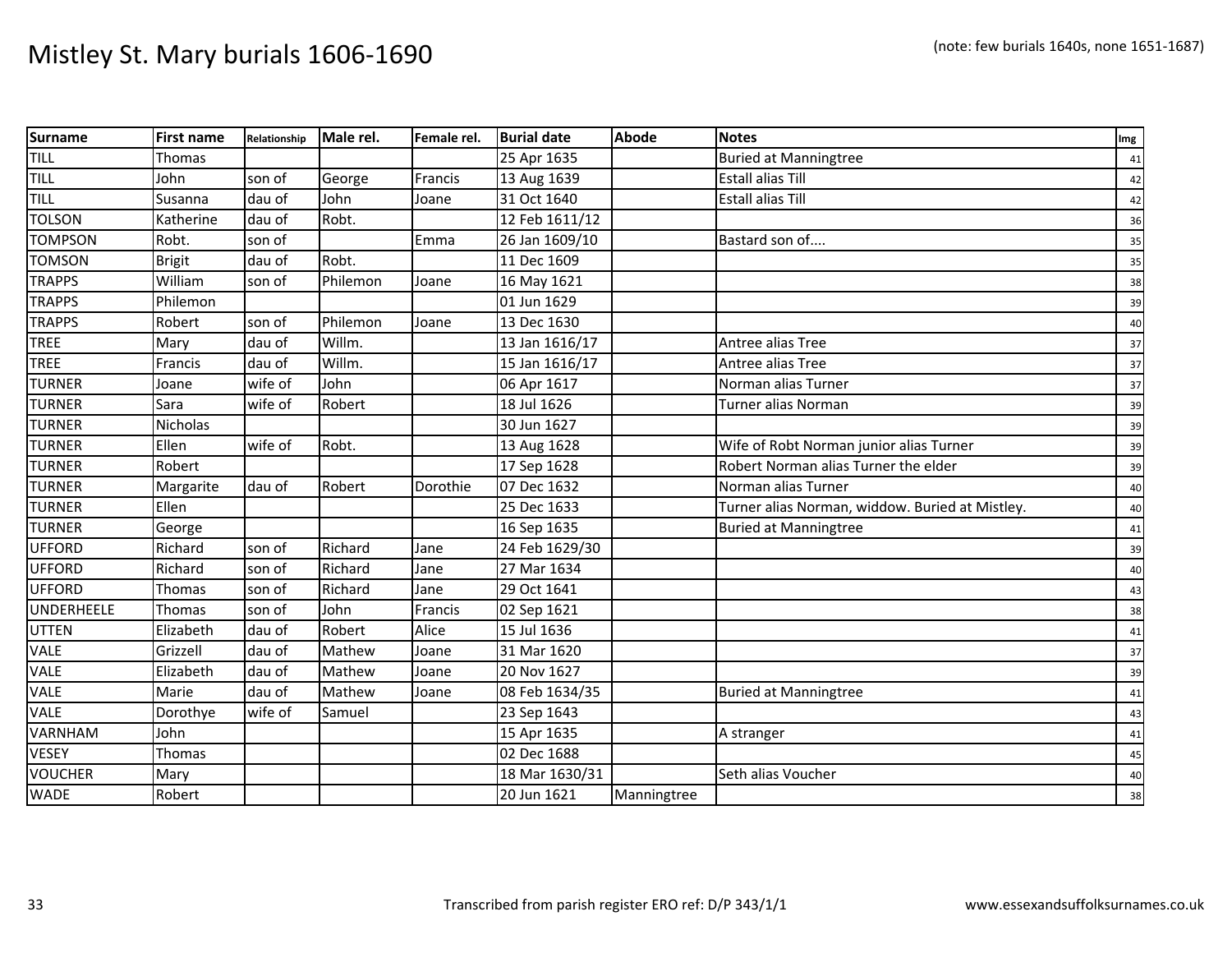| <b>Surname</b>   | <b>First name</b> | Relationship | Male rel. | Female rel. | <b>Burial date</b> | <b>Abode</b> | <b>Notes</b>                                              | Img |
|------------------|-------------------|--------------|-----------|-------------|--------------------|--------------|-----------------------------------------------------------|-----|
| <b>WADE</b>      | Daniell           | son of       | Daniell   | Elizabeth   | 18 Feb 1640/41     |              |                                                           | 42  |
| <b>WALKER</b>    | Richard           | son of       | Robert    | Anne        | 20 Mar 1641/42     |              | Richard Walker the elder, son of Robert & Anne            | 43  |
| <b>WALKER</b>    | John              |              |           |             | 07 Dec 1688        |              |                                                           | 45  |
| <b>WALTER</b>    | Thomas            | son of       | Robert    | Anne        | 15 Aug 1636        |              |                                                           | 41  |
| <b>WARBERTON</b> | Edward            |              |           |             | 21 Nov 1611        |              |                                                           | 36  |
| <b>WARBERTON</b> | Richard           | son of       | Rich.     | Susan       | 03 Apr 1612        |              | Son of Rich. Kealer & Susan Warberton (widd).             | 36  |
| <b>WARD</b>      | Susan             | dau of       | William   | Rose        | 21 Oct 1626        |              |                                                           | 39  |
| <b>WARD</b>      | Rose              | dau of       | William   | Rose        | 19 Apr 1634        |              |                                                           | 40  |
| <b>WARD</b>      | Anne              | wife of      | Samuell   |             | 05 Mar 1637/38     |              |                                                           | 41  |
| <b>WARD</b>      | Marie             | dau of       | Samuel    |             | 30 Sep 1640        |              |                                                           | 42  |
|                  |                   |              |           |             |                    |              | Elizabeth Wiffin, servant to John Ward of Mistley. Buried |     |
| <b>WARD</b>      | Elizabeth         |              | John      |             | 30 Mar 1643        |              | there.                                                    | 43  |
| <b>WARD</b>      | Dorcas            | wife of      | George    |             | 13 Apr 1650        | Manningtree  |                                                           | 43  |
| <b>WARE</b>      | Josanna           | wife of      | John      |             | 19 Dec 1634        |              | Ware alias Welham                                         | 40  |
| <b>WARE</b>      | John              |              |           |             | 21 Apr 1640        |              | John Welham alias Ware, widdower                          | 42  |
| <b>WARNER</b>    | Elizabeth         |              |           |             | 28 Jan 1610/11     |              | Widd.                                                     | 35  |
| <b>WARNER</b>    | Thomas            |              |           |             | 30 Apr 1643        | Mistley      | Of Mistley, buried there.                                 | 43  |
|                  |                   |              |           |             |                    |              |                                                           |     |
| <b>WATSON</b>    | Thomas            |              |           |             | 24 May 1641        |              | A stranger of Thorpe in ye Sooken, buried at Manningtree  | 42  |
| <b>WEBBE</b>     | Jonathan          |              |           |             | 21 Apr 1638        |              | Schoolmaster at Manningtree (where he was buried).        | 41  |
| <b>WEESE</b>     | Anne              |              |           |             | 03 Jan 1618/19     | Manningtree  | Widow                                                     | 37  |
| WELHAM           | Elizabeth         | wife of      | Robert    |             | 15 Apr 1629        |              |                                                           | 39  |
| WELHAM           | John              | son of       | John      | Josanna     | 05 Dec 1629        |              |                                                           | 39  |
| <b>WELHAM</b>    | Josanna           | wife of      | John      |             | 19 Dec 1634        |              | Ware alias Welham                                         | 40  |
| WELHAM           | John              |              |           |             | 21 Apr 1640        |              | John Welham alias Ware, widdower                          | 42  |
| <b>WELLS</b>     | Mary              |              |           |             | 27 Aug 1634        |              | <b>Buried at Manningtree</b>                              | 40  |
| <b>WHARTON</b>   | Samuell           | son of       | Robert    |             | 03 Sep 1624        |              | Son of Robert Wharton, a beggerman                        | 38  |
| <b>WHARTON</b>   | Marye             | dau of       | Robert    |             | 08 Sep 1624        |              | Daughter of Robert, a beggerman                           | 38  |
| <b>WHARTON</b>   | Robert            |              |           |             | 28 Sep 1624        |              | A beggerman                                               | 38  |
|                  |                   |              |           |             |                    | Poplar,      |                                                           |     |
| <b>WHEELER</b>   | William           |              |           |             | 07 May 1690        | Middlesex    |                                                           | 45  |
| <b>WHITE</b>     | Joane             | wife of      | Edward    |             | 11 Nov 1620        |              |                                                           | 38  |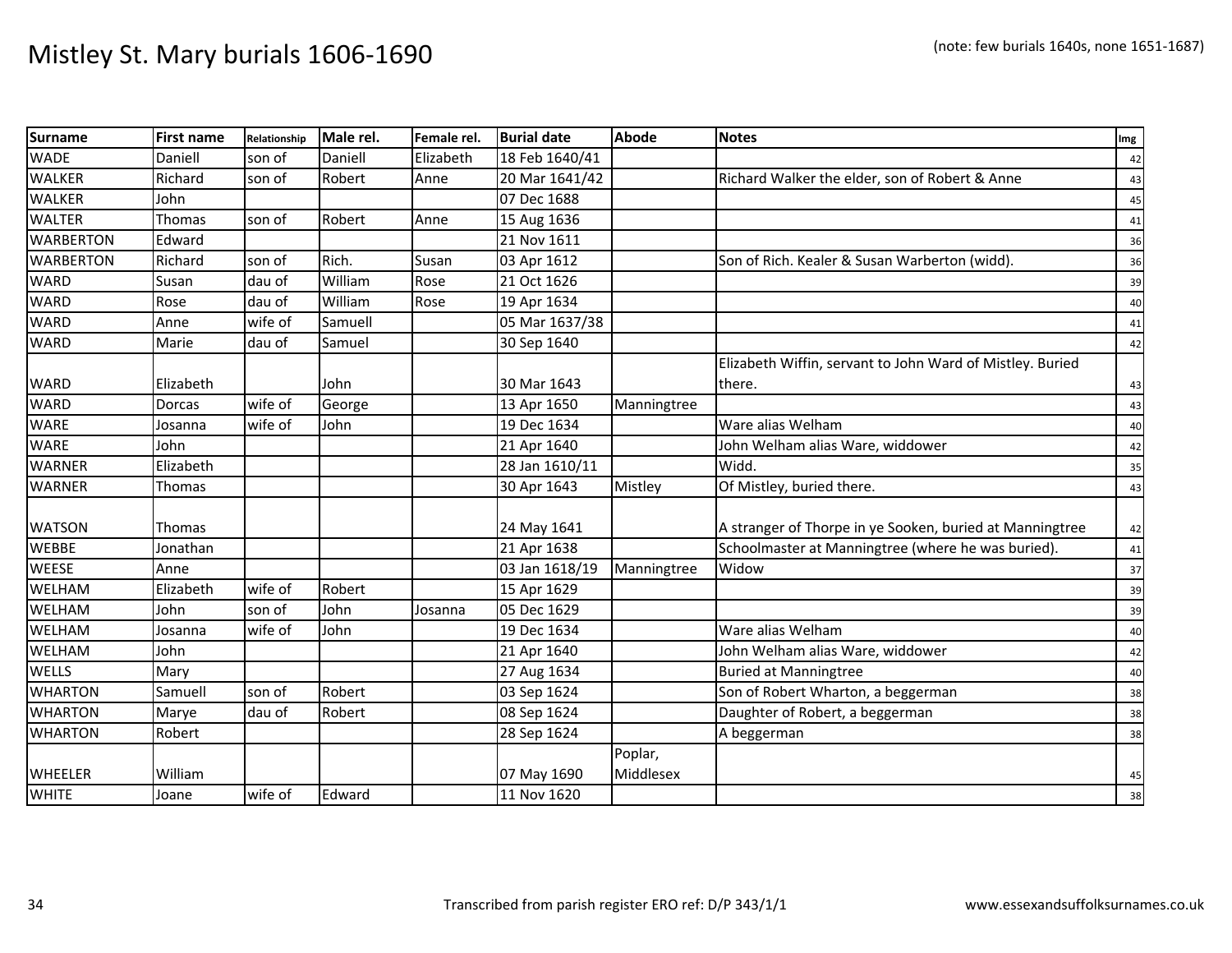| <b>Surname</b>     | <b>First name</b> | Relationship | Male rel.     | Female rel. | <b>Burial date</b> | <b>Abode</b> | <b>Notes</b>                                              | Img |
|--------------------|-------------------|--------------|---------------|-------------|--------------------|--------------|-----------------------------------------------------------|-----|
| <b>WHITE</b>       | Marie             | dau of       | Edward        |             | 29 Nov 1620        |              |                                                           | 38  |
| <b>WHITE</b>       | Edward            | son of       | Edward        | Joane       | 16 Feb 1620/21     |              |                                                           | 38  |
| <b>WHITE</b>       | John              | son of       | Edward        | Grace       | 03 Nov 1623        |              |                                                           | 38  |
| <b>WHITE</b>       | Roger             |              |               |             | 03 Jan 1624/25     |              | White alias Silvester                                     | 38  |
| <b>WHITE</b>       | John              | son of       | Richard       | Agnes       | 30 Nov 1625        |              |                                                           | 39  |
| <b>WHITE</b>       | Agnes             | wife of      | Richard       |             | 03 Dec 1625        |              |                                                           | 39  |
| <b>WHITE</b>       | Richard           | son of       | Richard       | Agnes       | 21 Feb 1625/26     |              | His mother is deceased                                    | 39  |
| <b>WHITE</b>       | Grace             | wife of      | Edward        |             | 24 Oct 1629        |              |                                                           | 39  |
| <b>WHITE</b>       | Elizabeth         | dau of       | Edward        |             | 27 Apr 1631        |              |                                                           | 40  |
| <b>WHITE</b>       | Edward            |              |               |             | 11 May 1640        |              | Ye knacker. Buried at Manningtree.                        | 42  |
| <b>WHITE</b>       | Anne              | wife of      | Richard       |             | 13 Feb 1640/41     |              |                                                           | 42  |
| <b>WHITE</b>       | George            | son of       | George        | Marie       | 14 Jul 1643        |              |                                                           | 43  |
| <b>WHITING</b>     | Elizabeth         |              |               |             | 20 Dec 1635        |              | <b>Buried at Manningtree</b>                              | 41  |
|                    |                   |              |               |             |                    |              | Elizabeth Wiffin, servant to John Ward of Mistley. Buried |     |
| <b>WIFFIN</b>      | Elizabeth         |              | John          |             | 30 Mar 1643        |              | there.                                                    | 43  |
| <b>WILES</b>       | Thomas            | son of       | John          | Rachell     | 27 Jan 1625/26     |              |                                                           | 39  |
| <b>WILES</b>       | Rachell           | dau of       | John          | Rachell     | 29 May 1632        |              |                                                           | 40  |
| <b>WILES</b>       | Anne              | dau of       | John          | Rachell     | 05 Aug 1632        |              |                                                           | 40  |
| <b>WILES</b>       | Rachell           | wife of      | John          |             | 26 Jul 1639        |              |                                                           | 42  |
| <b>WILKEN</b>      | William           |              |               |             | 05 Apr 1606        |              |                                                           | 34  |
| <b>WILKIN</b>      | Anne              | wife of      | Thomas        |             | 31 Mar 1630        |              |                                                           | 40  |
| <b>WILKIN</b>      | Abigaile          | dau of       | John          | Abigaile    | 01 Mar 1642/43     |              |                                                           | 43  |
|                    |                   |              |               |             |                    |              | Bastard son of Mary Winterflood, widdow. Buried at        |     |
| <b>WINTERFLOOD</b> | John              | son of       |               | Mary        | 03 Mar 1633/34     |              | Manningtree.                                              | 40  |
| <b>WINTERFLOUD</b> | George            |              |               |             | 01 Nov 1625        |              |                                                           | 39  |
|                    |                   |              |               |             |                    |              | Daughter of Mr. Thomas Witham (parson). Buried in our     |     |
| <b>WITHAM</b>      | Frauncis          | dau of       | Thomas        |             | 08 Mar 1615/16     |              | chauncell.                                                | 36  |
|                    |                   |              |               |             |                    |              | Anne Eve, widdow, mother of Mr Thomas Witham parson       |     |
|                    |                   |              |               |             |                    |              | here by hir first husband, was buried in our chauncell on |     |
| <b>WITHAM</b>      | Anne              |              | <b>Thomas</b> |             | 16 Jan 1624/25     |              | Sunday in th' afternoone.                                 | 38  |
|                    |                   |              |               |             |                    |              | Daughter of Mr. Thomas Whitman (parson here). Buried in   |     |
| <b>WITHAM</b>      | Free-gift         | dau of       | Thomas        | Free-gift   | 24 Feb 1631/32     |              | our Chauncell.                                            | 40  |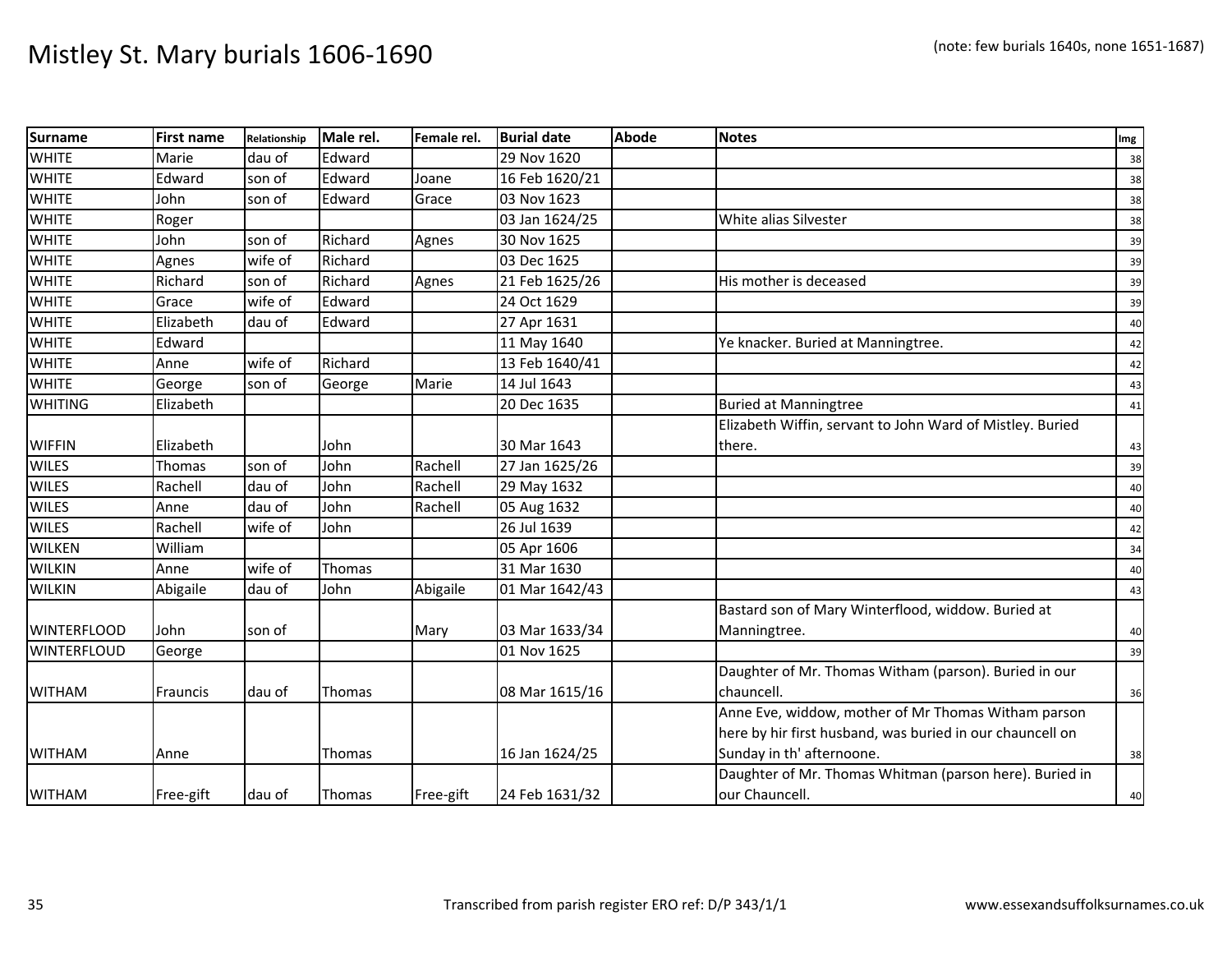| <b>Surname</b> | <b>First name</b> | Relationship | Male rel.     | Female rel. | <b>Burial date</b> | <b>Abode</b> | <b>Notes</b>                                             | Img |
|----------------|-------------------|--------------|---------------|-------------|--------------------|--------------|----------------------------------------------------------|-----|
|                |                   |              |               |             |                    |              | Mistresse Free-gift Witham, wife to Mr. Thomas Witham,   |     |
|                |                   |              |               |             |                    |              | parson here, was buried in our Chauncell (by some of hir |     |
| <b>WITHAM</b>  | Free-gift         | wife of      | Thomas        |             | 19 Dec 1633        |              | children there lyeing).                                  | 40  |
|                |                   |              |               |             |                    |              | Marie Haies, wife of John Haies (daughter of Mr. Thomas  |     |
|                |                   |              |               |             |                    |              | Witham, parson here) was buried in our Chauncell, by hir |     |
| <b>WITHAM</b>  | Marie             | dau of       | <b>Thomas</b> |             | 25 Aug 1638        |              | grandmother, mother and 2 sisters.                       | 41  |
|                |                   |              |               |             |                    |              | John Hopkins, son of Marie Hopkins (wife to Mr. Tho.     |     |
| <b>WITHAM</b>  | John              | son of       | <b>Thomas</b> | Marie       | 24 Dec 1641        |              | Witham, parson)                                          | 43  |
|                |                   |              |               |             |                    |              | Son of Mr. John Witham (parson here) was buried in our   |     |
| <b>WITHAM</b>  | John              | son of       | John          |             | 17 May 1648        |              | Chauncell                                                | 43  |
|                |                   |              |               |             |                    |              | Mr. John Witham, Rector of Misleigh com Manitree. Being  |     |
| <b>WITHAM</b>  | John              |              |               |             | 25 Jul 1688        |              | Minister of this parish 41 yeares.                       | 43  |
| <b>WOLVET</b>  | Ellen             | dau of       | John          |             | 15 Sep 1608        |              | Daughter of Old John Wolvet                              | 35  |
| <b>WOLVITE</b> | Edmund            |              |               |             | 21 Feb 1611/12     |              | Senior. Edmund corrected from John                       | 36  |
| <b>WOLVITT</b> | Anne              | dau of       | Roger         |             | 09 Aug 1611        |              |                                                          | 35  |
| <b>WOLVITT</b> | Faith             |              |               |             | 11 Feb 1611/12     |              |                                                          | 36  |
| <b>WOLVITT</b> | Edmund            |              |               |             | 29 Oct 1612        |              |                                                          | 36  |
| <b>WOLVITT</b> | Nicholas          | son of       | Roger         |             | 16 Jun 1614        |              |                                                          | 36  |
| <b>WOOD</b>    | Margaret          | wife of      | Willm.        |             | 13 Nov 1609        |              |                                                          | 35  |
| <b>WOOD</b>    | Susan             | wife of      | Edward        |             | 09 Mar 1609/10     |              |                                                          | 35  |
| <b>WOOD</b>    | Elizabeth         | dau of       | Willm.        |             | 21 May 1611        |              |                                                          | 35  |
| <b>WOOD</b>    | Rebecca           | dau of       | Edward        |             | 25 Dec 1612        |              |                                                          | 36  |
| <b>WOOD</b>    | Ann               |              |               |             | 22 Apr 1615        |              | Widdow                                                   | 36  |
| <b>WOOD</b>    | Margarite         | dau of       | Edward        |             | 24 Jun 1617        |              |                                                          | 37  |
| <b>WOOD</b>    | Annys             | wife of      | Willm.        |             | 01 Jan 1619/20     |              |                                                          | 37  |
| <b>WOOD</b>    | Edward            | son of       | Edward        | Anne        | 05 Apr 1620        |              |                                                          | 37  |
| <b>WOOD</b>    | Elizabeth         | son of       | Edward        | Anne        | 01 Jun 1620        |              |                                                          | 37  |
| <b>WOOD</b>    | Anne              | wife of      | Edward        |             | 27 Dec 1620        |              |                                                          | 38  |
| <b>WOOD</b>    | William           |              |               |             | 01 Apr 1621        |              |                                                          | 38  |
| <b>WOOD</b>    | Anne              | wife of      | Edward        |             | 20 May 1631        |              |                                                          | 40  |
| <b>WOOD</b>    | John              | son of       | John          | Elizabeth   | 10 Nov 1636        |              |                                                          | 41  |
| <b>WOOD</b>    | Elizabeth         | wife of      | John          |             | 16 Nov 1636        |              |                                                          | 41  |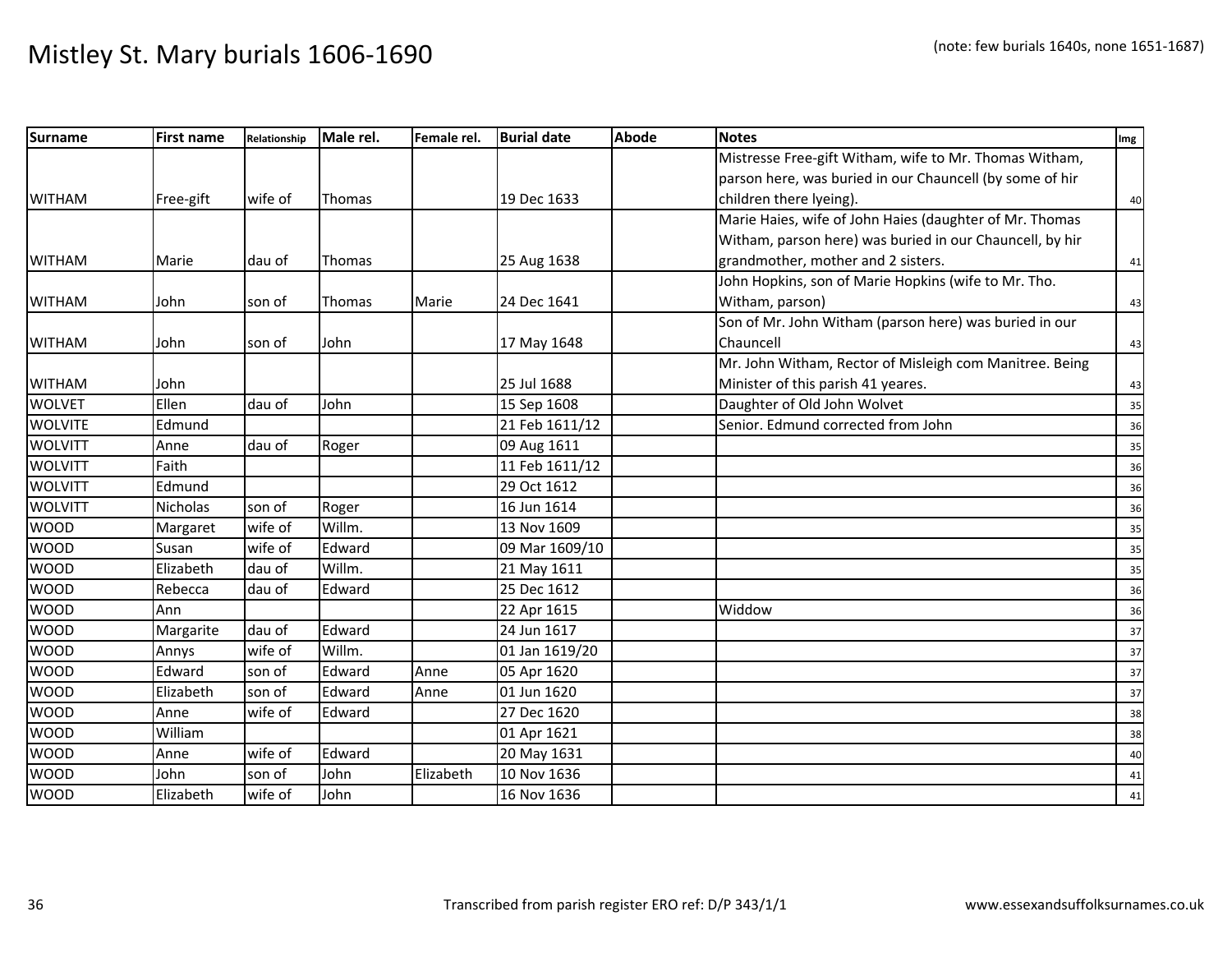| <b>Surname</b>   | <b>First name</b> | Relationship | Male rel.       | Female rel. | <b>Burial date</b> | Abode | <b>Notes</b>                                             | Img |
|------------------|-------------------|--------------|-----------------|-------------|--------------------|-------|----------------------------------------------------------|-----|
| <b>WOOD</b>      | Edward            |              |                 |             | 29 Dec 1639        |       | Sexton at Manningtree                                    | 42  |
| <b>WOOD</b>      | John              | son of       | Edward          |             | 23 May 1641        |       | His father is deceased                                   | 42  |
| <b>WOODROFFE</b> | Thomas            | son of       | John            |             | 30 May 1613        |       |                                                          | 36  |
| <b>WOODROFFE</b> | Benet             | dau of       | John            |             | 15 Jan 1614/15     |       |                                                          | 36  |
| <b>WOODROFFE</b> | John              |              |                 |             | 16 Jan 1625/26     |       |                                                          | 39  |
| <b>WOODWARD</b>  | Mary              |              |                 |             | 12 Jan 1615/16     |       |                                                          | 36  |
| <b>WOODWARD</b>  | Annis             | wife of      | Albane          |             | 08 Oct 1624        |       |                                                          | 38  |
| <b>WOODWARD</b>  | Sara              | wife of      | Albane          |             | 27 Jan 1625/26     |       |                                                          | 39  |
| <b>WOODWARD</b>  | Albane            |              |                 |             | 19 Apr 1627        |       |                                                          | 39  |
| <b>WOOLFETT</b>  |                   |              |                 |             | 21 Jan 1688/89     |       | Widdowe. First name not in register.                     | 45  |
| <b>WOOLLVITT</b> | Marie             | dau of       | John            | Jane        | 19 Dec 1639        |       | Her mother is deceased                                   | 42  |
| <b>WOOLVIT</b>   | Margaret          | wife of      | Roger           |             | 26 Oct 1620        |       |                                                          | 38  |
| <b>WOOLVITT</b>  | Susan             |              |                 |             | 30 Jan 1615/16     |       |                                                          | 36  |
| <b>WOOLVITT</b>  | Roger             |              |                 |             | 10 Dec 1620        |       |                                                          | 38  |
| <b>WOOLVITT</b>  | Ellen             |              |                 |             | 05 Dec 1622        |       | Widdow                                                   | 38  |
|                  |                   |              |                 |             |                    |       |                                                          |     |
| <b>WOOLVITT</b>  | John              | son of       | John            |             | 18 Feb 1622/23     |       | A single man, sonne of John Woolvitt long since deceased | 38  |
| <b>WOOLVITT</b>  | Thomas            | son of       | Roger           |             | 04 Jul 1625        |       | His father is deceased                                   | 38  |
| <b>WOOLVITT</b>  | Jane              | wife of      | John            |             | 16 Mar 1625/26     |       |                                                          | 39  |
| <b>WOOLVITT</b>  | Nicholas          | son of       | <b>Nicholas</b> | Jane        | 19 Nov 1632        |       |                                                          | 40  |
| <b>WOOLVITT</b>  | Jane              | dau of       | <b>Nicolas</b>  | Jane        | 20 Jan 1633/34     |       |                                                          | 40  |
| <b>WOOLVITT</b>  | Rachell           |              |                 |             | 21 Dec 1634        |       | Widdow                                                   | 40  |
| <b>WOOLVITT</b>  | Jane              | wife of      | <b>Nicholas</b> |             | 12 Feb 1635/36     |       |                                                          | 41  |
| <b>WOOLVITT</b>  | John              | son of       | <b>Nicholas</b> | Jane        | 25 Feb 1635/36     |       |                                                          | 41  |
| <b>WOOTTON</b>   | John              | son of       | John            |             | 18 May 1641        |       | Son of John Wootton, vicar of Bradfield, deceased        | 42  |
| <b>WRIGHT</b>    | Prudence          | dau of       | Willm.          |             | 26 Apr 1607        |       |                                                          | 34  |
| <b>WRIGHT</b>    | Richard           |              |                 |             | 21 Jul 1610        |       |                                                          | 35  |
| <b>WRIGHT</b>    | Samuell           | son of       | Willm.          |             | 16 Oct 1610        |       |                                                          | 35  |
| <b>WRIGHT</b>    | Willm.            |              |                 |             | 14 May 1616        |       |                                                          | 36  |
| <b>WRIGHT</b>    | Elizabeth         | wife of      | John            |             | 13 May 1619        |       |                                                          | 37  |
| <b>WRIGHT</b>    | John              |              |                 |             | 03 Feb 1626/27     |       |                                                          | 39  |